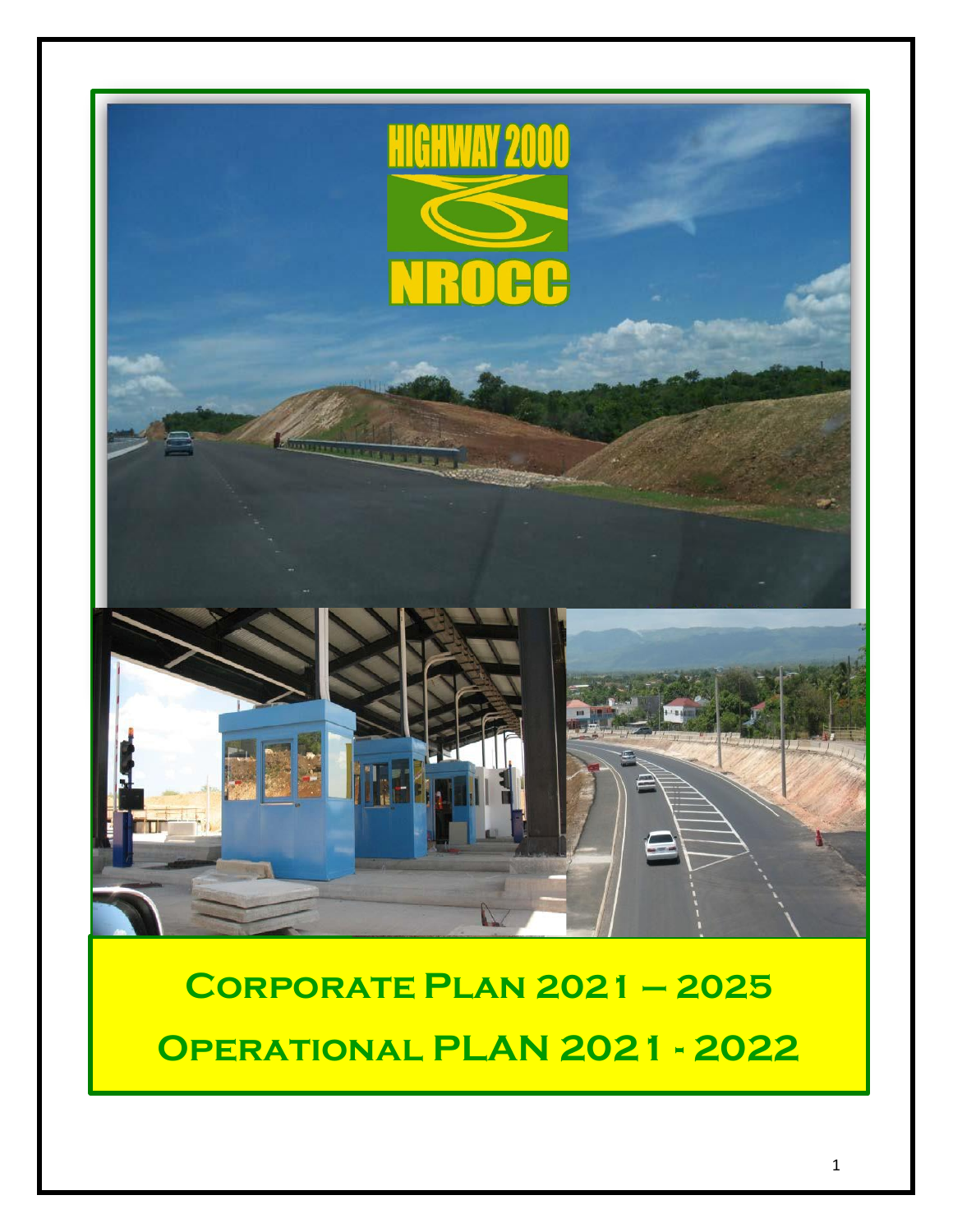# **Table of Contents**

| 1.0  |                                                                                         |  |  |  |  |  |  |
|------|-----------------------------------------------------------------------------------------|--|--|--|--|--|--|
| 1.1. |                                                                                         |  |  |  |  |  |  |
|      |                                                                                         |  |  |  |  |  |  |
| 1.2. |                                                                                         |  |  |  |  |  |  |
| 1.3. |                                                                                         |  |  |  |  |  |  |
| 1.4. |                                                                                         |  |  |  |  |  |  |
| 2.0  |                                                                                         |  |  |  |  |  |  |
| 2.1  |                                                                                         |  |  |  |  |  |  |
|      |                                                                                         |  |  |  |  |  |  |
| 3.0  |                                                                                         |  |  |  |  |  |  |
| 3.1  |                                                                                         |  |  |  |  |  |  |
| 3.2  | Linkage of Highway 2000 to National Strategies and National Sector Plan VISION 2030  12 |  |  |  |  |  |  |
| 4.0  |                                                                                         |  |  |  |  |  |  |
|      |                                                                                         |  |  |  |  |  |  |
|      |                                                                                         |  |  |  |  |  |  |
|      |                                                                                         |  |  |  |  |  |  |
| 5.0  |                                                                                         |  |  |  |  |  |  |
|      |                                                                                         |  |  |  |  |  |  |
| 6.0  |                                                                                         |  |  |  |  |  |  |
| 6.1  |                                                                                         |  |  |  |  |  |  |
| 6.2  |                                                                                         |  |  |  |  |  |  |
|      | 6.2.1                                                                                   |  |  |  |  |  |  |
|      | 6.2.2                                                                                   |  |  |  |  |  |  |
|      | 6.2.3                                                                                   |  |  |  |  |  |  |
|      | 6.2.4                                                                                   |  |  |  |  |  |  |
|      | 6.2.5                                                                                   |  |  |  |  |  |  |
|      | 6.2.6                                                                                   |  |  |  |  |  |  |
| 6.3  |                                                                                         |  |  |  |  |  |  |
|      |                                                                                         |  |  |  |  |  |  |
| 6.4  |                                                                                         |  |  |  |  |  |  |
|      |                                                                                         |  |  |  |  |  |  |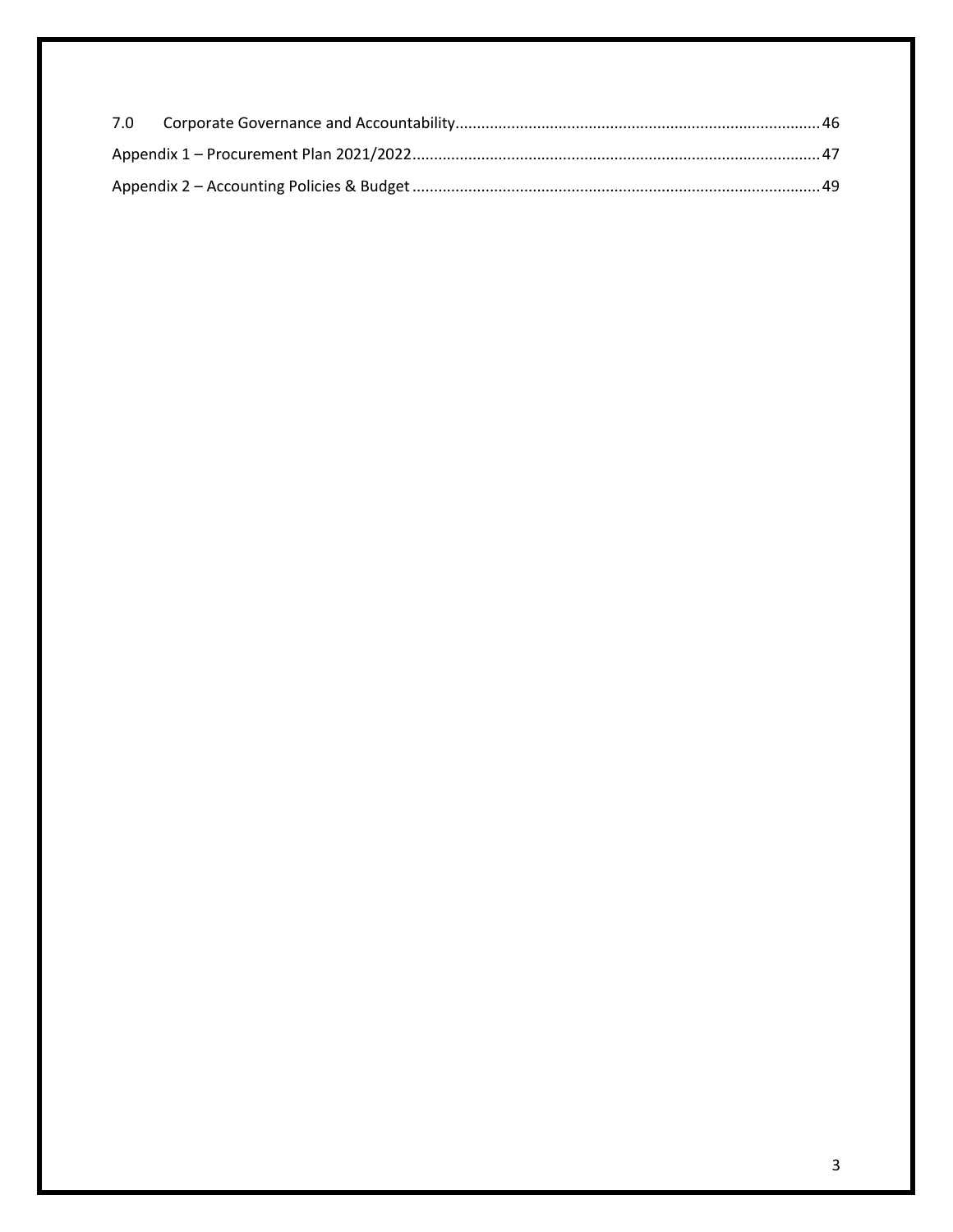#### <span id="page-3-0"></span>1.0 INTRODUCTION

The directions that the National Road Operating and Constructing Company (NROCC) Limited will take for the next quadrennium inclusive of our objectives and targets in keeping with the organization's vision and mission, is set out in our Corporate and Operational plans for 2021-2025.

We have achieved success in many areas and recognize that for NROCC to be an excellent organization, we need to establish a culture of excellence, going beyond our current successes and striving for organizational effectiveness. We recognize the importance of and have established close collaboration with our stakeholders (the National Works Agency, the Ministry of Economic Growth and Job Creation, the Toll Authority, Transjamaican Highways, and Jamaica North South Highway Company), to deliver value for money in executing our role as Grantors for the Highway 2000 project.

We are committed to delivering the targets as set out in our plans and to the continual improvement of safety measures along Highway 2000 specifically partnering with the Police, the Concessionaires and the Operators.

Over the 2021-2025 period, NROCC's personnel will continue to monitor the operations and maintenance of the completed toll roads. This will be done through inspections, meetings, compliance and systems audits, to assure compliance with the requirements of the Concession Agreements. Within this period, it is our intention to expand the network of Tolled Highways in the country. This includes the continuation of Phase 1 to include the May Pen to Williamsfield leg and the inclusion of the Montego Bay Perimeter Road.

This period will see the finalization of the acquisition of lands and the relocation of utilities to facilitate the construction of the roadways. Additionally, design reviews will take place as part of the construction process.

NROCC will also continue to monitor the Developers' compliance with the various environmental permits to ensure that there will be no negative impacts on the environment from the project.

In addition, we will also look at other projects which fit within our capabilities and meet the long-term objectives of the GOJ, as we aim to establish strong economic infrastructures in the country.

Sincere thanks to NROCC's Board of Directors and the staff who enabled the organization to continue to fulfill its mandate of overseeing the financing, planning, building and maintenance and operation of a safe and efficient network of toll highways and support roads of the highest quality, to serve Jamaica.

*Ivan P.G. Anderson - Managing Director*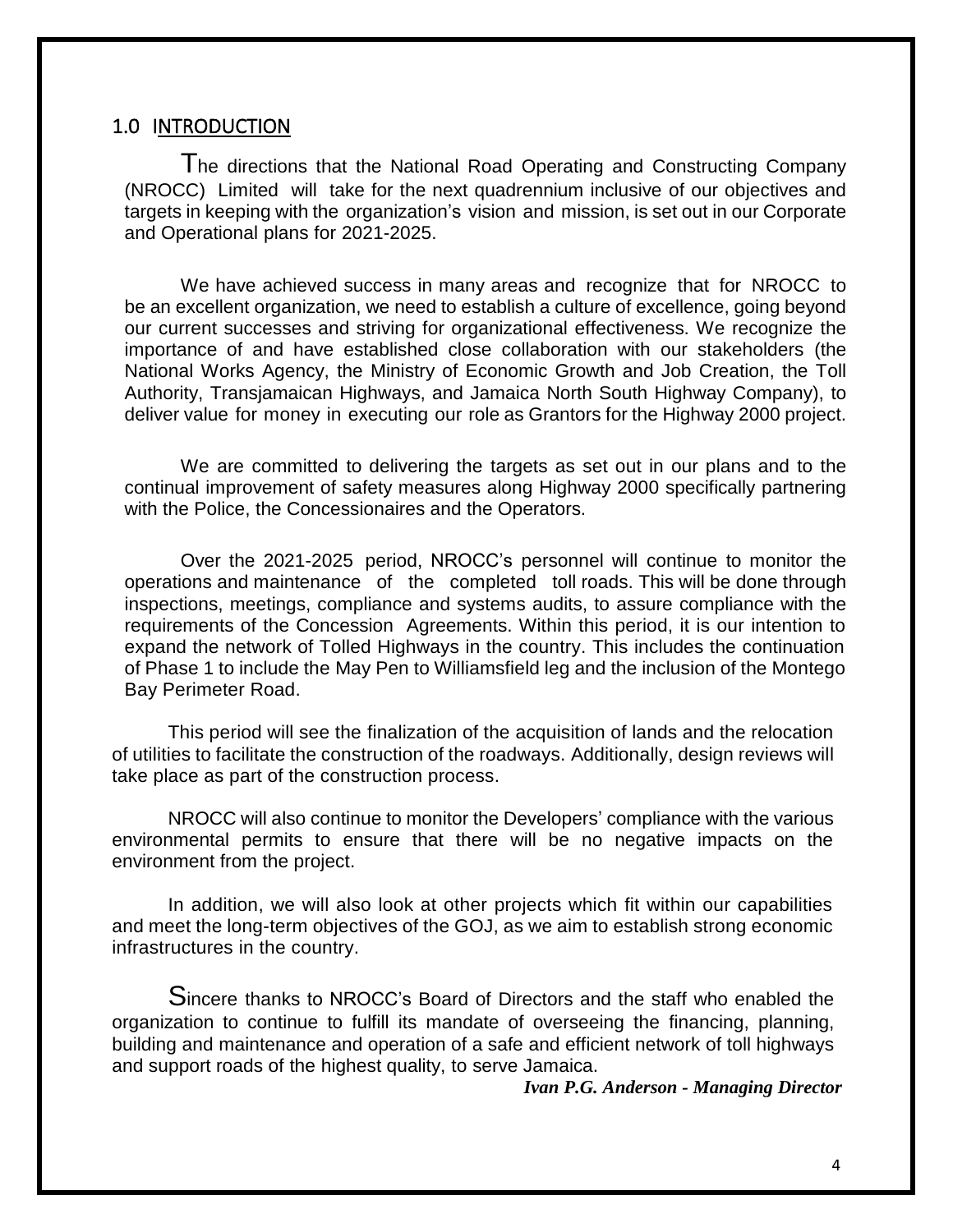#### <span id="page-4-0"></span>**1.1.Roles and Responsibilities**

The National Road Operating and Constructing Company (NROCC) began its operations in 2000. The Government of Jamaica has undertaken a National Vision, suitably named "Vision 2030". Under this vision, there are varying goals and objectives for different areas of the public sector. NROCC fits into the broader goals of the Government of Jamaica (GOJ), under National Strategy 9-1 "Expand and rationalize land transport infrastructure and services".

#### <span id="page-4-1"></span>**1.2 Vision and Mission Statements**

NROCC has defined its vision, mission, strategic objectives, values and core functions which will guide its activities over the 2021-2025 reporting period. These support the Vision 2030 Jamaica National Development Plan in developing the strong economic infrastructure of the country and making Jamaica the place of choice to live, work, raise families and do business.

# **Vision Statement**

*To establish a safe, efficient network of toll highways, to stimulate economic expansion and development in Jamaica*

# **Mission Statement**

*To oversee the financing, planning, building and maintenance of a safe and efficient network of toll highways and support roads of the highest quality, to serve Jamaica.*

## <span id="page-4-2"></span>**1.2.Strategic Objectives**

The Strategic Objectives which the organization has defined for our operations are as follows;

- ❖ Accelerating Development through Infrastructure
- ❖ Safety and Environmental balance
- ❖ Economic Development
- ❖ Customer Service
- ❖ Organizational Development and Efficiency Improvements.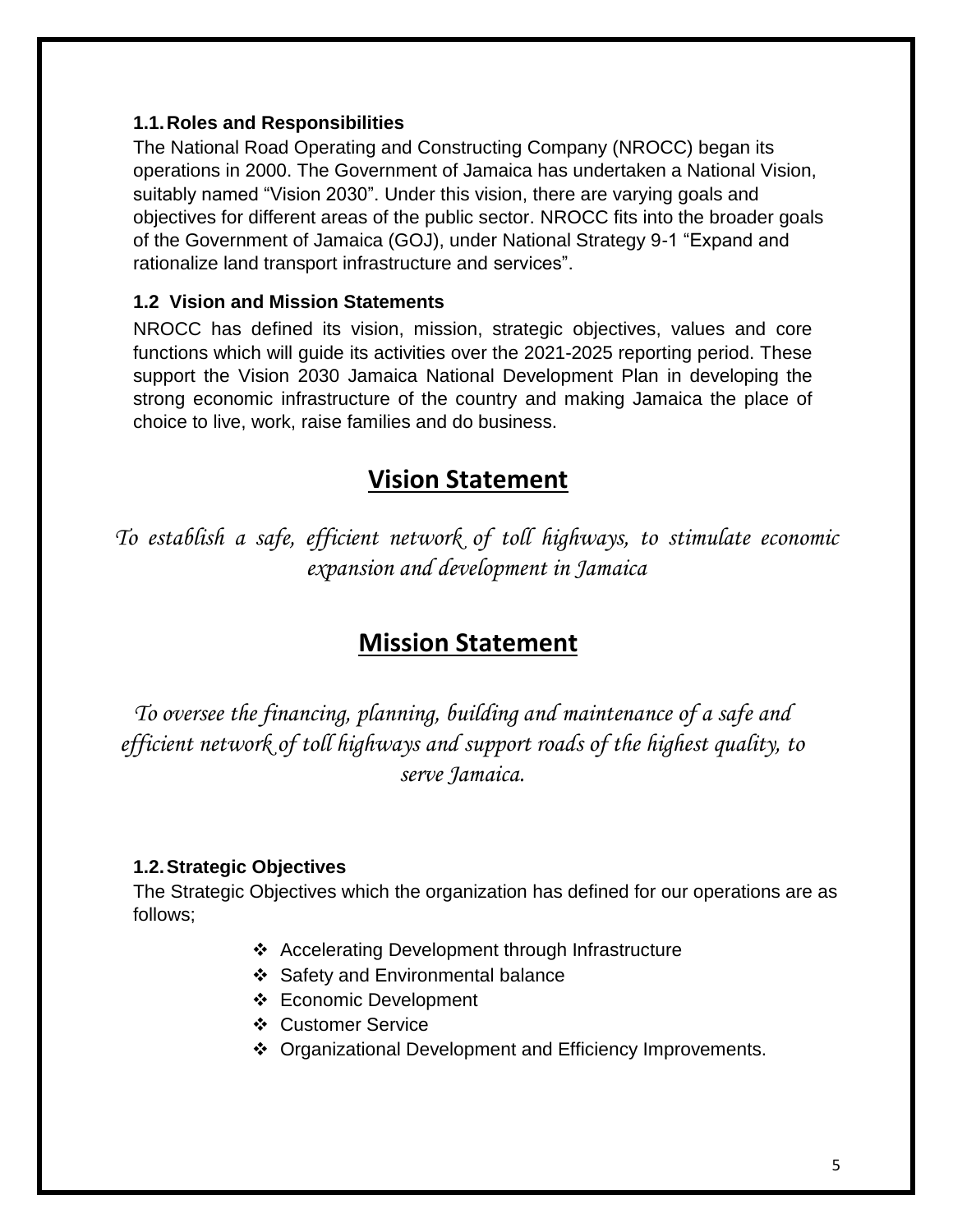## <span id="page-5-0"></span>**1.3.Core Values**

The Core Values which guide our operations include;

- ❖ Practice open/honest communication
- ❖ Show mutual trust and respect to all stakeholders
- ❖ Continuous improvement towards being an excellent organization
- ❖ Promote the development of our staff
- ❖ Contribute towards the development of the nation

## <span id="page-5-1"></span>**1.4.Core Functions**

- 1. To oversee the design, construction and maintenance of the highways and related facilities to ensure:
	- ❖ Compliance with the Concession Agreements
	- ❖ Environmental preservation
	- ❖ Strong linkages to encourage development activities
	- ❖ Safety on the Highway
- 2. To plan the implementation of the Highway so as to:
	- ❖ maximize and encourage development opportunities
	- ❖ minimize the environmental impact
- 3. To communicate and work with our stakeholders so as to facilitate and encourage the meeting of their development objectives.
- 4. To participate in the identification and negotiation of appropriate financing for the Project.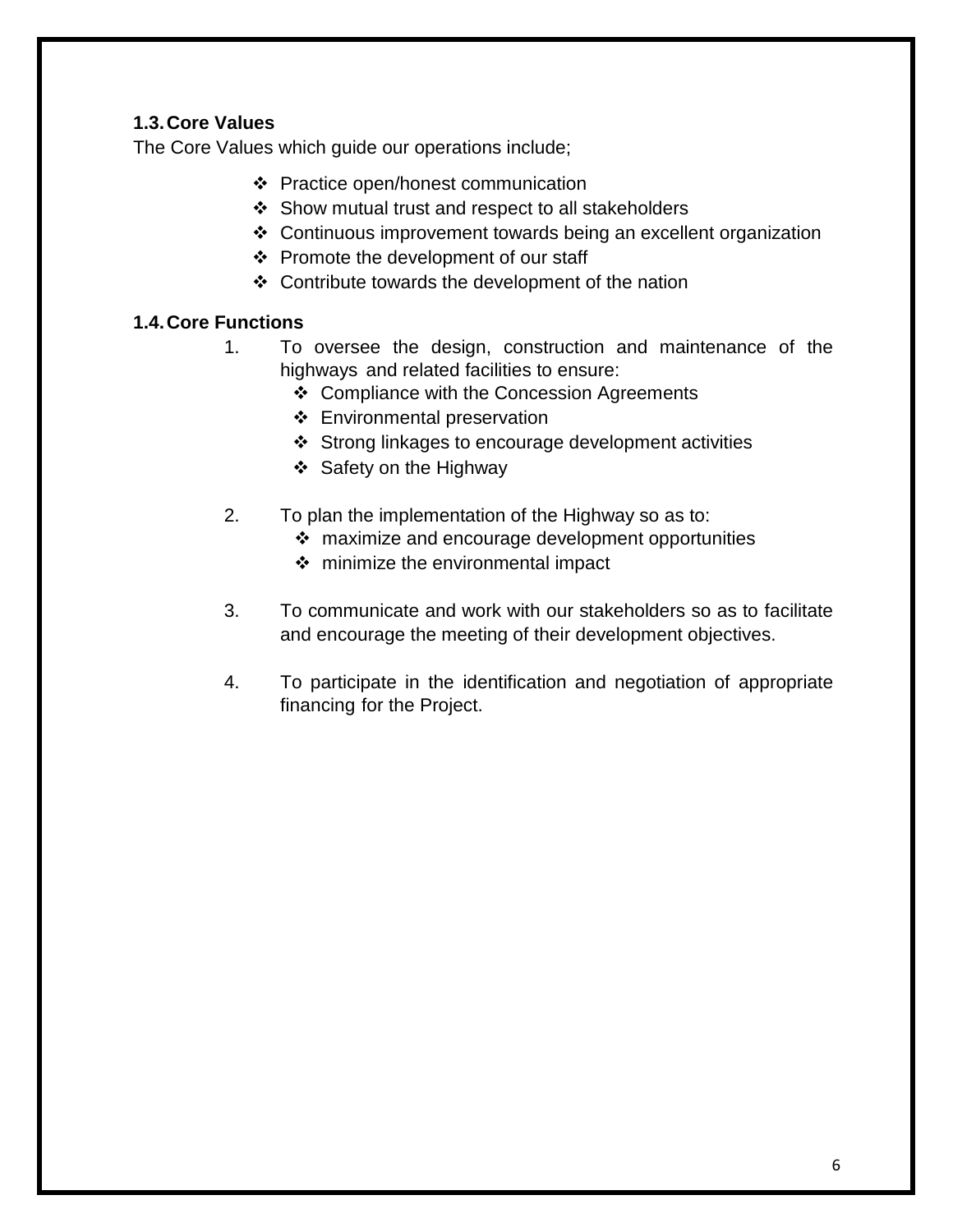#### <span id="page-6-0"></span>**2.0 Environmental Scan**

Being a governmental agency in this sector, it is of paramount importance to be aware of the operational environment for the organization. These environmental factors represent those we can affect as well as those that are not within our control, i.e. those existing in the general environment, both internally and externally.

Because of the influence that these factors may have, whether they are opportunities or threats, it is necessary to track these and be able to predict the effect they may have on the organization, arming the company with the ability to react accordingly. This can also assist the organization in realizing the critical issues which we must address in setting our strategic goals and objectives. For this planning season, a SWOT Analysis of the organization was conducted.

#### **2.1 SWOT Analysis**

<span id="page-6-1"></span>The following tables outlines the major items identified through a "SWOT" analysis of NROCC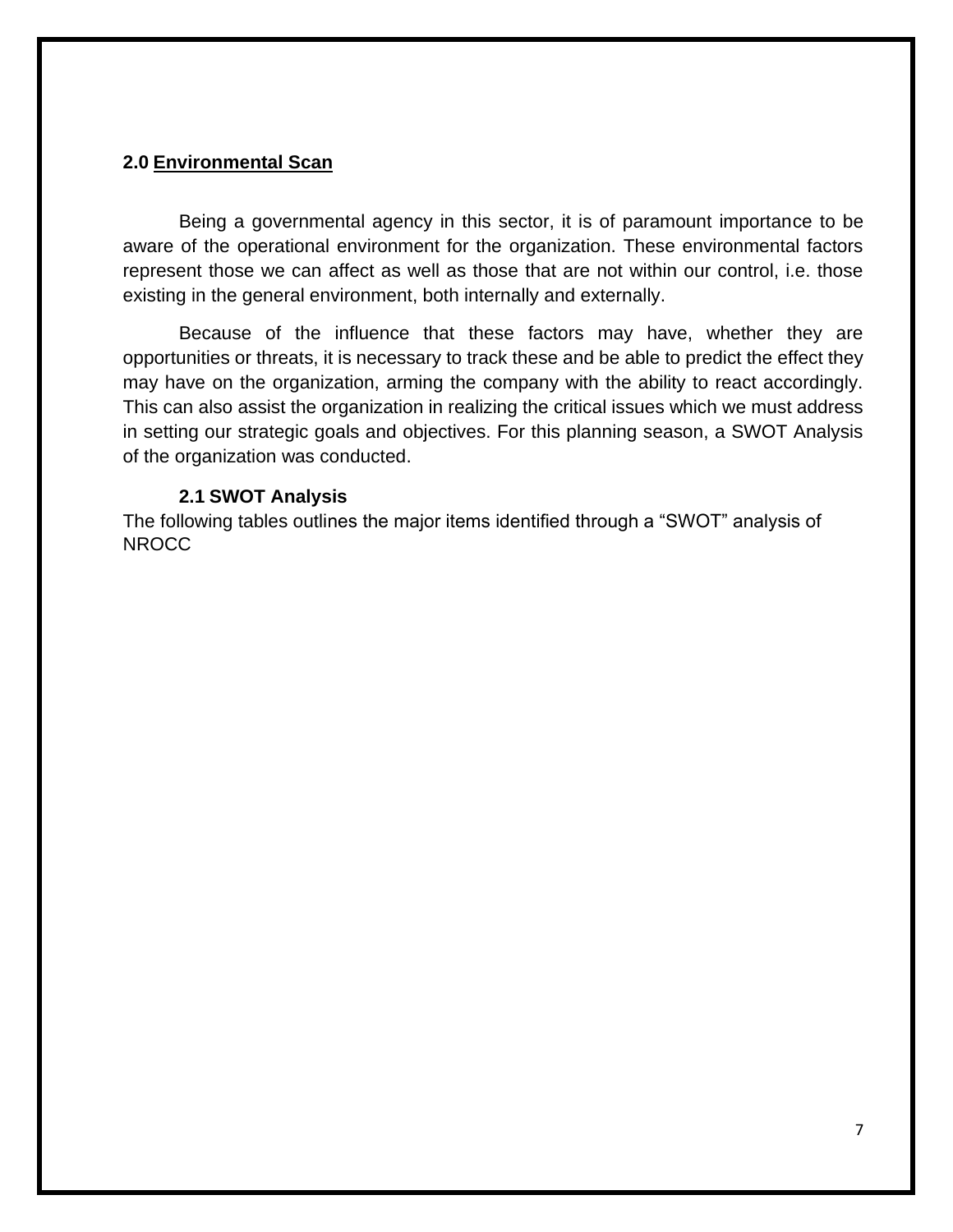#### <span id="page-7-0"></span>**SWOT Analysis**

| <b>STRENGTH</b>                                                  | <b>DESCRIPTION</b>                                                                                                                                                                          | <b>OPTIONS FOR PRESERVING EACH</b><br><b>STRENGTH</b>                                                                                                                                 |  |  |
|------------------------------------------------------------------|---------------------------------------------------------------------------------------------------------------------------------------------------------------------------------------------|---------------------------------------------------------------------------------------------------------------------------------------------------------------------------------------|--|--|
| 1. Dedicated Staff                                               | Dedicated and committed<br>1.<br>staff $-$ good team/ Staff<br>experienced<br>very<br>in<br>carrying out the tasks at<br>hand/ Staff flexibility and<br>willingness                         | 1. Maintain effective staff<br>welfare and compensation<br>programme.<br>1b. Develop succession plan for<br>organization to address<br>retention of knowledge and<br>future planning. |  |  |
| 2.<br>Implementation<br>of Quality<br>Management<br>System (QMS) | Commitment to put in<br>2.<br>policies<br>place<br>and<br>structures for guiding<br>staff in carrying out<br>duties and to achieve<br>quality and by extension<br>satisfaction.<br>customer | 2. Maintenance of<br>certification of QMS.                                                                                                                                            |  |  |
| Buy in of<br>3.<br>Government<br>and Public                      | Ministerial/Public<br>3.<br>Support<br>for<br>the<br>Highway 2000 project                                                                                                                   | 3.<br>Maintain awareness of<br>benefits of the Highway<br>2000 project                                                                                                                |  |  |
| Inclusive<br>4.<br>decision-<br>making process                   | Limited bureaucracy<br>4.                                                                                                                                                                   | 4. Continue planning and<br>coordination meetings with<br>all levels of management.                                                                                                   |  |  |
| <b>WEAKNESSES</b>                                                | <b>DESCRIPTION</b>                                                                                                                                                                          | <b>OPTIONS FOR MINISING EACH</b><br><b>WEAKNESS</b>                                                                                                                                   |  |  |
| Aging IT<br>1.<br>infrastructure                                 | hardware<br>1. IT<br>and<br>software<br>require<br>updates to<br>maintain<br>efficient operations                                                                                           | 1. Determine and provide the<br>IT services needed to<br>achieve NROCC's mandates<br>especially in relation to<br>records management.                                                 |  |  |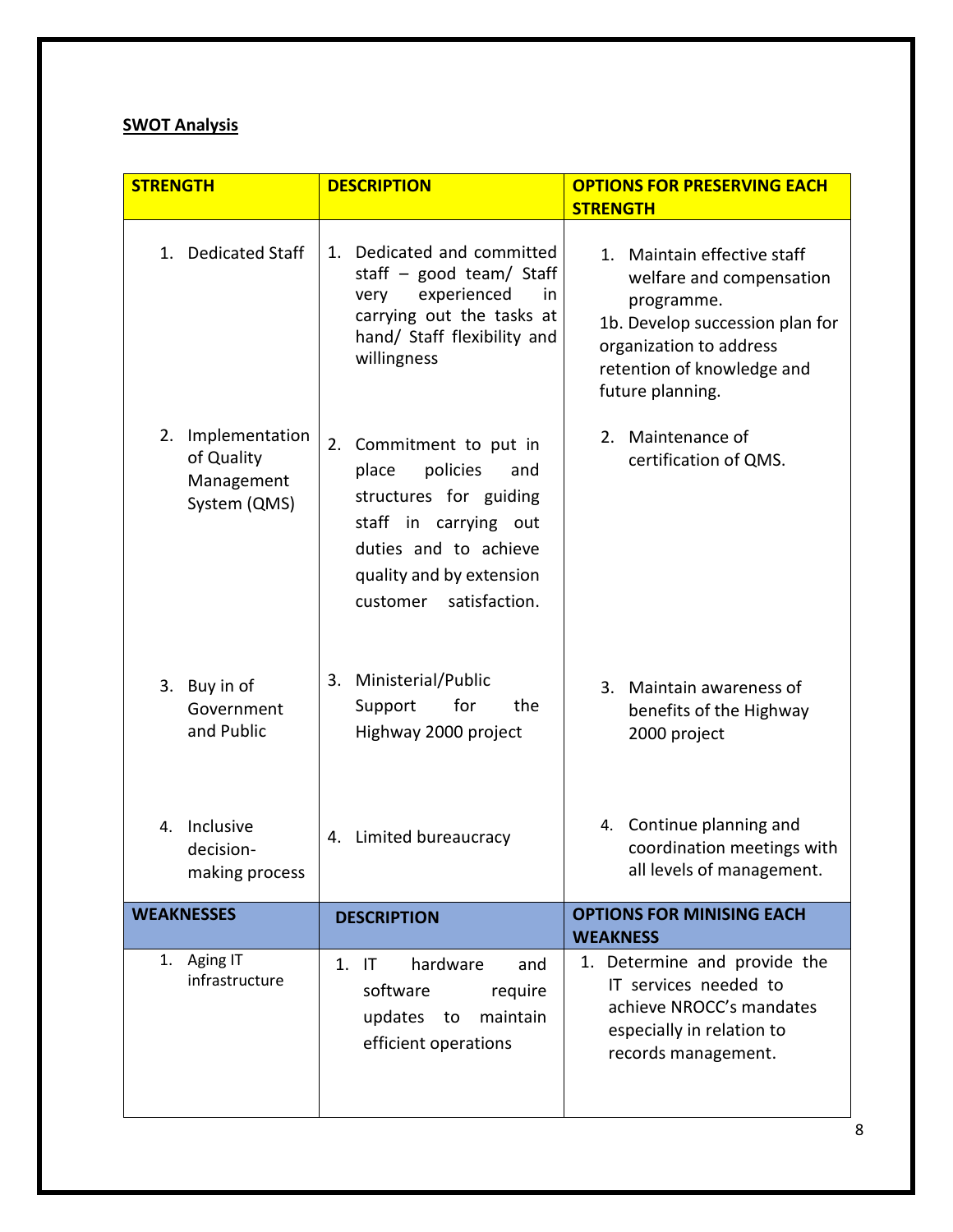| 2.<br>Inadequate<br>communication<br>with<br>stakeholders | 2. Need<br>for<br>Improved<br>Communication<br>with<br>stakeholders and<br>the<br>public in general about<br>the implications of PPP<br>(Tolls,<br>projects<br>etc).<br>need<br>to<br>overcome<br>communication barriers<br>with some stakeholders<br>different<br>(e.g.<br>languages) | 2. Awareness and sensitization<br>training for all staff.<br>2b. Practice using<br>several channels to<br>communicate<br>information.<br>2c. Continue promotion<br>H2K website and<br>update same with<br>pertinent project<br>information such as<br>- benefits of highway<br>- H <sub>2</sub> K<br>achievements/activities/pro<br>jects<br>2d. Communicate more<br>frequently with public about<br>the positive impacts of<br>projects. |
|-----------------------------------------------------------|----------------------------------------------------------------------------------------------------------------------------------------------------------------------------------------------------------------------------------------------------------------------------------------|-------------------------------------------------------------------------------------------------------------------------------------------------------------------------------------------------------------------------------------------------------------------------------------------------------------------------------------------------------------------------------------------------------------------------------------------|
| <b>OPPORTUNITY</b>                                        | <b>DESCRIPTION</b>                                                                                                                                                                                                                                                                     | <b>OPTION FOR TAKING ADVANTAGE</b><br>OF EACH OPPORTUNITY                                                                                                                                                                                                                                                                                                                                                                                 |
| 1. Development Lands<br>for North - South<br>Highway      | The potential for<br>1.<br>secondary developments<br>(Hotels, Housing,<br>Commercial) because of<br>the Highway.                                                                                                                                                                       | 1. Work with Developers to finalize<br>agreements for development lands                                                                                                                                                                                                                                                                                                                                                                   |
| 2. Open Tolling to<br>increase usage by the<br>public     | Continuing the dialogue<br>2.<br>with the Developer to<br>reduce the costs of<br>operation through Open<br>road tolling                                                                                                                                                                | 2. Explore option with Developers<br>and with the Inland Revenue<br>Department.                                                                                                                                                                                                                                                                                                                                                           |
| 3. Preferred agency for<br>PPP infrastructure<br>projects | To be the GOJ preferred<br>3.<br>implementing agency for<br>other PPP infrastructure<br>projects                                                                                                                                                                                       | 3. Communicate with GOJ and its<br>agencies, the experiences that<br>NROCC has gained, lessons learnt,<br>and the benefits to be gained from<br>PPP projects.                                                                                                                                                                                                                                                                             |
| 4. Regional impact for<br>PPP projects                    | Be benchmark for Toll<br>4.<br>highways in the region.                                                                                                                                                                                                                                 | Share with regional bodies<br>5.<br>and multilateral institutions<br>the experiences that NROCC                                                                                                                                                                                                                                                                                                                                           |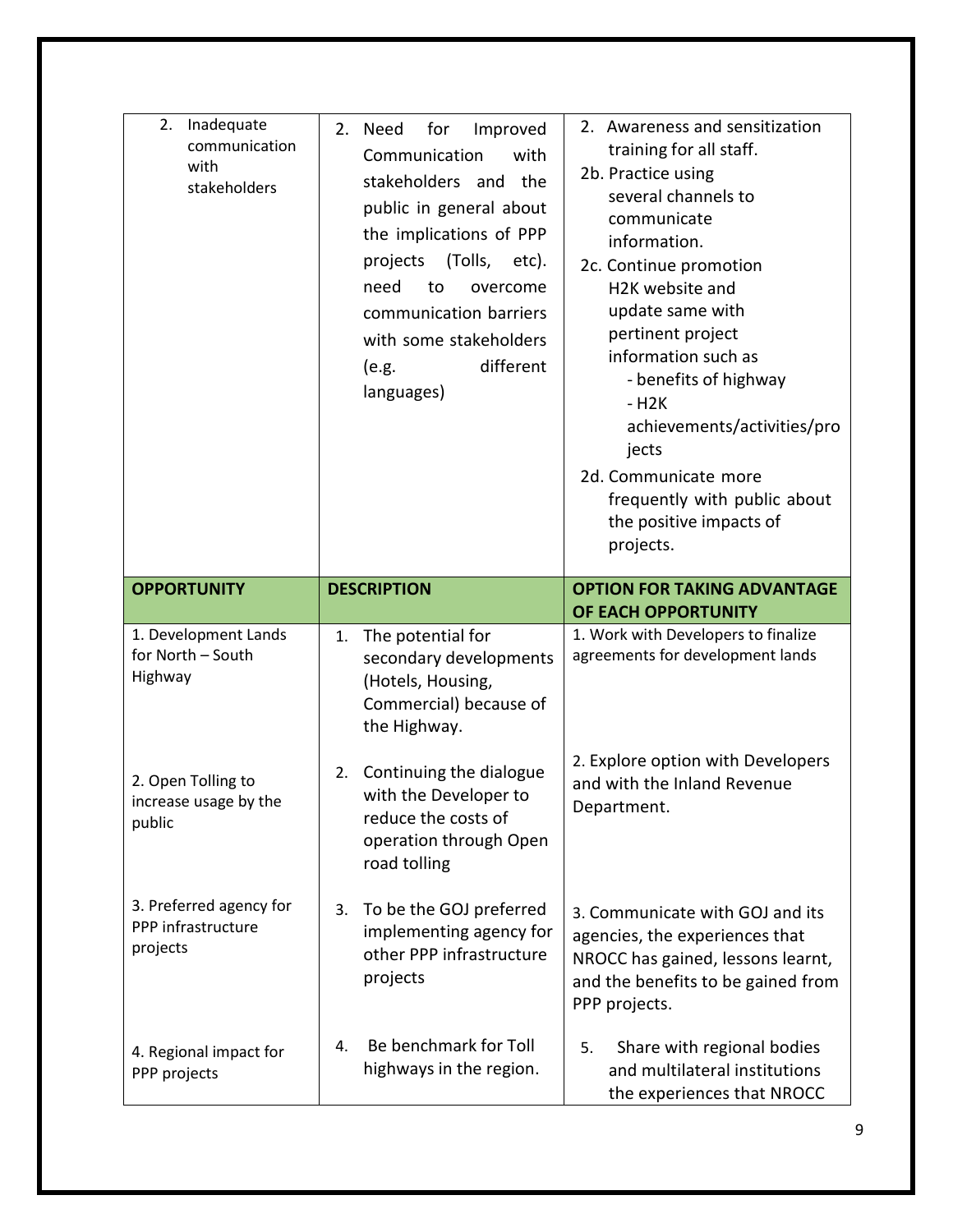| 5.<br>Development/im<br>plementation of<br>new roads on the<br><b>North Coast</b><br>Highway | 5. Expansion of existing roads<br>and building of bypasses long<br>the North Coast                                                              | has gained, lessons learnt,<br>and the benefits to be gained<br>from toll highway<br>Continue communication with<br>6.<br>the GOJ on this opportunity<br>and secure agreement. |
|----------------------------------------------------------------------------------------------|-------------------------------------------------------------------------------------------------------------------------------------------------|--------------------------------------------------------------------------------------------------------------------------------------------------------------------------------|
| <b>THREATS</b>                                                                               | <b>DESCRIPTION</b>                                                                                                                              | <b>OPTION FOR OVERCOMING</b><br><b>THREAT</b>                                                                                                                                  |
| 1. Debt and viability of<br>company.                                                         | Risks associated with<br>1.<br>the devaluation of the<br>Jamaican dollar and<br>the impact on NROCC<br>debts and viability.                     | 1. Reviewing NROCC portfolio for<br>opportunities to refinance in<br>Jamaican Dollars.                                                                                         |
| 2. Unavailability of<br>capable developers for<br>future projects                            | Unavailability of<br>2.<br>Developers capable of<br>implementing large<br>Highway projects.                                                     | 2. Continue to expose International<br>and Local Developers to Jamaican<br>projects and their potential<br>benefits.                                                           |
| 3. Security concerns                                                                         | Security issues on H2K<br>3.<br>e.g. robberies, stone<br>throwing                                                                               | 3. Work with the Police to ensure<br>that their services are effective.<br>Obtain additional vehicles if<br>necessary, to ensure effectiveness<br>of police personnel.         |
| 4. Bad publicity                                                                             | <b>Bad publicity</b><br>4.<br>associated with the<br>timeliness of<br>addressing<br>community issues e.g.<br>land, drainage,<br>employment etc. | 4. Strengthen routine reporting<br>and addressing of customer<br>complaints.                                                                                                   |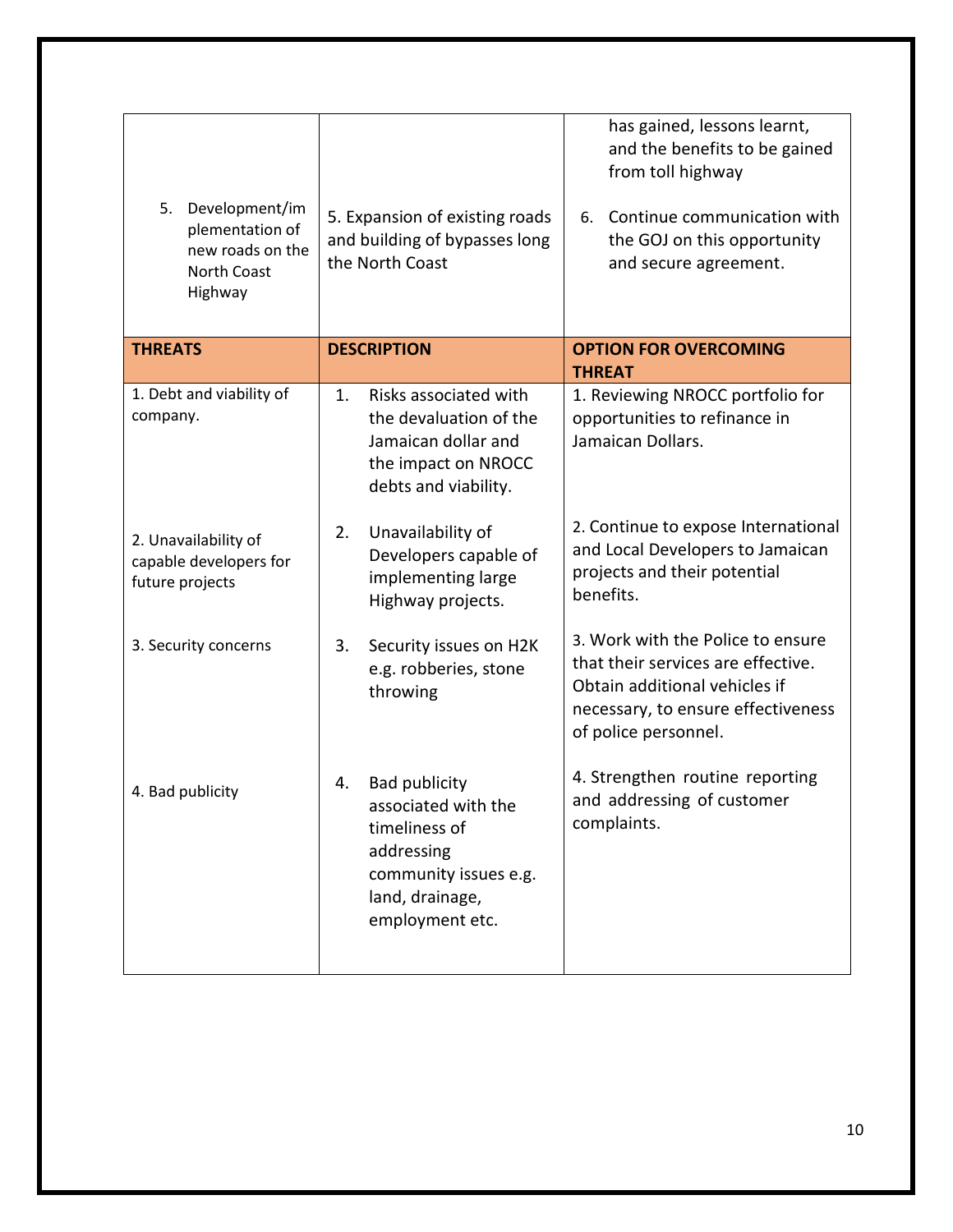## <span id="page-10-1"></span><span id="page-10-0"></span>3.0 Our Product - Highway 2000

#### 3.1 History

The Government of Jamaica (GOJ) implemented the Highway 2000 project (the "Project") to meet the rapidly growing surface transport needs of the country by establishing a safe and efficient motorway axis linking Montego Bay and Ocho Rios by passing through the parishes of St. Catherine, Manchester, St. Elizabeth, Westmoreland, Hanover and St. Ann. The highway is the largest and most significant infrastructure project ever undertaken in Jamaica as well as the English-speaking Caribbean. It features a four to six lane controlled-access, tolled motorway with fully grade separated interchanges and intersections built according to modern international standards.

The rationale for the Project was to improve the transport infrastructure of Jamaica after a period of under-investment and thus to provide stimulus for economic growth.



#### **Highway 2000**

In 1999 September after more than 18 months of preliminary preparations, the GOJ decided to proceed with the implementation of the Highway 2000 Project which had been defined in a pre-feasibility study carried out in 1997/8 by Dessau Soprin International, a Canadian engineering consulting firm.

The Project comprises a modern multi-lane tolled, motorway linking the Kingston Metropolitan Area with the island's second city, Montego Bay, and the important tourist resort centre at Ocho Rios. The total length of the project is approximately

> **NROCC Corporate Plan 2021 to 2025 Operational Plan 2021 to 2022 2020 November**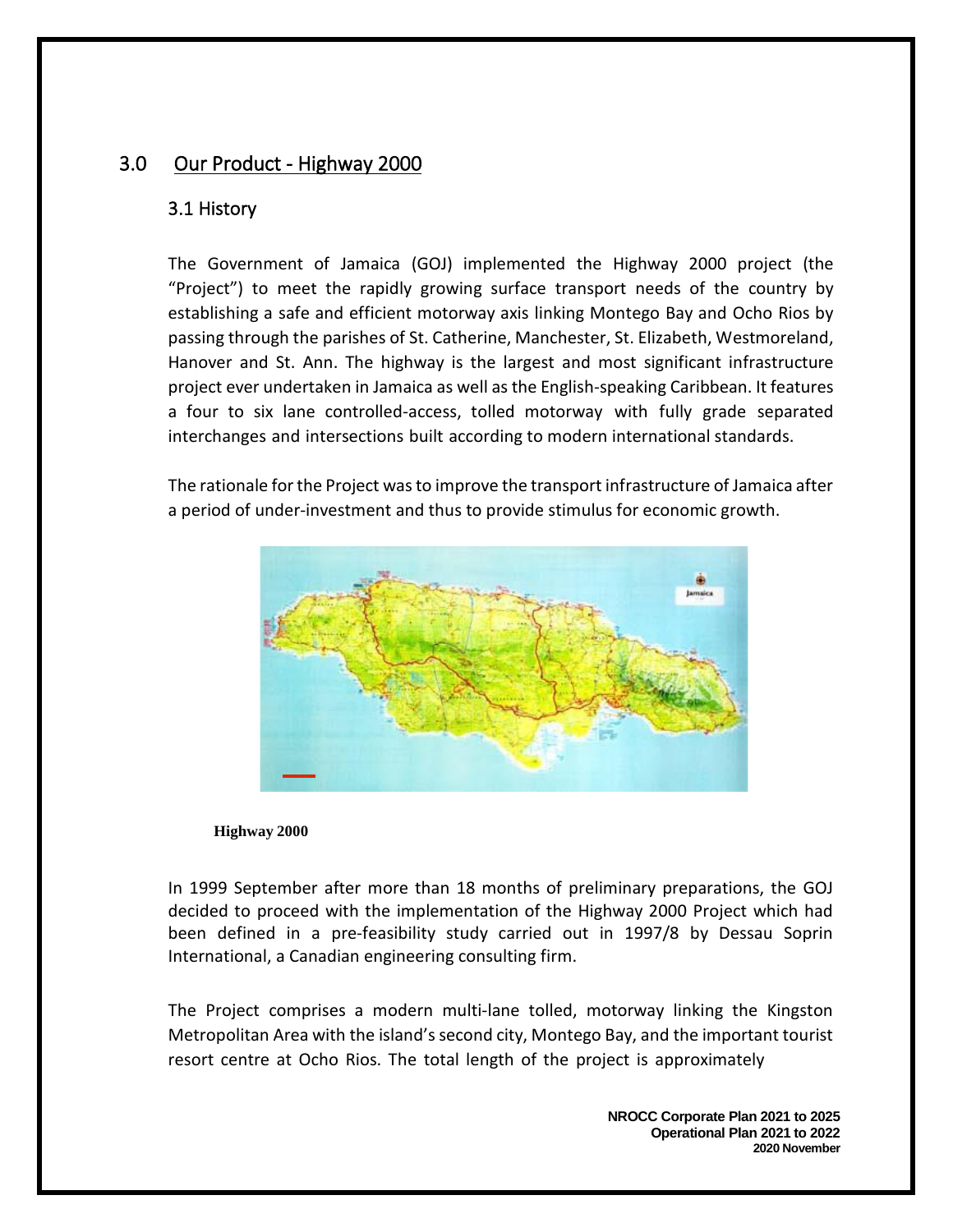230 km. It significantly improves surface transportation on the island and provides major solutions to the country's present chronic and unsafe road transportation problems.

The Project was conceived as a public-private-partnership and implemented as a buildfinance-operate and transfer (BFOT) 35-year concession scheme, between the GOJ, represented by NROCC and a private sector party (the "Concessionaire" – TransJamaican Highway) who was awarded the Project following an international tender process.

The international tender process concluded in 2001 May with the award of Preferred Bidder status to Bouygues, (an international construction Company from France). A Concession Agreement was signed with the Developer, TransJamaican Highway (TJH) in 2001 November and revised, restated and re-signed in 2011 January.

On 2012 June 21 the Concession Agreement between the Developer, Jamaica North-South Highway Company (JNSHC) and the National Road Operating and Constructing Company was signed for the completion of Mount Rosser and the remainder of the North-South Link from Caymanas to Ocho Rios.

# <span id="page-11-0"></span>3.2 Linkage of Highway 2000 to National Strategies and National Sector Plan VISION 2030

NROCC is committed to contributing to the achievement of VISION 2030. The National Goals to which we expect to contribute are identified as follows:

- a. 3: "Jamaica is Prosperous" through the establishment of strong economic infrastructure
- b. 9. NROCC has been identified as one of the responsible agencies in the fulfillment of National Strategies:
	- 9-1 Expand and rationalize land transport infrastructure and services and

#### Transport Sector Strategies which NROCC will influence.

- 1. **Goal # 1**: A sustainable road transport system that serves the economic and social needs of the country:
	- a. Properly constructed and maintained road network
	- b. Encourage and facilitate greater private sector participation in the construction, management and maintenance of the road network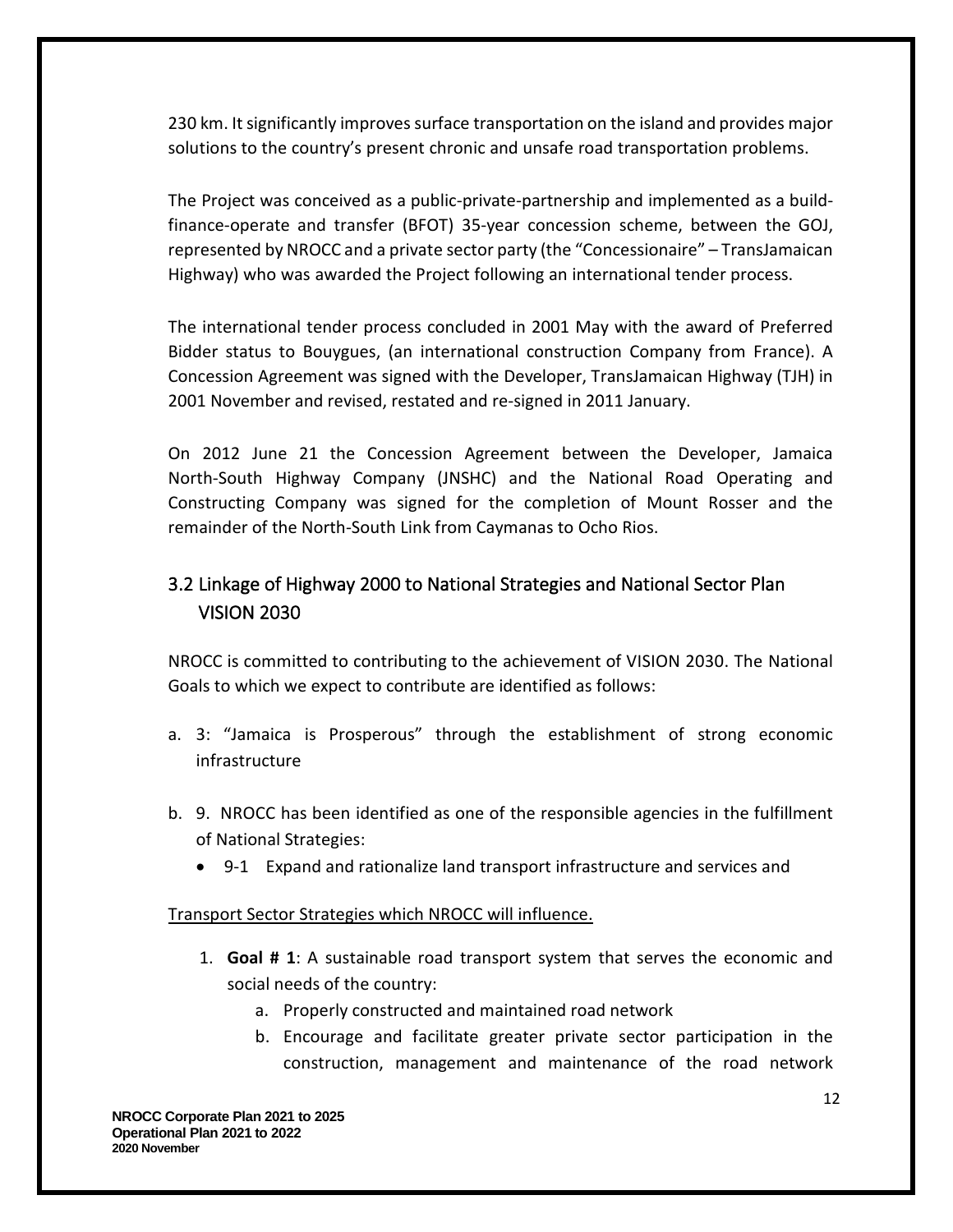including key arterials:

- Encourage private sector participation in the improvement of arterial roads by ensuring the completion of the island-wide highway network:
	- Completing Mount Rosser Bypass and the remainder of the North- South Link from Caymanas to Ocho Rios.
	- Completing the May Pen to Williamsfield section of Highway 2000.
	- Completing the Williamsfield to Montego Bay section of Highway 2000.

# <span id="page-12-0"></span>4.0Human Resources

# <span id="page-12-1"></span>4.1 Organizational Chart

Below is the Company's Organizational Chart which outlines the Management Structure and reporting hierarchy within the entity.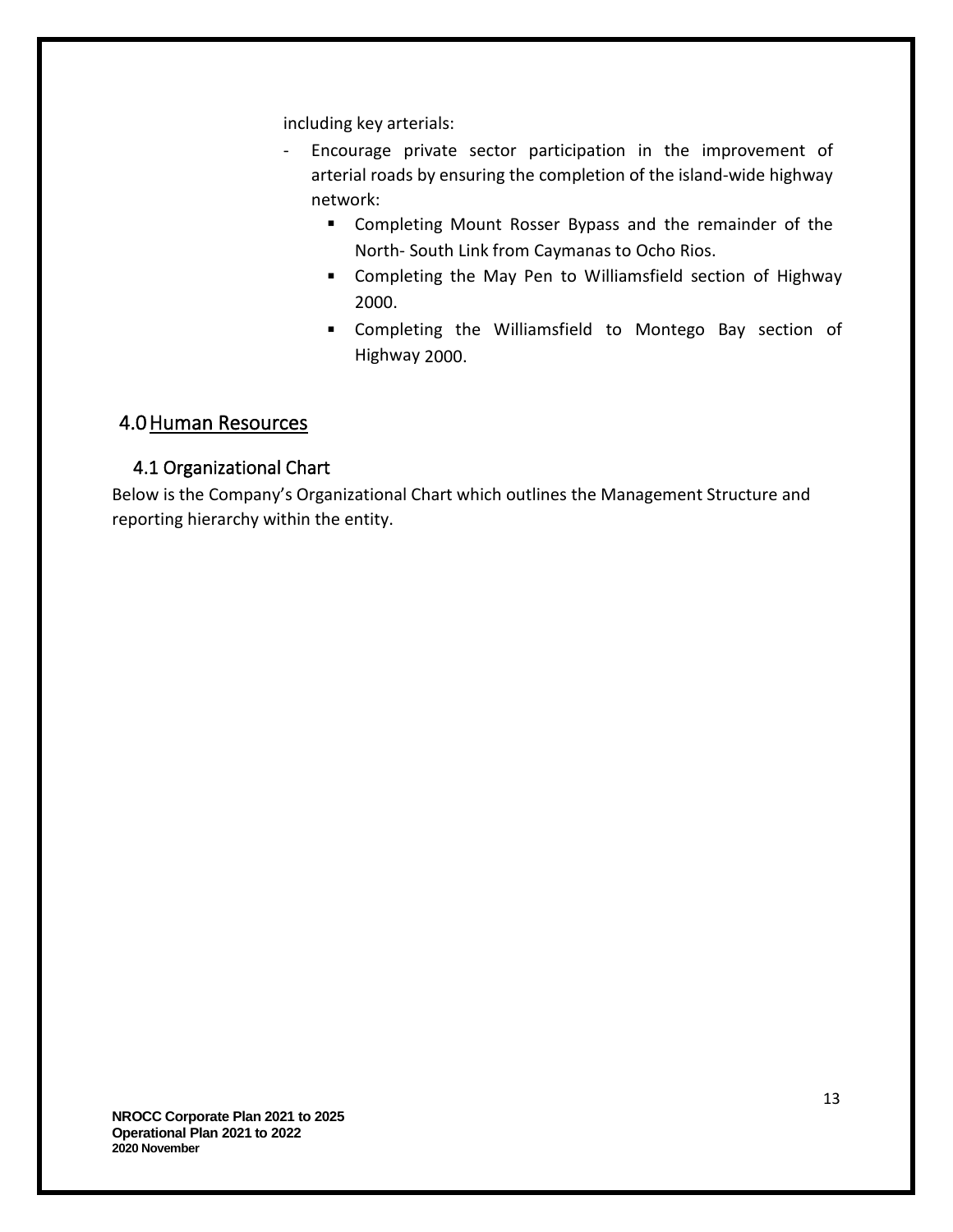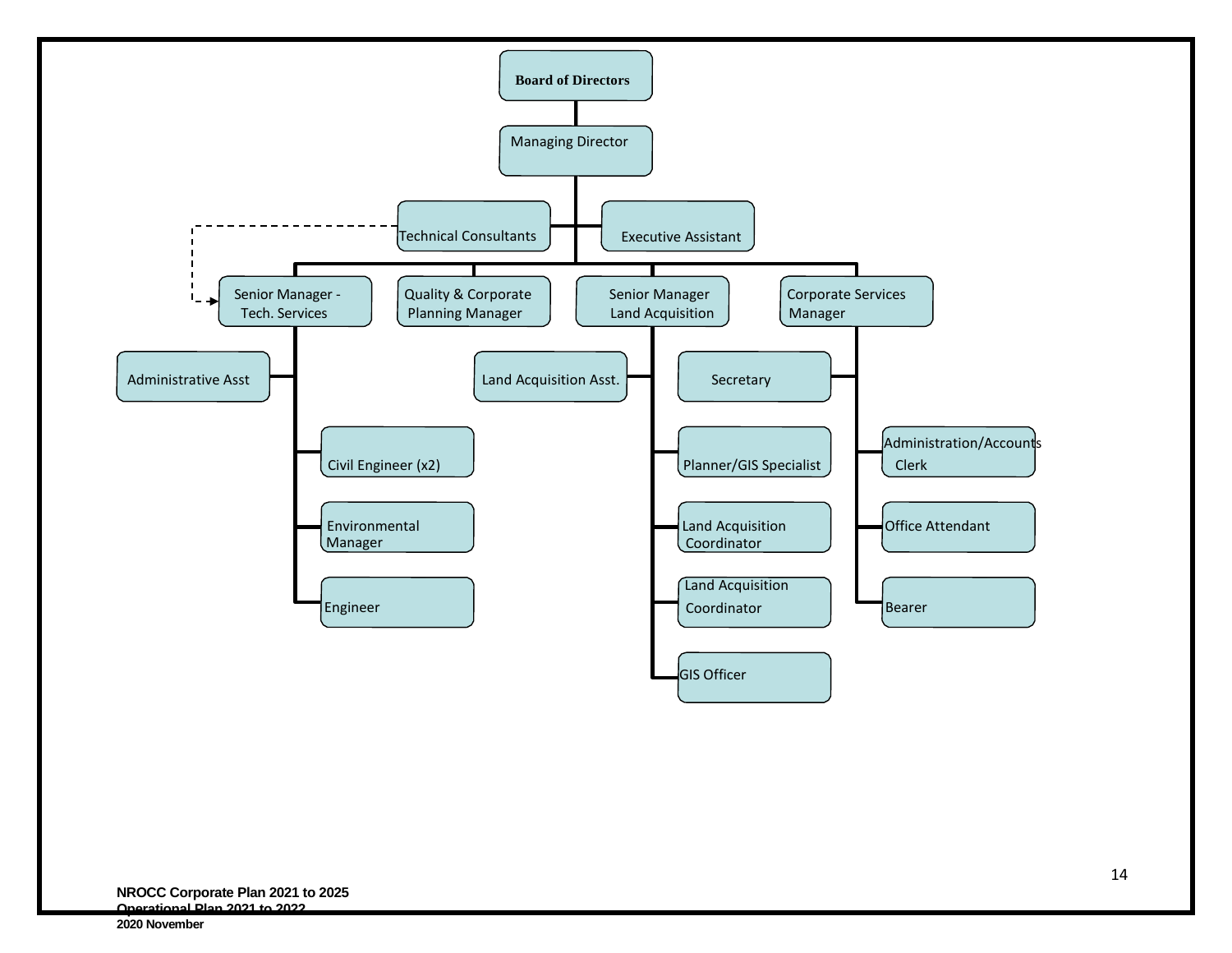# <span id="page-14-0"></span>4.2 Human Resources Capacity Plan

The following table outlines the current and future human resources needs for NROCC to achieve its goals.

#### <span id="page-14-1"></span>Table 2 – Human Resources Capacity Plan

| <b>Job Title</b><br><b>Department</b> |                            | <b>Current</b><br>Complement | Planned<br>2021/2022 | Planned<br>2022/2023 | <b>Planned</b><br>2023/2024 | <b>Planned</b><br>2024/2025 |
|---------------------------------------|----------------------------|------------------------------|----------------------|----------------------|-----------------------------|-----------------------------|
| Executive                             | <b>Managing Director</b>   | $\mathbf{1}$                 | $\mathbf{1}$         | $\mathbf{1}$         | $\mathbf{1}$                | $\mathbf{1}$                |
| Office                                | <b>Executive Assistant</b> | $\mathbf{1}$                 | $\mathbf{1}$         | $\mathbf{1}$         | $\mathbf{1}$                | $\mathbf{1}$                |
|                                       | Senior Manager             | $\mathbf{1}$                 | $\mathbf{1}$         | $\mathbf{1}$         | $\mathbf{1}$                | $\mathbf{1}$                |
|                                       | Consultant*                | $\overline{2}$               | $\mathbf{1}$         | $\mathbf{1}$         | $\mathbf{1}$                | $\mathbf{1}$                |
| Technical                             | Environmental<br>Manager   | $\mathbf{1}$                 | $\mathbf{1}$         | $\mathbf{1}$         | $\mathbf{1}$                | $\mathbf{1}$                |
| <b>Services</b>                       | Civil Engineer             | $\mathbf{1}$                 | $\overline{2}$       | $\overline{2}$       | $\overline{2}$              | $\overline{2}$              |
|                                       | Engineer                   | $\boldsymbol{0}$             | $\mathbf{1}$         | $\mathbf{1}$         | $\mathbf{1}$                | $\mathbf{1}$                |
|                                       | Admin Assistant**          | $\mathbf 0$                  | $\mathbf{1}$         | $\mathbf{1}$         | $\mathbf{1}$                | $\mathbf{1}$                |
| Quality &<br>Corporate<br>Planning    | Manager                    | $\mathbf{1}$                 | $\mathbf{1}$         | $\mathbf{1}$         | $\mathbf{1}$                | $\mathbf{1}$                |
|                                       | Senior Manager             | $\mathbf{1}$                 | $\mathbf{1}$         | $\mathbf{1}$         | $\mathbf{1}$                | $\mathbf{1}$                |
|                                       | Coordinators               | $\overline{2}$               | $\overline{2}$       | $\overline{2}$       | $\overline{2}$              | $\overline{2}$              |
| Land                                  | Assistant                  | $\mathbf{1}$                 | $\mathbf{1}$         | $\mathbf{1}$         | $\mathbf{1}$                | $\mathbf{1}$                |
| Acquisition                           | Planner/GIS<br>Specialist  | $\mathbf{1}$                 | $\mathbf{1}$         | $\mathbf{1}$         | $\mathbf{1}$                | $\mathbf{1}$                |
|                                       | <b>GIS Officer</b>         | $\mathbf 0$                  | 0                    | $\mathbf 0$          | $\mathbf 0$                 | $\mathbf 0$                 |
|                                       | Manager                    | $\mathbf{1}$                 | $\mathbf{1}$         | $\mathbf{1}$         | $\mathbf{1}$                | $\mathbf{1}$                |
|                                       | Secretary                  | $\mathbf{1}$                 | $\mathbf{1}$         | $\mathbf{1}$         | $\mathbf{1}$                | $\mathbf{1}$                |
| Administration                        | Admin/Accounts<br>Clerk    | $\mathbf{1}$                 | $\mathbf{1}$         | $\mathbf{1}$         | $\mathbf{1}$                | $\mathbf{1}$                |
|                                       | <b>Bearer</b>              | $\mathbf{1}$                 | $\mathbf{1}$         | $\mathbf{1}$         | $\mathbf{1}$                | $\mathbf{1}$                |
|                                       | <b>Office Attendant</b>    | $\mathbf{1}$                 | $\mathbf{1}$         | $\mathbf{1}$         | $\mathbf{1}$                | $\mathbf{1}$                |
| Total                                 |                            | 18                           | 21                   | 21                   | 21                          | 21                          |

*\*Grantor's Rep. - North South Link and Admin. Assistant assigned to him during 2020/21*

*\*\*Admin. Assistant assigned to Grantor's Rep. – N/South 2020/21 engaged by Consultants (SJE) as a reimbursable*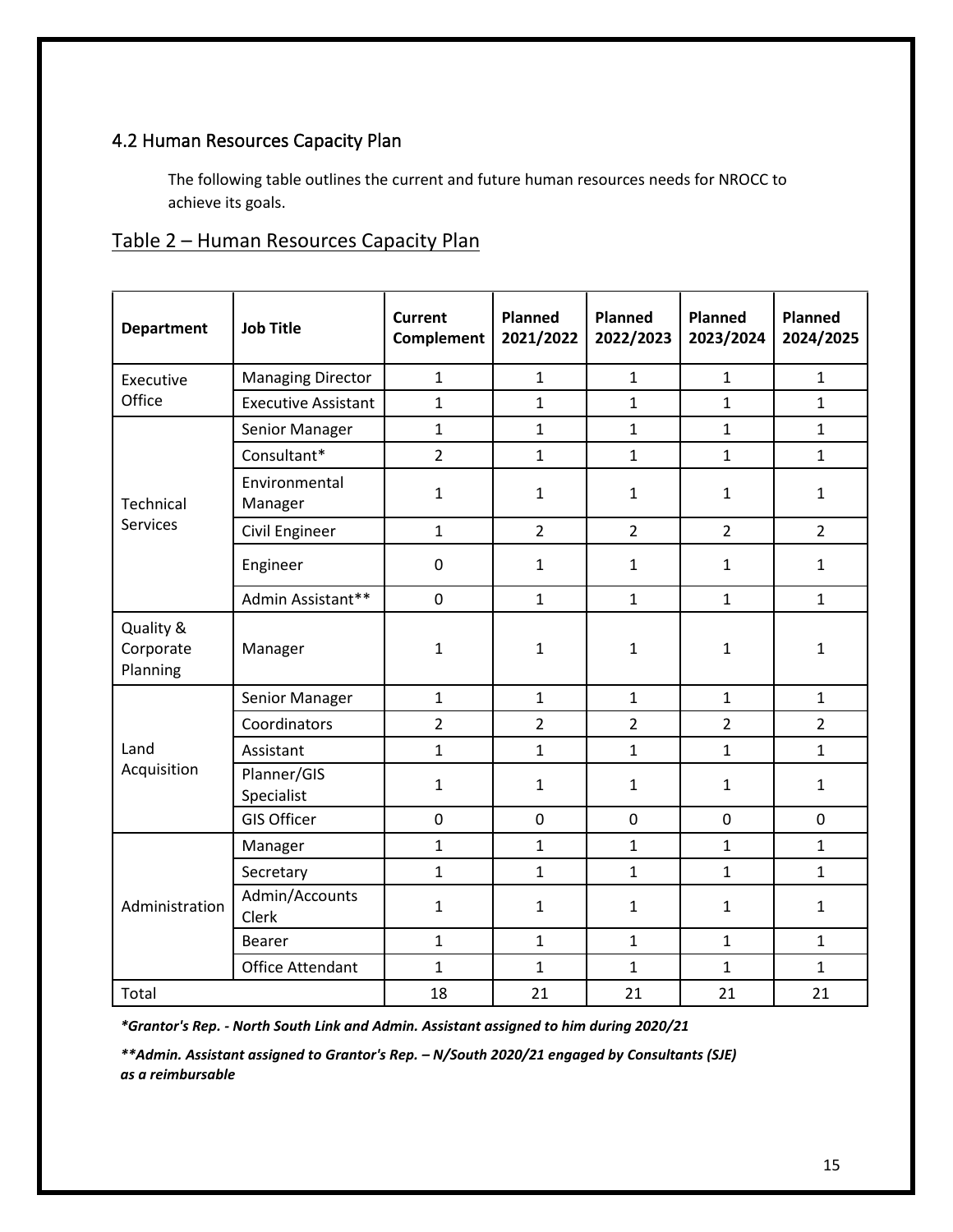# <span id="page-15-0"></span>5.0 Current Performance

NROCC's Operational Plan 2020/2021 outlined a number of measures to be used to fulfill its strategic objectives. The current performance of the organization against the targets and performance indicators for this period is seen on page 17. The expected results for this year's monitoring period are also seen.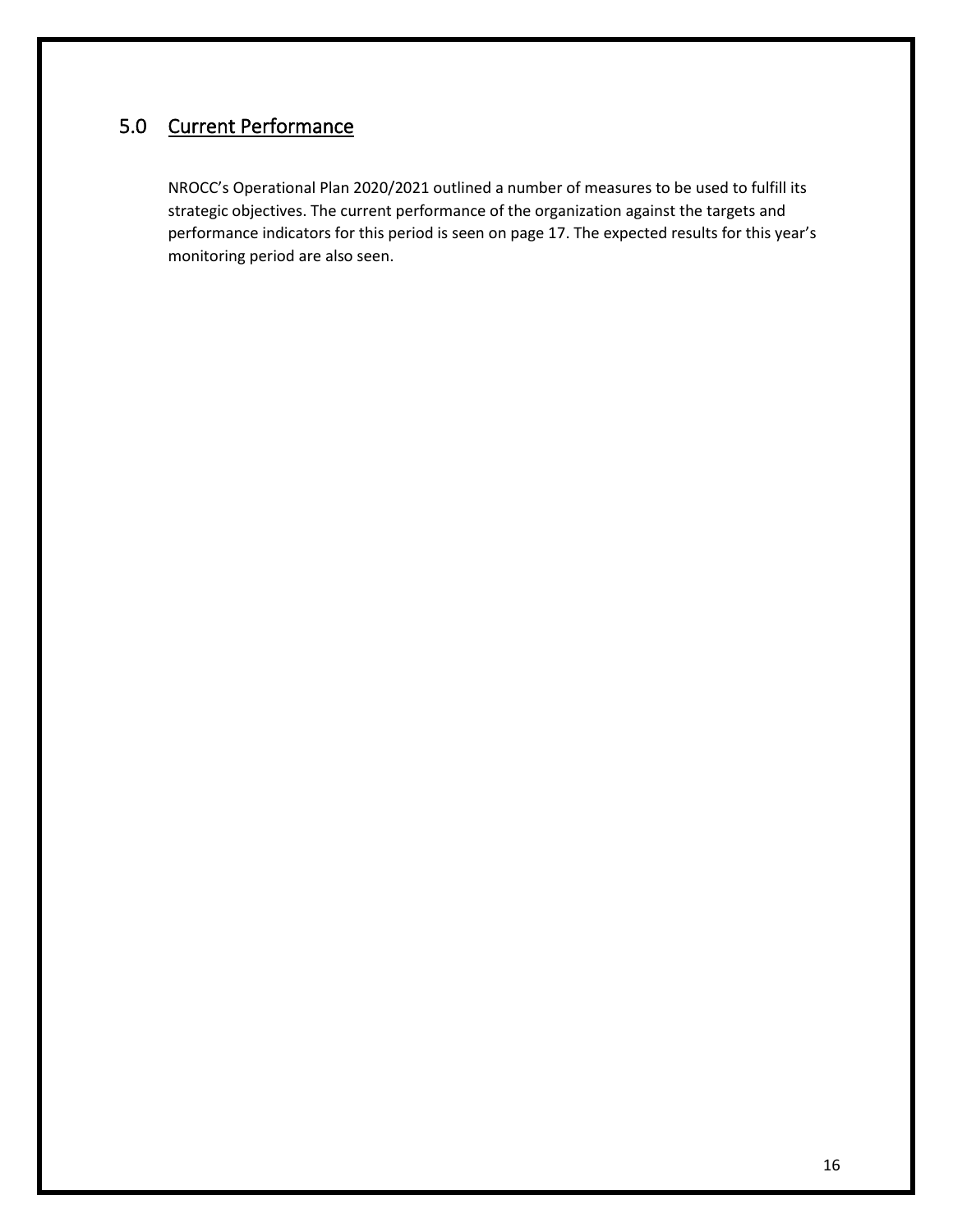# Table 3 (a-e) – Current Performance

<span id="page-16-0"></span>

|                   |                                                                                                                                            |                                                                                                                       | <b>PHYSICAL TARGETS &amp; RESOURCES</b>                                          |                                                                                                                 |                                      |                                      |
|-------------------|--------------------------------------------------------------------------------------------------------------------------------------------|-----------------------------------------------------------------------------------------------------------------------|----------------------------------------------------------------------------------|-----------------------------------------------------------------------------------------------------------------|--------------------------------------|--------------------------------------|
| <b>STRATEGIES</b> | <b>MAJOR TASKS</b>                                                                                                                         | <b>PERFORMANCE MEASURE/</b><br><b>INDICATORS</b>                                                                      | <b>TARGET</b>                                                                    | <b>Actual Result</b>                                                                                            | <b>TARGET</b>                        | <b>Expected Result</b>               |
|                   |                                                                                                                                            |                                                                                                                       | 2020/2021                                                                        | 2020/2021 (Apr - Sept)                                                                                          | 2021/2022                            | 2021/2022                            |
|                   | Complete Design                                                                                                                            | Design completed and reviewed                                                                                         | Design for<br>Approval<br>reviewed                                               | Detailed Design completed<br>and reviewed.                                                                      | Activity<br>completed                | Activity completed                   |
|                   | Provide physical<br>access to lands to<br>Contractor for<br><b>Construction (Based</b><br>on approved budget)                              | Km of roadway with access for<br>construction                                                                         | up to 25                                                                         | 25                                                                                                              | Activity<br>completed                | Activity completed                   |
| Implement Phase   | Development of<br>financial model<br>including proposed toll<br>rates and traffic<br>volumes                                               | Model developed by external<br>consultants                                                                            | Engagement of<br>external<br>consultants for<br>model, and<br>model<br>developed | Consultant engaged to<br>complete development of<br>financial model                                             | Model<br>developed                   | Model developed                      |
| 1C Project        | <b>Relocation of Utilities</b><br>impacted by<br>construction in keeping<br>with schedule agreed<br>with the utility<br>company/contractor | % of utilities relocated to facilitate<br>construction                                                                | up to 50%<br>relocated                                                           | <sup>1</sup> Relocation has not yet stated,<br>Contractor delayed with<br>finalisation of relocation<br>designs | Up to 100% of<br>utilities relocated | Up to 100% of<br>utilities relocated |
|                   | Progress of<br>construction                                                                                                                | Percentage of construction<br>completed                                                                               | up to 50%                                                                        | 212.25%                                                                                                         | up to 50%                            | up to 50%                            |
|                   | Submission of permit<br>documentation for<br><b>Environmental Permit</b><br>for Rio Minho Bridge                                           | <b>Environmental Permit documented</b><br>for Rio Minho Bridge submitted to<br>NEPA (subject to completion of<br>DFA) | Permit<br>documentation<br>submitted                                             | Documentation submitted or<br>extension requested based on<br>project status                                    | Permit<br>documentation<br>submitted | Permit<br>documentation<br>submitted |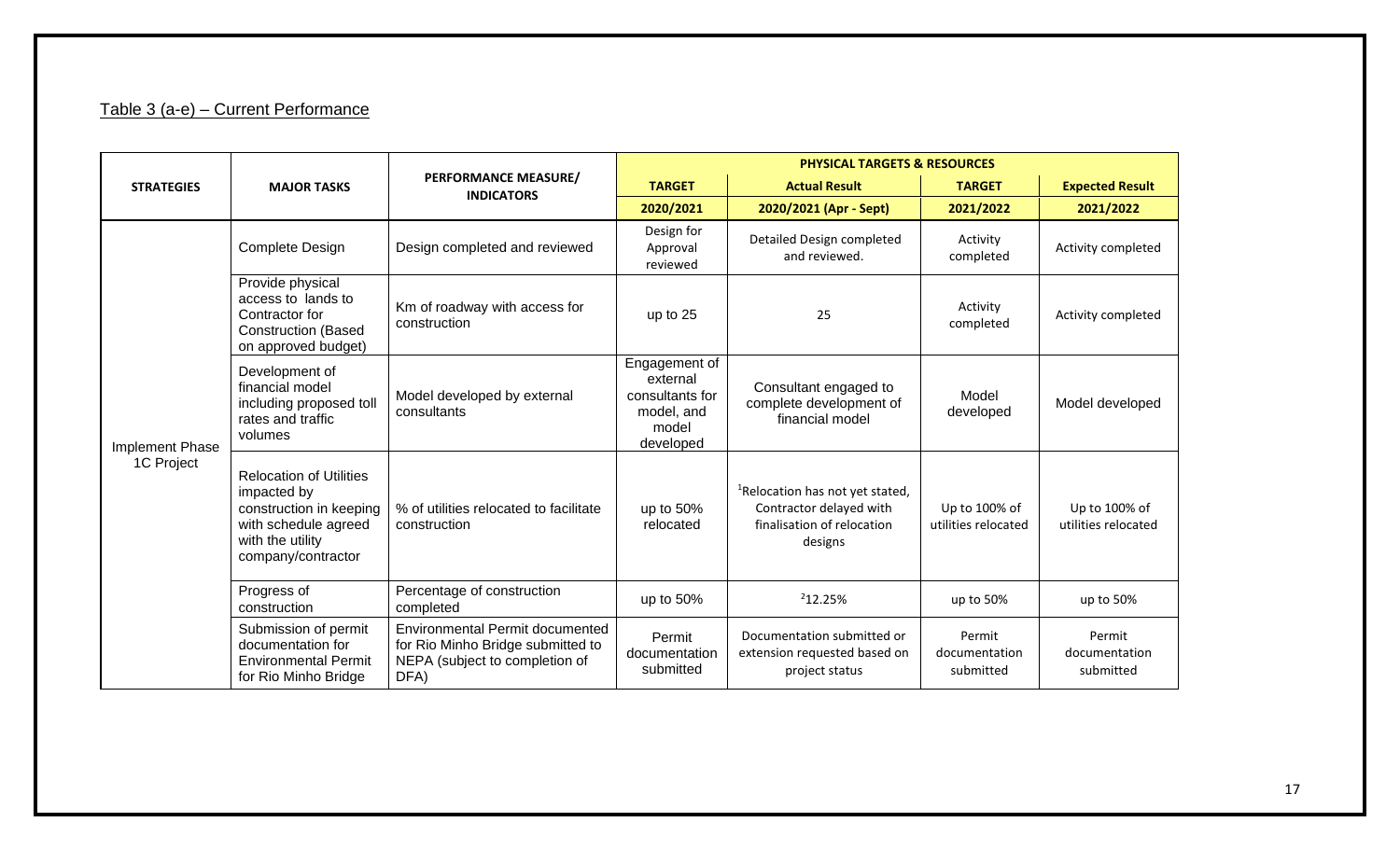|                                                                                      | <b>Maintain Project</b><br><b>Environmental Permit</b><br>previously issued by<br><b>NEPA</b>                                                       | Submit required documentation to<br>maintain permit from NEPA                      | Documentation<br>submitted or<br>extension<br>requested<br>based on<br>project status            | <sup>3</sup> Permit is current. 1 out of 3<br>outstanding documents<br>submitted                   |                                                    |                                                    |
|--------------------------------------------------------------------------------------|-----------------------------------------------------------------------------------------------------------------------------------------------------|------------------------------------------------------------------------------------|--------------------------------------------------------------------------------------------------|----------------------------------------------------------------------------------------------------|----------------------------------------------------|----------------------------------------------------|
| Implement<br>Montego Bay<br>Perimeter Road<br>- Montego Bay<br><b>Bypass</b>         | <b>Finalization of Main</b><br>Contract (subject to<br>Cabinet Approval of<br>existing submission by<br>May 30)                                     | Contract signed                                                                    | Sign main<br>contract                                                                            | <sup>4</sup> Contract not yet signed                                                               | Sign Main<br>Contract                              | Sign Main Contract                                 |
|                                                                                      | <b>Review of Contractor's</b><br>Designs for Barnett                                                                                                | Design completed and submitted                                                     | <b>Outline Design</b><br>submitted and<br>reviewed                                               | <sup>5</sup> Outline Design not yet<br>received.                                                   | <b>Outline Design</b><br>submitted and<br>reviewed | <b>Outline Design</b><br>submitted and<br>reviewed |
| - West<br>Green/Barnett St                                                           | Provide Access to<br>lands for Construction                                                                                                         | Km of roadway with access for<br>construction                                      | Up to $4$                                                                                        | Monitoring Period not yet<br>reached (Mar 2020)                                                    | Up to 8km                                          | Up to 8km                                          |
| Road<br>Improvement<br>- Long Hill Bypass<br>- Mobay Drainage<br>Study               | Finalization of<br>documentation and<br>meetings required for<br>the Environmental<br>permit (Subject to<br>finalization of Long Hill<br>alignment) | Submission to NEPA                                                                 | <b>Final EIA</b><br>Report<br>submitted to<br>NEPA (subject<br>to meetings<br>being<br>approved) | <b>Conduct Public Meetings</b><br>(subject to NEPA's agreement<br>for virtual meetings by April 30 | Activity<br>completed                              | Activity completed                                 |
| Desk top studies<br>for new projects<br>(Santa Cruz<br>Bypass, N-S/E-W<br>Connection | Development of<br><b>Feasibility for Priority</b><br>Projects                                                                                       | Traffic Model Developed and<br>submitted                                           | Traffic model<br>developed for<br>$N-S/E-W$<br>Project                                           | Report submitted to MD                                                                             | Traffic model<br>developed for<br>NS/EW project    | Traffic model<br>developed for NS/EW<br>project    |
|                                                                                      | Agree with MEGJC the<br>way forward with North<br>Coast projects                                                                                    | Discussion held with MEGJC and<br>agreement on the scope of<br>NROCC's involvement | Agreement in<br>place                                                                            | Monitoring Period not yet<br>reached (Mar 2020)                                                    | Agreement in<br>place                              | Agreement in place                                 |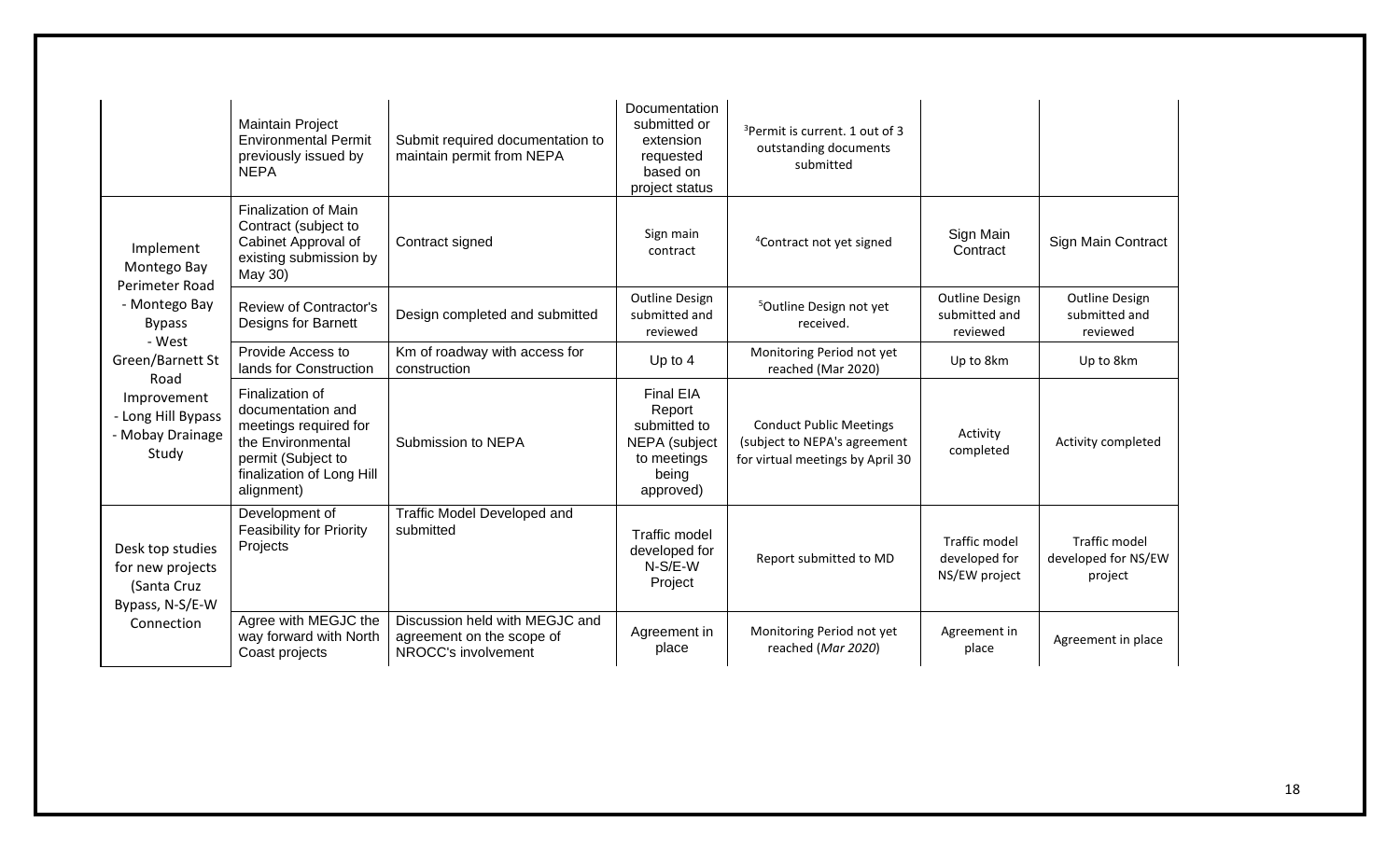| Finalize<br>outstanding Land                                                                                                                                                 | Complete transfer of<br>titles according to<br>schedule.                                                                                     | Number of titles transferred                                                                         | 24                                                                                                                                                 | $*12$                                                                                                                                                        | 24                                                                                                                                                 | 24                                                                                                            |
|------------------------------------------------------------------------------------------------------------------------------------------------------------------------------|----------------------------------------------------------------------------------------------------------------------------------------------|------------------------------------------------------------------------------------------------------|----------------------------------------------------------------------------------------------------------------------------------------------------|--------------------------------------------------------------------------------------------------------------------------------------------------------------|----------------------------------------------------------------------------------------------------------------------------------------------------|---------------------------------------------------------------------------------------------------------------|
| Acquisition<br>transactions                                                                                                                                                  | Disposal of severed<br>properties                                                                                                            | Number of properties disposed<br>(Sale/Lease agreements signed)                                      | 4                                                                                                                                                  | $^*1$                                                                                                                                                        | 4                                                                                                                                                  | 4                                                                                                             |
|                                                                                                                                                                              | Inspection of existing<br>unused properties                                                                                                  | Reports submitted quarterly                                                                          | 4                                                                                                                                                  | $\overline{2}$                                                                                                                                               | 4                                                                                                                                                  | 4                                                                                                             |
|                                                                                                                                                                              |                                                                                                                                              |                                                                                                      |                                                                                                                                                    |                                                                                                                                                              |                                                                                                                                                    |                                                                                                               |
|                                                                                                                                                                              |                                                                                                                                              |                                                                                                      |                                                                                                                                                    | <b>PHYSICAL TARGETS &amp; RESOURCES</b>                                                                                                                      |                                                                                                                                                    |                                                                                                               |
|                                                                                                                                                                              |                                                                                                                                              | PERFORMANCE MEASURE/                                                                                 | <b>TARGET</b>                                                                                                                                      | <b>Actual Result</b>                                                                                                                                         | <b>TARGET</b>                                                                                                                                      | <b>Expected Result</b>                                                                                        |
| <b>STRATEGIES</b>                                                                                                                                                            | <b>MAJOR TASKS</b>                                                                                                                           | <b>INDICATORS</b>                                                                                    | 2020/2021                                                                                                                                          | 2020/2021 (Apr - Sept)                                                                                                                                       | 2021/2022                                                                                                                                          | 2021/2022                                                                                                     |
|                                                                                                                                                                              |                                                                                                                                              |                                                                                                      |                                                                                                                                                    |                                                                                                                                                              |                                                                                                                                                    |                                                                                                               |
| Monitor the<br><b>Highway Operating</b><br>Agreement and<br>partnering with the<br>Developer and<br>Operator to identify<br>and implement<br>safety improvement<br>measures. | Coordinate the activities<br>for reduction of the<br>number of fatal and<br>serious accidents in<br>collaboration with the<br>Toll Operator. | Number and categories of accidents<br>along highway tracked monthly.                                 | Monthly # and<br>categories of<br>accidents<br>obtained from<br>Operator and<br>reviewed.<br>Adverse trends<br>discussed at<br>monthly<br>meeting. | Monitor the Highway<br>Operating Agreement and<br>partnering with the Developer<br>and Operator to identify and<br>implement safety<br>improvement measures. | Coordinate the<br>activities for<br>reduction of the<br>number of fatal<br>and serious<br>accidents in<br>collaboration with<br>the Toll Operator. | Number and<br>categories of<br>accidents along<br>highway tracked<br>monthly.                                 |
|                                                                                                                                                                              |                                                                                                                                              | Smoke trend along highway tracked<br>monthly and discussed at monthly<br>meeting held with Operator. | Monthly # of<br>fires along T1<br>and T2 obtained<br>from Operator<br>and reviewed.<br>Adverse trends<br>discussed at<br>monthly<br>meeting.       | The number of fires on the EW<br>for Apr - Sept 2020 was 60.<br>This shows a decrease from<br>the 104 recorded in 2019.                                      | Monthly # of fires<br>along T1 and T2<br>obtained from<br>Operator and<br>reviewed.<br>Adverse trends<br>discussed at<br>monthly meetings          | Smoke trend along<br>highway tracked<br>monthly and<br>discussed at monthly<br>meeting held with<br>Operator. |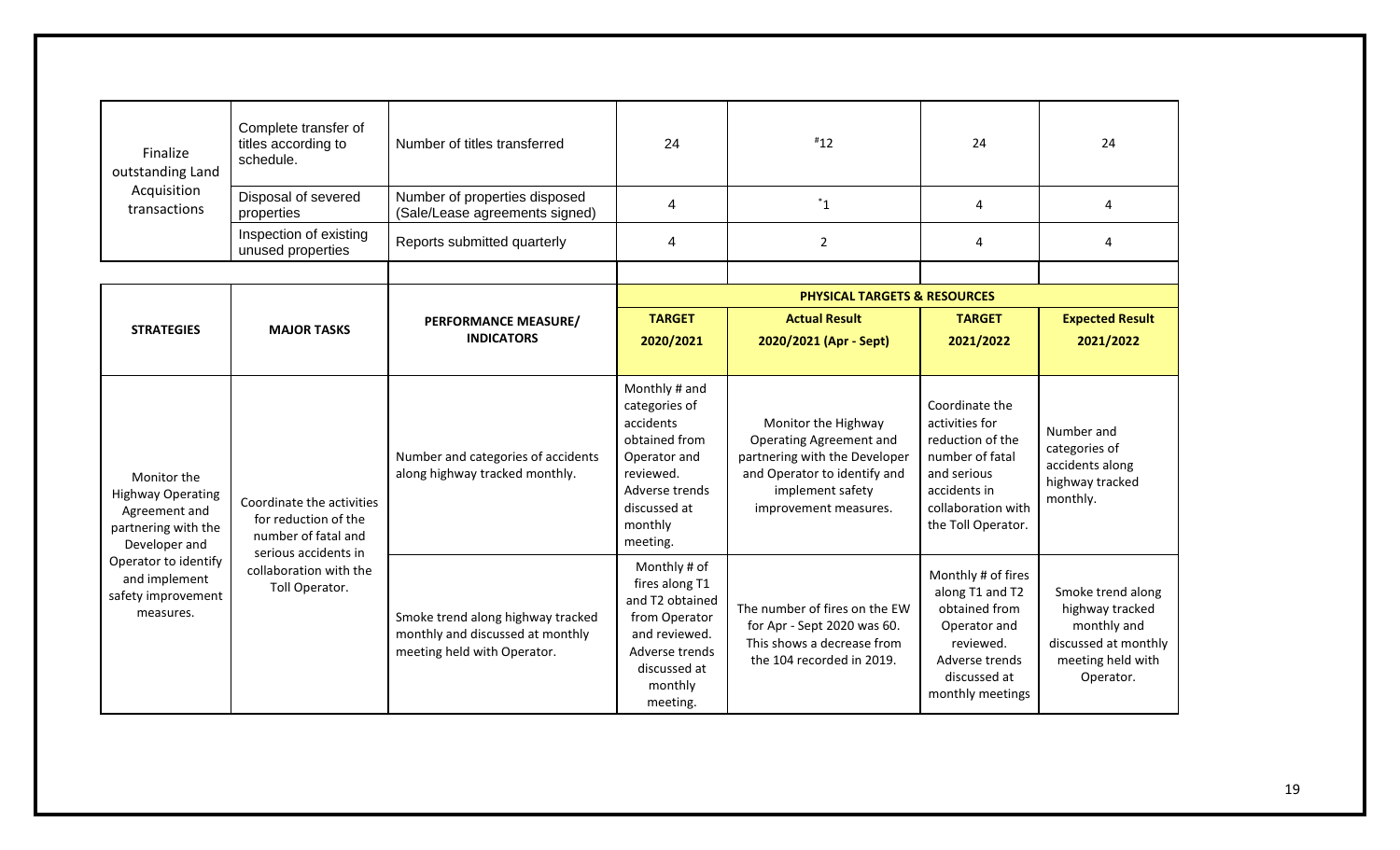|  |  | Animal sightings along the highways<br>against fence theft and vandalism | Data obtained<br>from Operator<br>and reviewed<br>monthly.<br>Adverse trends<br>discussed at<br>monthly<br>meetings along<br>with Police | Animal sightings on the EW<br>Highway for Apr - Sept 2020<br>was 679. This is a slight<br>increase when compared to<br>the 759 recorded for Apr -<br>Sept 2019<br>For the NS section the 2020<br>period recorded sightings of<br>886 animals compared to the<br>1486 recorded for 2019. | Data obtained<br>from Operator<br>and reviewed<br>monthly. Adverse<br>trends discussed<br>at monthly<br>meetings along<br>with Police | Data obtained from<br>Operator and<br>reviewed monthly.<br>Adverse trends<br>discussed at monthly<br>meetings along with<br>Police |
|--|--|--------------------------------------------------------------------------|------------------------------------------------------------------------------------------------------------------------------------------|-----------------------------------------------------------------------------------------------------------------------------------------------------------------------------------------------------------------------------------------------------------------------------------------|---------------------------------------------------------------------------------------------------------------------------------------|------------------------------------------------------------------------------------------------------------------------------------|
|--|--|--------------------------------------------------------------------------|------------------------------------------------------------------------------------------------------------------------------------------|-----------------------------------------------------------------------------------------------------------------------------------------------------------------------------------------------------------------------------------------------------------------------------------------|---------------------------------------------------------------------------------------------------------------------------------------|------------------------------------------------------------------------------------------------------------------------------------|

|                                                                                                                                                                         |                                                                                                                                                           |                                                                                                         | <b>PHYSICAL TARGETS &amp; RESOURCES</b>   |                                       |                                           |                                        |
|-------------------------------------------------------------------------------------------------------------------------------------------------------------------------|-----------------------------------------------------------------------------------------------------------------------------------------------------------|---------------------------------------------------------------------------------------------------------|-------------------------------------------|---------------------------------------|-------------------------------------------|----------------------------------------|
| <b>STRATEGIES</b>                                                                                                                                                       | <b>MAJOR TASKS</b>                                                                                                                                        | PERFORMANCE MEASURE/<br><b>INDICATORS</b>                                                               | <b>TARGET</b>                             | <b>Actual Result</b>                  | <b>TARGET</b>                             | <b>Expected Result</b>                 |
|                                                                                                                                                                         |                                                                                                                                                           |                                                                                                         | 2020/2021                                 | 2020/2021 (Apr - Sept)                | 2021/2022                                 | 2021/2022                              |
| Monitor the Highway<br><b>Operating Agreement</b><br>with a view to<br>minimizing the impact<br>of the new<br>construction on the<br>surroundings in<br>compliance with | Conduct weekly site<br>inspections for<br>environmental and<br>safety compliance<br>(Environmental Report)                                                | Submittal of monthly report to<br>Developer and other H2K<br>stakeholders (2 weeks after month<br>end). | 11 reports<br>submitted by<br>agreed time | 6 reports submitted by agreed<br>time | 11 reports<br>submitted by<br>agreed time | 11 reports submitted<br>by agreed time |
|                                                                                                                                                                         | Conduct weekly site<br>inspections for O&M<br>requirements (Civil<br>Engineer Report)                                                                     | Submittal of monthly report to<br>Grantor's Rep.<br>(2 weeks)<br>after month end).                      | 11 reports<br>submitted by<br>agreed time | 6 reports submitted by agreed<br>time | 11 reports<br>submitted by<br>agreed time | 11 reports submitted<br>by agreed time |
| NEPA's and other<br>legal/regulatory<br>requirements.                                                                                                                   | with<br>Liaise<br>Developer,<br>Toll<br>Authority<br>and<br>communities<br>MEGJC,<br>and local authorities etc.<br>related<br>project<br>on<br>activities | # of meetings held with named<br>groups                                                                 | 8                                         | 9                                     | 8                                         | 8                                      |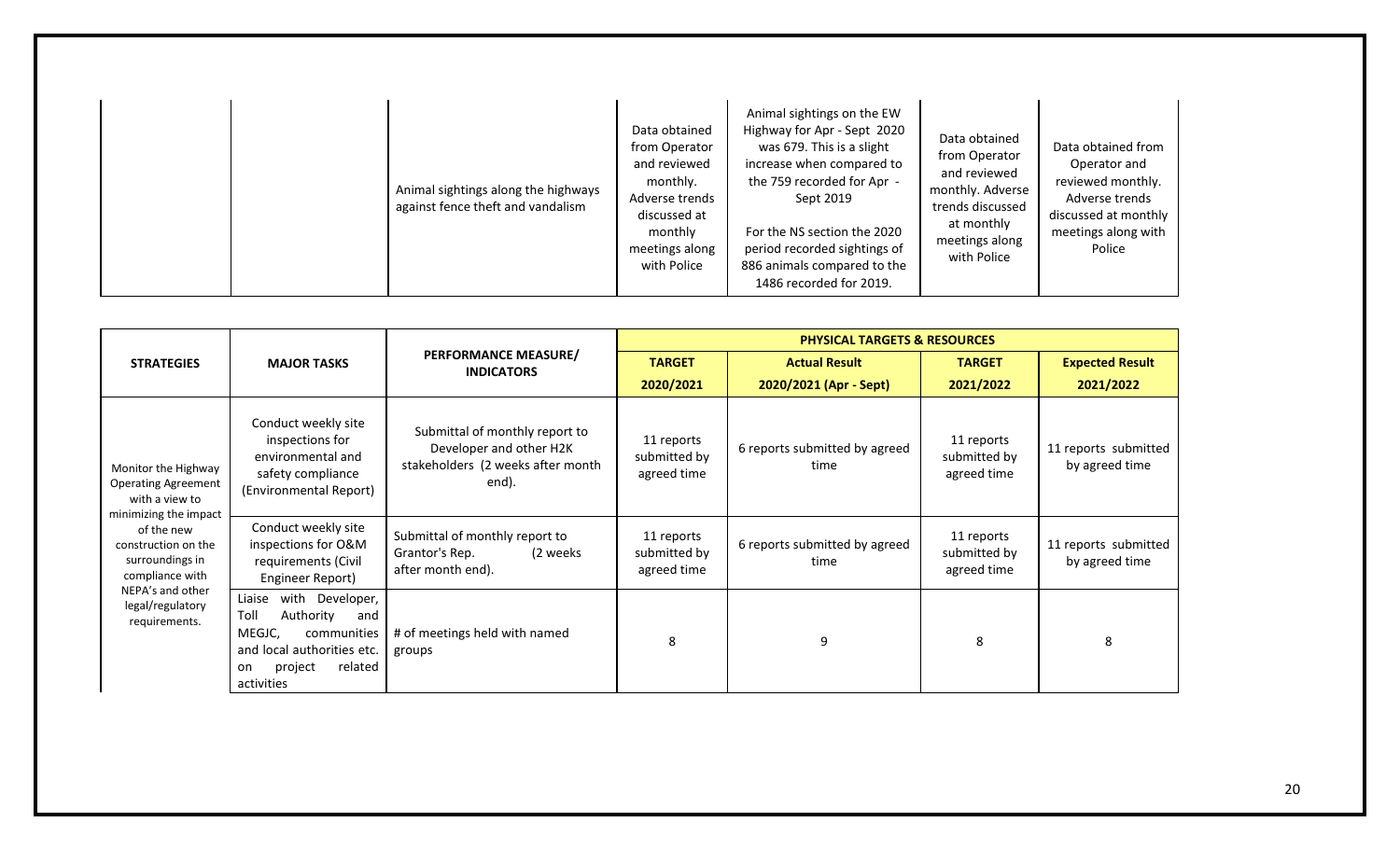| Improve<br>Environmental<br>Awareness and<br>practices within<br><b>NROCC</b> | Develop an<br>Environmental<br>Management System<br>(EMS) for NROCC | Targets achieved by stated timelines | Implementation<br>of EMS<br><b>Training</b><br>Development<br>& Review of<br>Objectives &<br>Targets | Training conducted | Finalize<br>integration of<br>EMS & OMS | Finalize integration of<br>EMS & OMS |
|-------------------------------------------------------------------------------|---------------------------------------------------------------------|--------------------------------------|------------------------------------------------------------------------------------------------------|--------------------|-----------------------------------------|--------------------------------------|
|-------------------------------------------------------------------------------|---------------------------------------------------------------------|--------------------------------------|------------------------------------------------------------------------------------------------------|--------------------|-----------------------------------------|--------------------------------------|

|                                                                                                                 |                                                                                                                                                                                              |                                                                    |                                                                                                                       | <b>PHYSICAL TARGETS &amp; RESOURCES</b>                                                                                                                                                                                           |                                                                                                   |                                                                                                    |
|-----------------------------------------------------------------------------------------------------------------|----------------------------------------------------------------------------------------------------------------------------------------------------------------------------------------------|--------------------------------------------------------------------|-----------------------------------------------------------------------------------------------------------------------|-----------------------------------------------------------------------------------------------------------------------------------------------------------------------------------------------------------------------------------|---------------------------------------------------------------------------------------------------|----------------------------------------------------------------------------------------------------|
| <b>STRATEGIES</b>                                                                                               | <b>MAJOR TASKS</b>                                                                                                                                                                           | PERFORMANCE MEASURE/<br><b>INDICATORS</b>                          | <b>TARGET</b>                                                                                                         | <b>Actual Result</b>                                                                                                                                                                                                              | <b>TARGET</b>                                                                                     | <b>Expected Result</b>                                                                             |
|                                                                                                                 |                                                                                                                                                                                              |                                                                    | 2020/2021                                                                                                             | 2020/2021 (Apr - Sept)                                                                                                                                                                                                            | 2021/2022                                                                                         | 2021/2022                                                                                          |
| Collaborate<br>with<br>Developer to grow<br>the traffic numbers<br>on H <sub>2K</sub>                           | Meet with Developer to<br>formulate<br>plan<br>to<br>grow/improve traffic on<br>H <sub>2</sub> K                                                                                             | Traffic growth through each plaza                                  | Analyze traffic<br>numbers for<br>trends. Obtain<br>Plan from<br>Developer to<br>increase Traffic -<br>Q <sub>3</sub> | The Apr - Sept 2020 period saw<br>a decrease of approximately<br>22% on the EW Highway, when<br>compared to the same period<br>last year.<br>On the North South, there was<br>a decrease of 18 % when<br>compared with 2019/2020. | Analyze traffic<br>numbers for<br>trends. Obtain<br>Plan from<br>Developer to<br>increase Traffic | Traffic numbers<br>analyzed for trends.<br>Plan obtained from<br>Developer to increase<br>Traffic. |
| Assure compliance<br>of Developer,<br>Contractor and<br>Operator with the<br>Highway<br>Concession<br>Agreement | Quality<br>Audit<br>Management Systems of<br>Developer,<br>the<br><b>Contractor and Operator</b><br>to ascertain level of<br>with<br>compliance<br>the<br>Concession<br>Highway<br>Agreement | <b>Quarterly Quality Management</b><br>compliance audits conducted | 4 audits each of<br>the Developer,<br>Contractor and<br>Operator<br>conducted and<br>reported                         | 6 of 6 audits conducted by the<br>last day of the quarter.                                                                                                                                                                        | 4 audits each of<br>the Developer,<br>Contractor and<br>Operator<br>conducted and<br>reported     | 4 audits each of the<br>Developer,<br>Contractor and<br>Operator conducted<br>and reported         |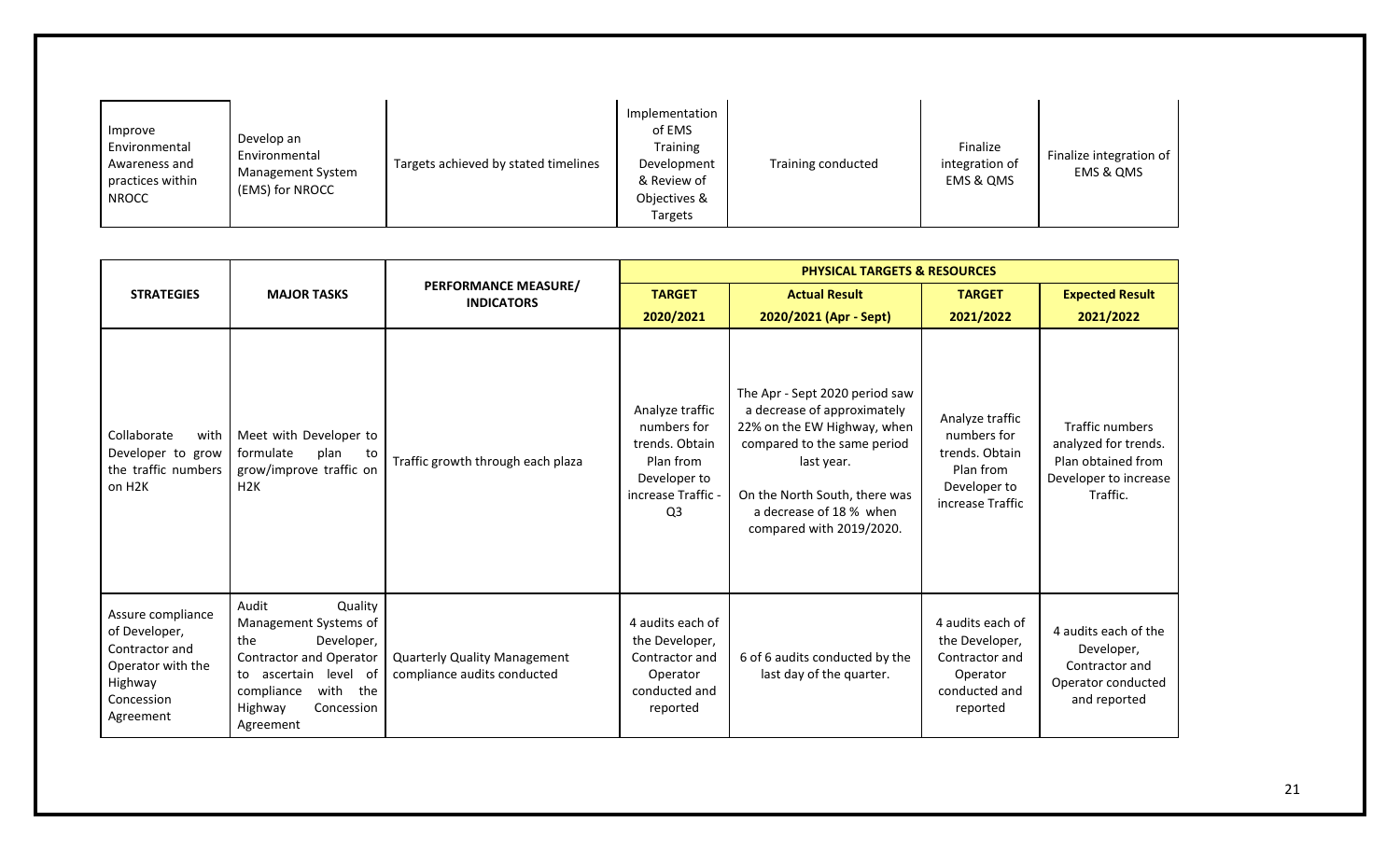| Improve the<br>ongoing customer<br>communication and<br>outreach | Update of H2K website<br>with information<br>relating to activities<br>taking place for H2K. | Timely update of H2K website                                     | Website<br>updated<br>quarterly (end<br>of mth.).<br>Community<br>updates via<br>bulletin and<br>community<br>relations<br>activities                                                          | Website updated with Board<br>members                                                                               | Website updated<br>quarterly (end of<br>$mth$ ).<br>Community<br>updates via<br>bulletin and<br>community<br>relations activities                                            | Website updated<br>quarterly (end of<br>mth.). Community<br>updates via bulletin<br>and community<br>relations activities                                           |
|------------------------------------------------------------------|----------------------------------------------------------------------------------------------|------------------------------------------------------------------|------------------------------------------------------------------------------------------------------------------------------------------------------------------------------------------------|---------------------------------------------------------------------------------------------------------------------|------------------------------------------------------------------------------------------------------------------------------------------------------------------------------|---------------------------------------------------------------------------------------------------------------------------------------------------------------------|
|                                                                  | <b>Issue Customer</b><br>satisfaction Survey                                                 | Survey administered to primary<br>customer and feedback received | Survey issued to<br>primary &<br>Internal<br>customers - Q2<br>Overall rating of<br>satisfied or very                                                                                          | Satisfaction surveys were<br>administered to MEGJC and<br>internal staff in Sept. 2020<br>Monitoring period not yet | Overall rating of<br>satisfied or very<br>satisfied                                                                                                                          | Overall rating of<br>satisfied or very<br>satisfied obtained                                                                                                        |
| <b>Issue Customer</b><br>satisfaction Survey                     | <b>Monitor Road User</b><br>feedback                                                         | Data on customer complaints<br>received from Developers monthly  | satisfied - Q3<br>Data and trends<br>analysed to<br>monitor reasons<br>complaints<br>received.<br>Discussions held<br>monthly with<br>Developers for<br>improving<br>customer<br>satisfaction. | reached (Dec 2020)<br>Discussions held and reports<br>submitted monthly                                             | Data and trends<br>analysed to<br>monitor reasons<br>complaints<br>received.<br>Discussions held<br>monthly with<br>Developers for<br>improving<br>customer<br>satisfaction. | Data and trends<br>analysed to monitor<br>reasons complaints<br>received. Discussions<br>held monthly with<br>Developers for<br>improving customer<br>satisfaction. |
| Compliance with<br>PBMA<br>Requirements                          | Submit reports required<br>by the PBMA to the<br>MEGJC                                       | <b>Quarterly Report</b>                                          | Last day of<br>month following<br>quarter                                                                                                                                                      | April - Jun 2020 report<br>submitted on July 24, 2020<br>Jul - Sept report submitted on<br>October 15, 2020         | Report submitted<br>by last day of<br>month following<br>the quarter                                                                                                         | Report submitted by<br>last day of month<br>following the quarter                                                                                                   |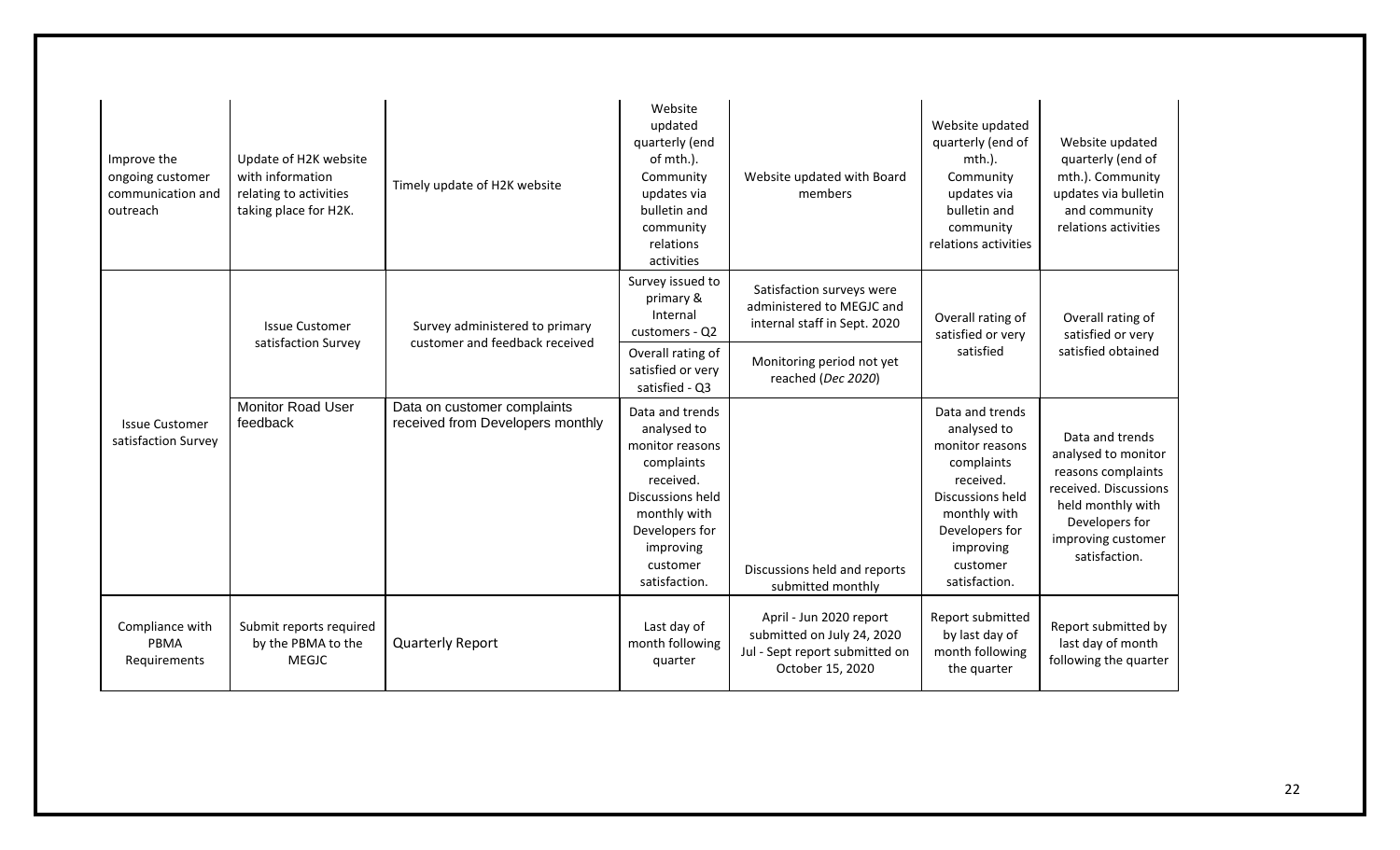|  | Half-yearly Report            | 2 months<br>following end of<br>6 months period<br>$-01 & 03$ | Report for Oct 2019 - Mar 2020<br>submitted on May 28, 2020        | Report submitted<br>by last day of 2nd<br>month following<br>end of 6 months<br>period | Report submitted by<br>last day of 2nd month<br>following end of 6<br>months period |
|--|-------------------------------|---------------------------------------------------------------|--------------------------------------------------------------------|----------------------------------------------------------------------------------------|-------------------------------------------------------------------------------------|
|  | <b>Annual Report</b>          | 4 months<br>following end of<br>financial year -<br>Q2        | Report submitted to MEGJC<br>and MOF submitted on July 31,<br>2020 | Annual Report<br>submitted by July<br>31, 2021                                         | <b>Annual Report</b><br>submitted by July 31,<br>2021                               |
|  | Corporate & Operational Plans | last day of<br>calendar year -<br>Q3                          | Monitoring period not yet<br>reached (Dec 2020)                    | Corporate &<br><b>Operational Plans</b><br>submitted by<br>December 31,<br>2021        | Corporate &<br><b>Operational Plans</b><br>submitted by<br>December 31, 2021        |

#### **Notes**

- 1. The contractor is responsible for utility relocations in keeping with his schedule subject to approval of the designs by the Engineer
- 2. Estimate of measured work at end of reporting period
- 3. Outstanding documents are based on work items eg Bat report, not yet completed. Permit remains current, reports submitted as progress report to the NEPA
- 4. Cabinet has not yet approved the Main Contract.
- 5. Cabinet has not yet approved the Main Contract
- 6. # Estate matters which need intervention from beneficiaries or have been referred to court
- 7. \*No interest from public in purchasing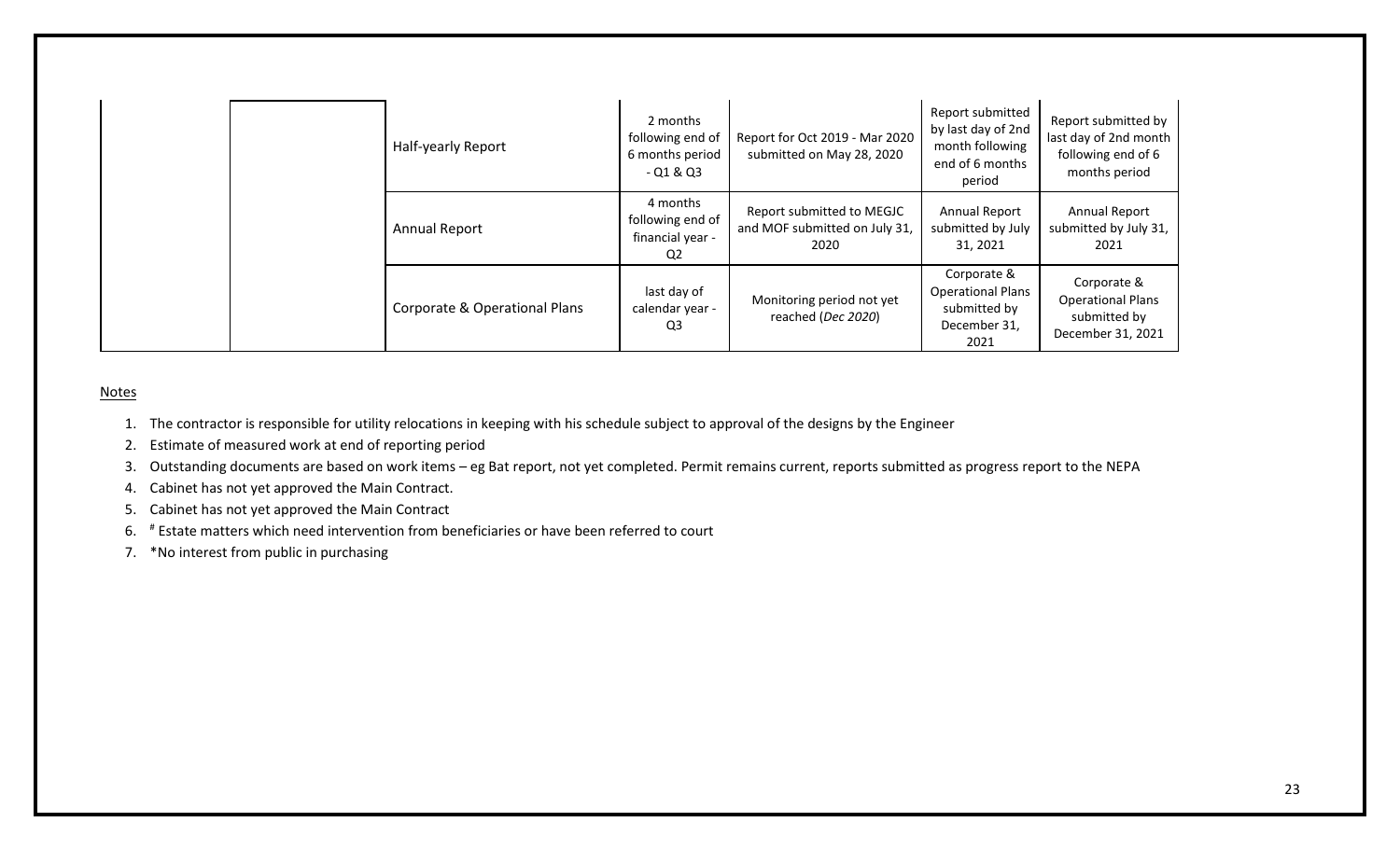<span id="page-23-1"></span><span id="page-23-0"></span>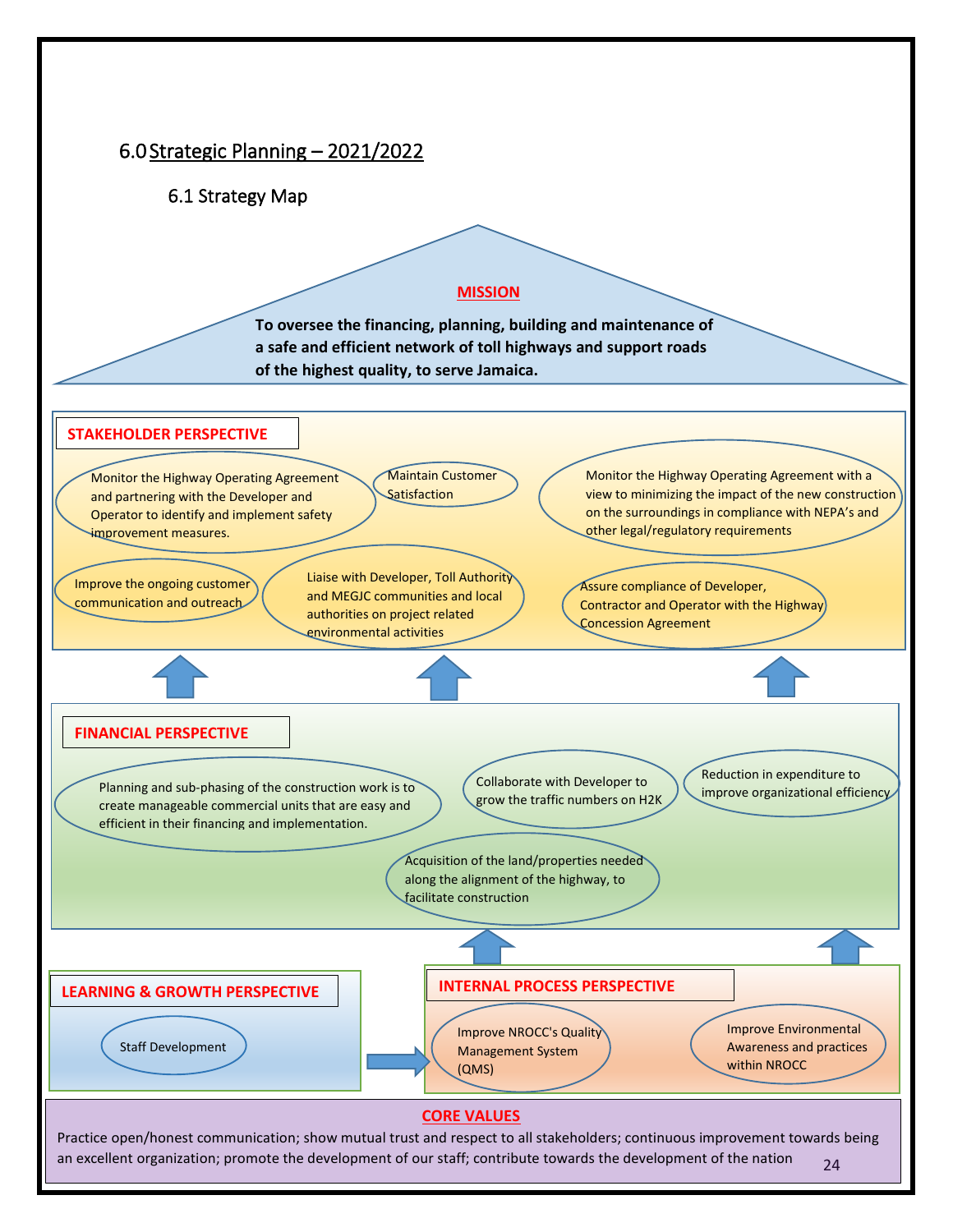#### 6.2 Strategic Objectives – 2021/2022

<span id="page-24-1"></span><span id="page-24-0"></span>The Strategic Objectives as outlined on page 4 are detailed below;

#### 6.2.1 Accelerating Development through Infrastructure

This strategic objective is reflective of the Company's commitment to contribute to national, economic development and includes our priority projects. The main projects identified for the planning period which will contribute to the improvement of the toll road facilities are:

- o Implementation of the May Pen to Williamsfield leg of Phase 1
- o Implementation of the Montego Bay Perimeter Road
- o Implementation of new North Coast Projects (Seacastles to Greenwood, Salem to Mammee Bay)
- o Finalization of outstanding Land Acquisition transactions

#### 6.2.2 Road user safety

<span id="page-24-2"></span>The strategy used for road user safety is to monitor the Highway Operating Agreement and to partner with the Developer and Operator to identify and implement safety improvement measures.

#### 6.2.2.1 Accidents

All accidents occurring on the Toll Roads are recorded, analyzed and reported by the Operators. The numbers and causes of accidents are discussed at fortnightly management meetings and monthly Operations and Maintenance meetings held with representatives of the Developers, Operators, Grantor, Toll Authority, National Works Agency. Accident data are included in a monthly Operations and Maintenance report submitted by the Developer to NROCC and the Toll Authority, giving the location, cause and other statistics relating to the accidents.

#### 6.2.2.2 Fire and Smoke

Another safety performance measure is to track the smoke trend and its impact on safety along the highway monthly and discuss any adverse trends at monthly meetings held with the operator.

6.2.2.3 Animal sightings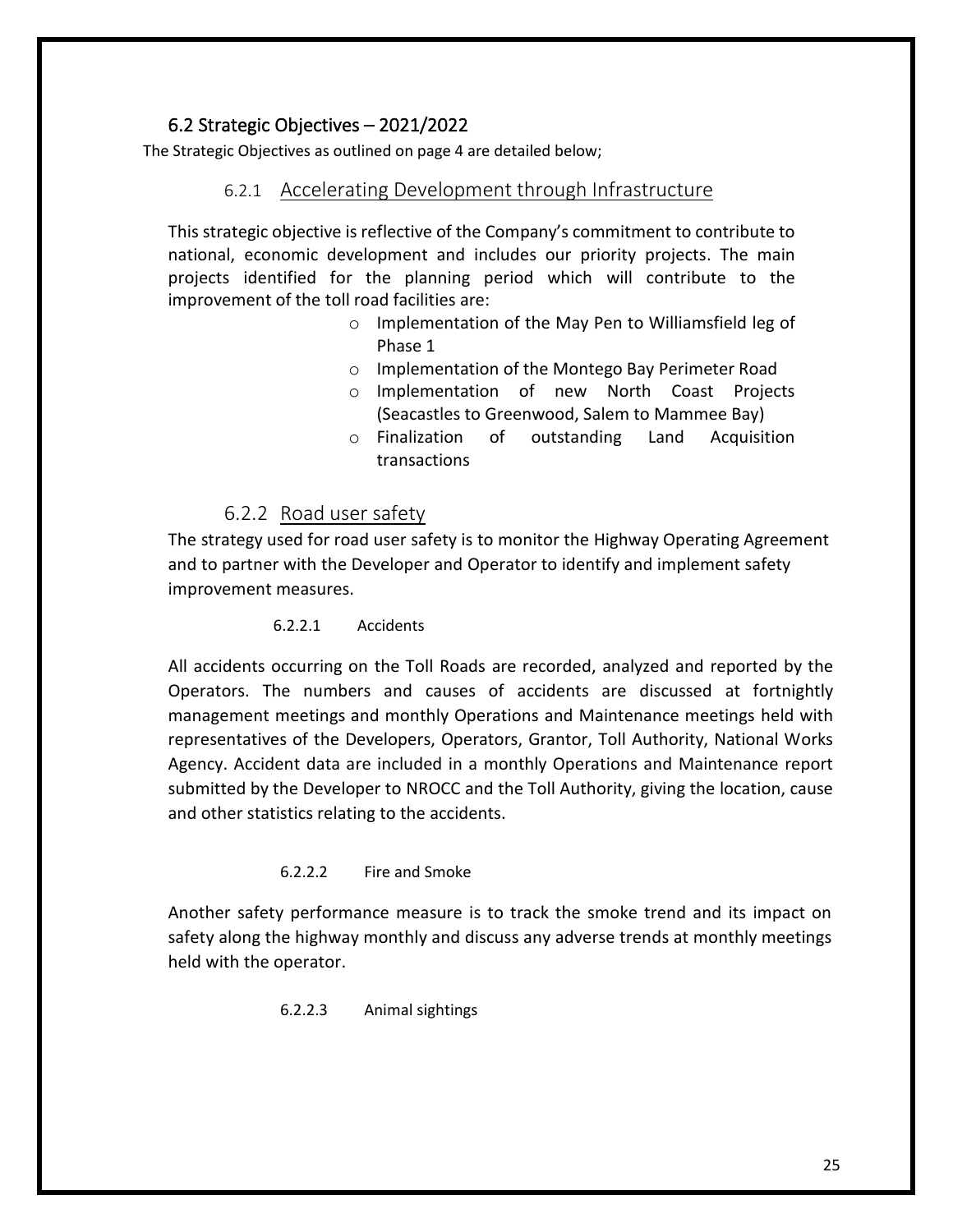<span id="page-25-0"></span>The number of animals sighted along the toll roads are recorded and discussed at monthly meetings with the Developers. Adverse trends are discussed along with measures to mitigate against the effects of these animals on the roadways.

#### 6.2.3 Environmental balance

NROCC remains committed to minimizing the impact of all sections of the Highway on the surrounding environment, in compliance with the requisite National Environment and Planning Agency (NEPA) requirements. All monitoring activities are undertaken in compliance with environmental legislation in Jamaica. NROCC, however, is committed to adopting applicable Best Environmental Management Practices, which will ensure the best opportunity to protect, preserve and enhance the quality of the natural resources, as well as mitigate environmental impacts that often emerge in the construction of major highway routes.

Monitoring included but was not restricted to the following aspects: air and water quality, noise and dust reduction, waste and chemical management, health and safety, protection of biological resources, archaeological resources, erosion and sediment control and community relations. Follow-ups are done to verify actions taken for noncomplying conditions. Monthly reports are compiled and sent to the Developers indicating the level of compliance to requirements.

For the planning period, weekly site inspections and monthly reporting will continue for both the works in progress as well as the completed sections of the highway.

NROCC will review its proposed Environmental Management System and have the policy and procedures completed during 2020-2024. A further step will be taken to integrate both the Quality Management Systems and the Environmental Management system to acquire optimal compliance in our delivery of quality to our customers.

## 6.2.4 Economic Development

<span id="page-25-1"></span>The Highway 2000 project will provide the main overland route between the capital, Kingston, and the main tourism centers of Montego Bay and Ocho Rios. The foreseen expansion of the Project will provide better linkages to the country's biggest economic sectors and surrounding communities.

Over the planning period, NROCC will be holding meetings with the Highway Developers to discuss traffic numbers and to formulate plans for traffic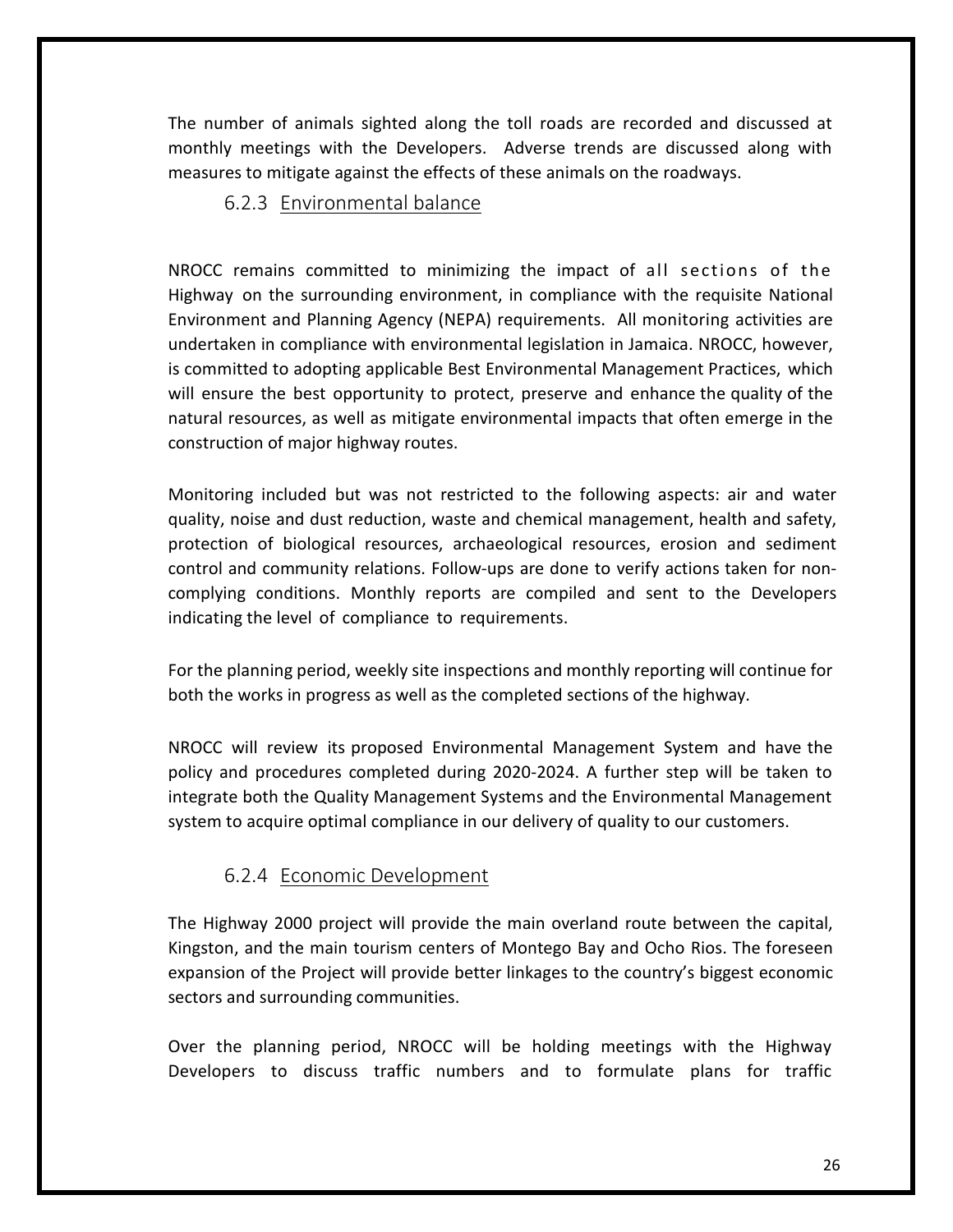growth/improvement on the Highway. The aim is to discuss and agree the proposed plan with the Developers and other pertinent parties.

## 6.2.5 Customer Service

<span id="page-26-0"></span>The main avenue for delivering customer service to Highway 2000 users will be through the assurance of compliance of the Developers, Operators and Contractors with the requirements of the Highway Concession Agreement. Each of the entities is required to maintain an effective Quality Management System (QMS) which will ensure that the customers' as well as the organization's requirements are met.

NROCC seeks to assure compliance with requirements as defined in the Concession Agreement through quarterly audits of the Developers', Operator's and Contractor's QMS and bi-annual Technical Inspection of the Contractor's Design and Project System. Noncompliances, if found, are formally addressed to the relevant entity for corrective measures to be taken and follow-ups done to review the effectiveness of the actions taken. Audits will continue throughout the upcoming planning period at the same frequency.

NROCC seeks to determine its level of satisfaction with the Customer's requirements. NROCC will issue a customer satisfaction survey to its primary customer, the GOJ. The target is to achieve an overall rating of satisfied or very satisfied over the planning period. The organization also monitors customer complaints on a monthly basis from reports from the Operators and their action in addressing these complaints and trends.

Additionally, NROCC has established a system which will improve the on-going customer communication and outreach. This system is comprised of the timely updates of the Highway 2000 website with information relating to activitiestaking place on the highway alignment or in the areas where construction or land acquisition is taking place.

It is also the objective of NROCC to ensure that the organization is compliant with the requirements of the PBMA act. As such, we aim to submit all required reports within the specified time periods. This aids to ensuring the satisfaction of our primary customer the Government of Jamaica.

## 6.2.6 Organizational Development/Efficiency Improvements

<span id="page-26-1"></span>As a public sector company NROCC continually seeks to implement suitable operating measures that will minimize the impact on or require support from the Government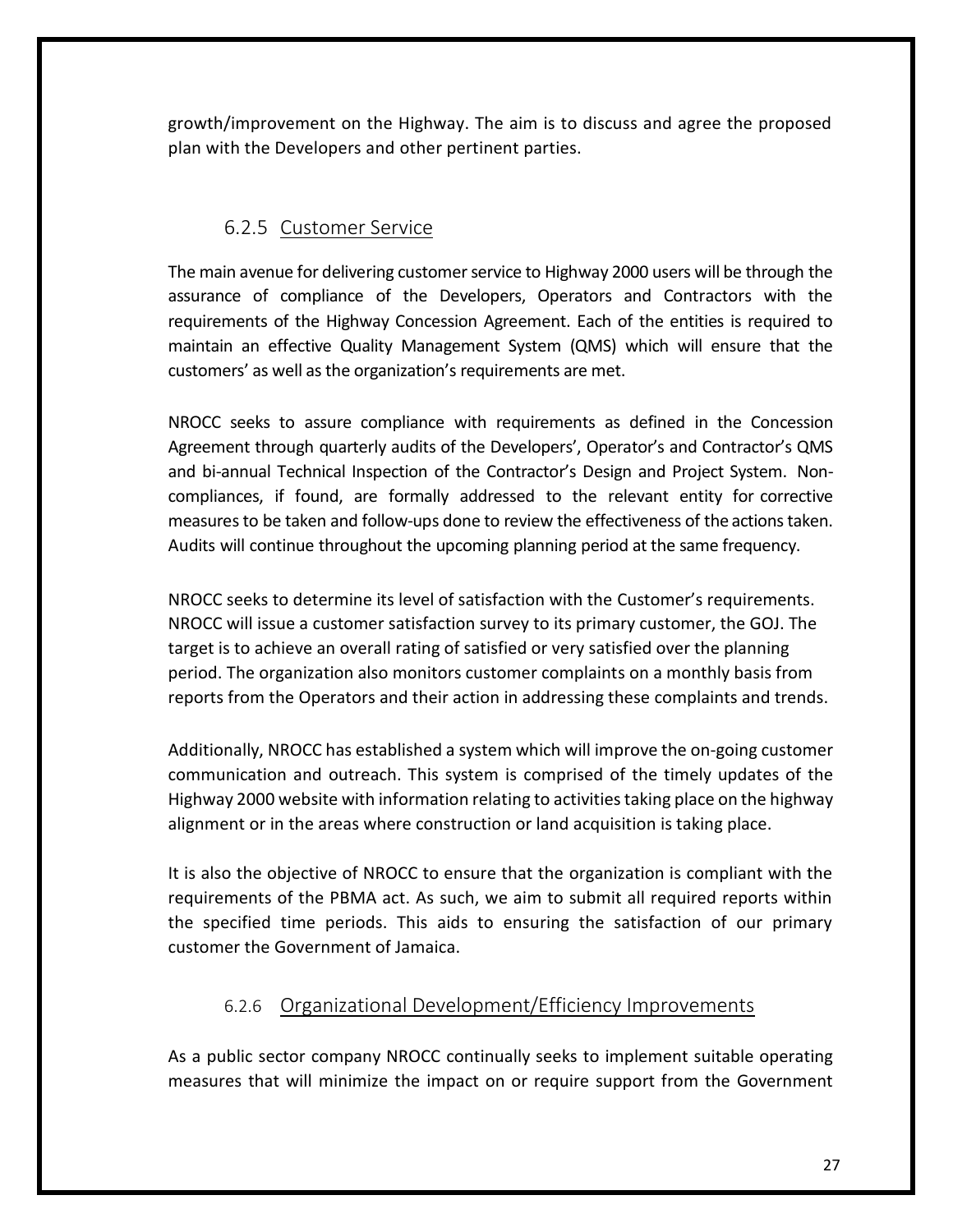budgetary allocations. The following elements form part of the Company's efforts over the planning period:

- Human Resource Development conducting or facilitating at least 1 job-related training programme each quarter.
- Improving the internal management of utilities by putting systems in place to reduce telephone talk time.
- Monitoring the reduction in expenditure for consumables, specifically copy paper and ink.

Notwithstanding the above tasks, NROCC will also be ensuring that:

- a. procurements are done in keeping with the Government of Jamaica Guidelines and
- b. a modernized quality management system is in place through the maintenance of certification of its Quality Management System, compliant with the requirements of ISO 9001 for the business and operational processes.
- c. NROCC is also aiming to improve the efficiency and compliance of its operations by integrating the Environmental Management System (EMS) with the Quality Management System (QMS)

## <span id="page-27-0"></span>6.3 Strategic Plan

NROCC's 4-year strategic Plan is outlined below, which details the measures and tasks and targets associated with each of these strategic objectives.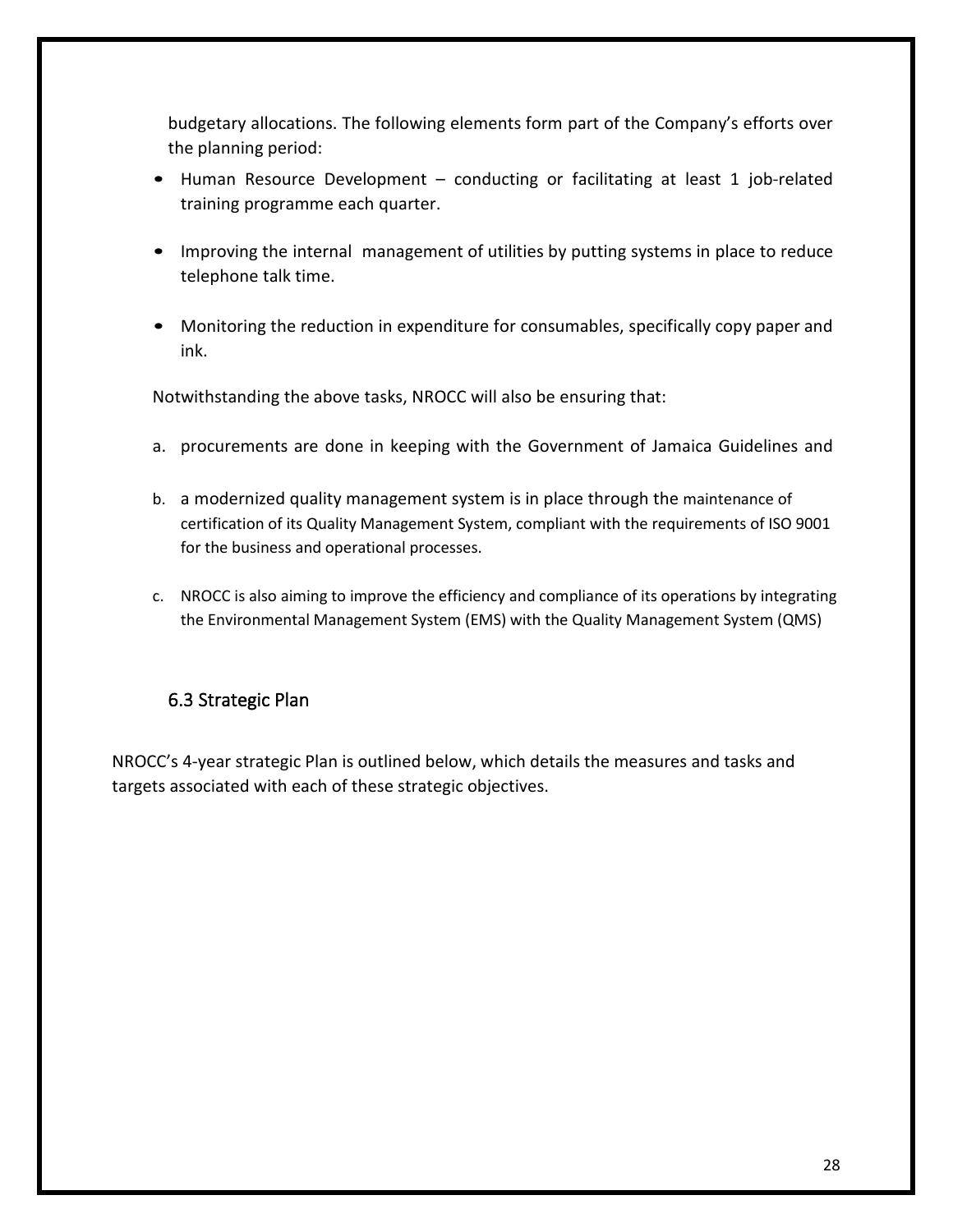# Table 4 (a-e) – 5-year Strategic Plan

<span id="page-28-0"></span>

| <b>OBJECTIVES</b>                                                             | <b>STRATEGIES</b>                          | <b>MAJOR TASKS</b>                                                                                          | <b>PERFORMANCE</b>                                                    | <b>PHYSICAL TARGETS</b>                            |                        |                        |                        |                 |
|-------------------------------------------------------------------------------|--------------------------------------------|-------------------------------------------------------------------------------------------------------------|-----------------------------------------------------------------------|----------------------------------------------------|------------------------|------------------------|------------------------|-----------------|
|                                                                               |                                            |                                                                                                             | <b>MEASURE/</b><br><b>INDICATORS</b>                                  | 2021/2022                                          | 2022/2023              | 2023/2024              | 2024/2025              | 2025/2026       |
| <b>Accelerating</b><br><b>Development</b><br>through<br><b>Infrastructure</b> | Implement Phase 1C                         | Relocation of<br>Utilities impacted by<br>construction                                                      | Percentage of<br>utilities relocated<br>to facilitate<br>construction | up to 100%                                         |                        |                        |                        |                 |
|                                                                               |                                            | Progress of<br>construction                                                                                 | Percentage of<br>construction<br>completed                            | up to 50%                                          | Up to 100%             |                        |                        |                 |
|                                                                               |                                            | <b>Maintain Project</b><br>Environmental<br>Permit previously<br>issued by NEPA                             | Submit required<br>documentation to<br>maintain permit<br>from NEPA   | <b>Maintain Permit</b>                             | <b>Maintain Permit</b> | <b>Maintain Permit</b> | <b>Maintain Permit</b> | Maintain Permit |
|                                                                               | Implement<br>Montego Bay<br>Perimeter Road | Review of<br><b>Contractor's Designs</b>                                                                    | Outline completed<br>and submitted                                    | <b>Outline Design</b><br>submitted and<br>reviewed |                        |                        |                        |                 |
|                                                                               |                                            | <b>Finalization of Main</b><br>Contract (subject to<br>Cabinet Approval)                                    | Contract signed                                                       | Sign Main<br>Contract                              |                        |                        |                        |                 |
|                                                                               |                                            | Provide Access to<br>lands for<br>Construction for<br>Montego Bay Bypass<br>(subject to signed<br>contract) | Km of roadway<br>with access for<br>construction                      | up to 8Km                                          | up to 12 km            | up to 15 km            |                        |                 |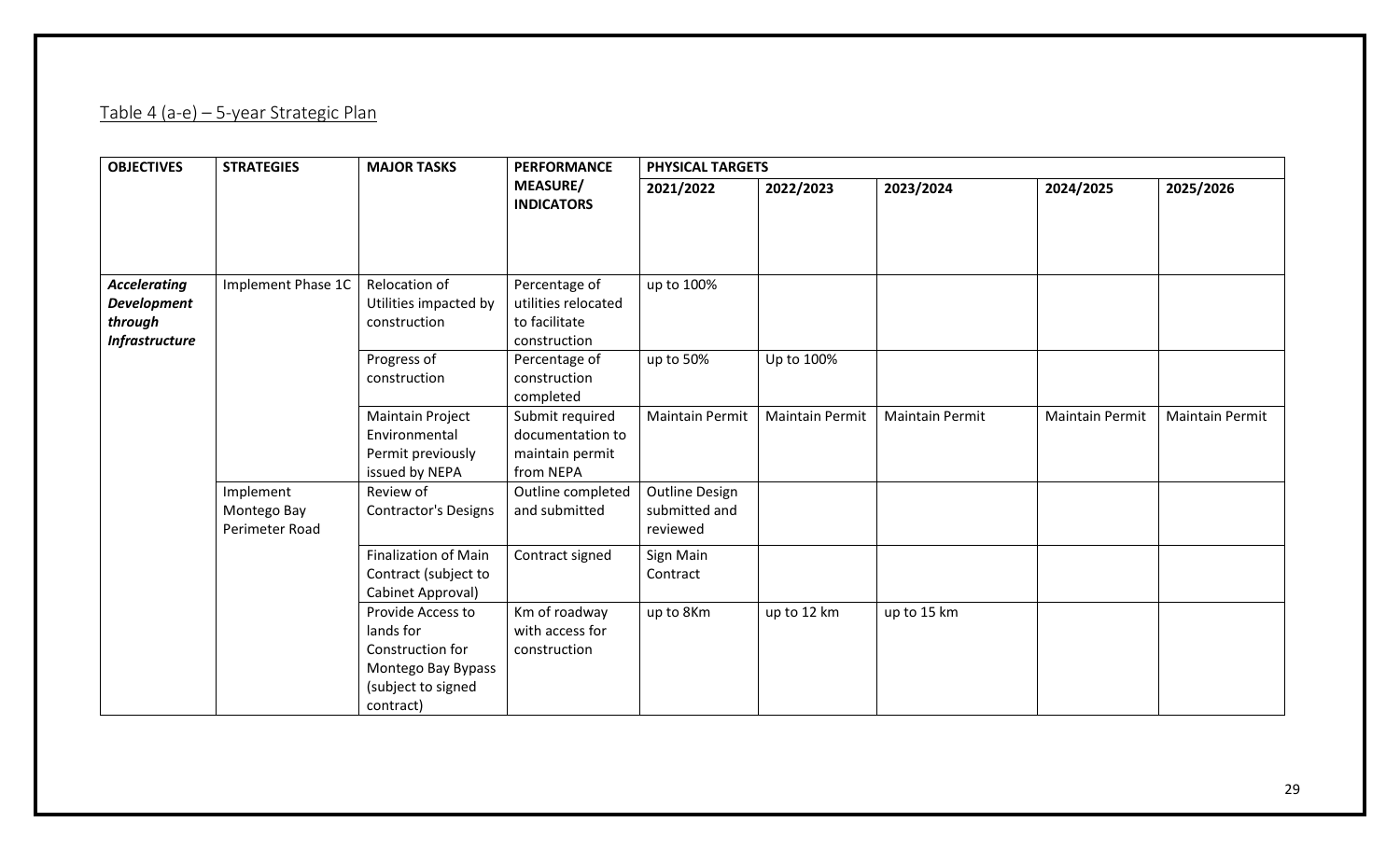|                                                                                     | Provide Access to<br>lands for<br>Construction for                     | Km of roadway<br>with access for<br>construction                                         | up to 4 km                                                                        | up to 6 km     | up to 10 km  |             |                |
|-------------------------------------------------------------------------------------|------------------------------------------------------------------------|------------------------------------------------------------------------------------------|-----------------------------------------------------------------------------------|----------------|--------------|-------------|----------------|
|                                                                                     | Long Hill Bypass<br><b>Maintain Project</b><br>Environmental<br>Permit | Submission to<br><b>NEPA</b>                                                             | maintain Permit                                                                   |                |              |             |                |
|                                                                                     | Relocation of<br>Utilities impacted by<br>construction                 | Percentage of<br>utilities relocated<br>to facilitate<br>construction                    | 50%                                                                               | 100%           |              |             |                |
| Implementation of<br>new North Coast<br>projects;<br>- Seascastles to<br>Greenwood, | Development of<br>Feasibility for<br><b>Priority Projects</b>          | <b>Traffic Model</b><br>reviewed and<br>finalized                                        | <b>Traffic studies</b><br>completed<br>Feasibility<br><b>Studies</b><br>completed |                |              |             |                |
| - Salem to<br>Mammee Bay                                                            | Agree with MEGJC<br>the way forward<br>with North Coast<br>projects    | Discussion held<br>with MEGJC and<br>agreement on the<br>scope of NROCC's<br>involvement | Agreement in<br>place                                                             |                |              |             |                |
| Finalize outstanding<br>Land Acquisition<br>transactions                            | Complete transfer of<br>titles according to<br>schedule.               | Number of titles<br>transferred                                                          | 16                                                                                | 16             | 16           | 16          | 16             |
|                                                                                     | Disposal of severed<br>properties                                      | Number of<br>properties<br>referred to Board<br>for sale                                 | 6                                                                                 | $\overline{2}$ | $\mathbf{1}$ | $\mathbf 0$ |                |
|                                                                                     | Inspection of existing<br>unused properties                            | <b>Quarterly Reports</b><br>submitted                                                    | $\overline{4}$                                                                    | $\overline{4}$ | 4            | 4           | $\overline{4}$ |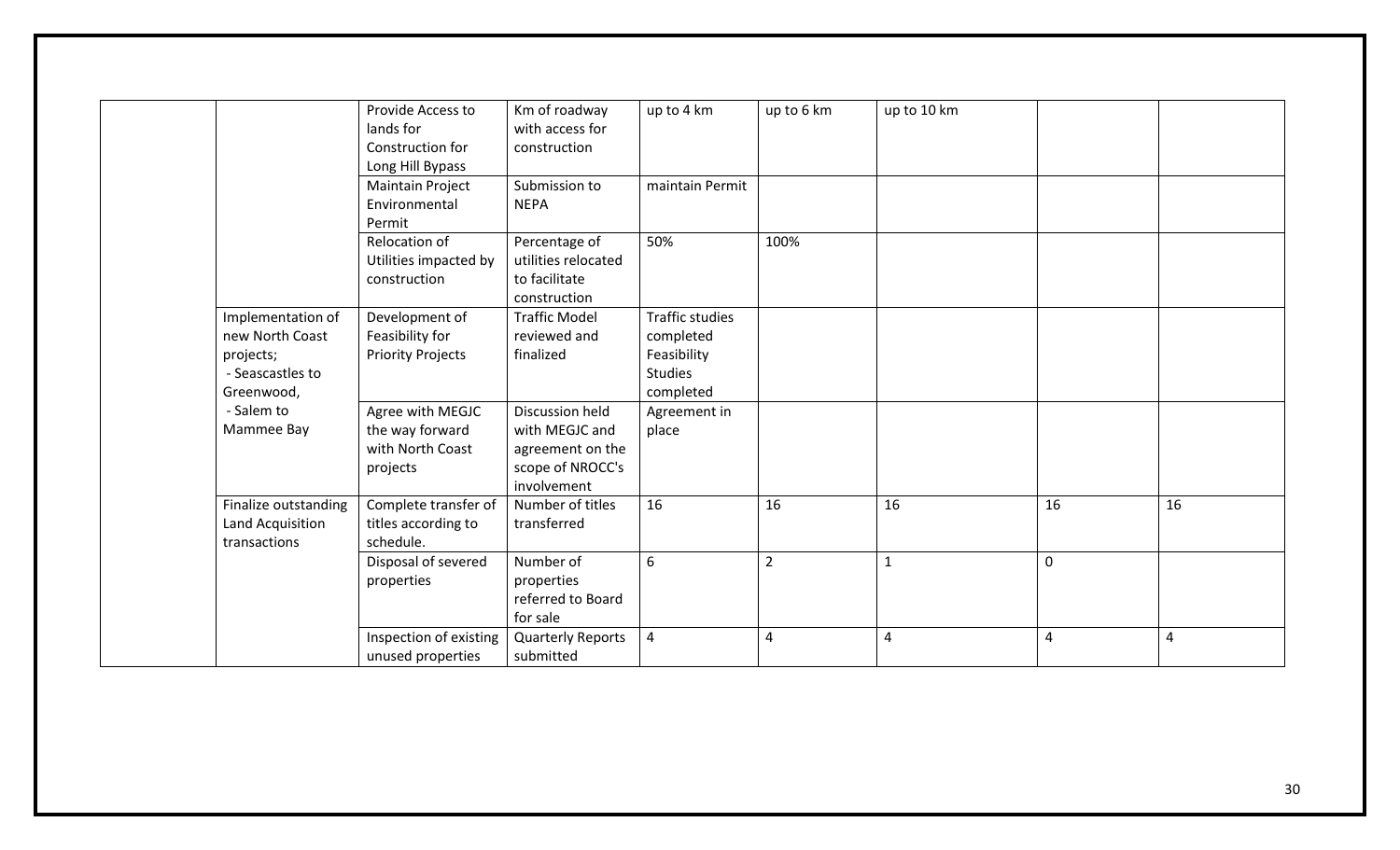| <b>OBJECTIVES</b> | <b>STRATEGIES</b> | <b>MAJOR TASKS</b>   | <b>PERFORMANCE</b>          | <b>PHYSICAL TARGETS</b> |                   |                  |                           |                               |
|-------------------|-------------------|----------------------|-----------------------------|-------------------------|-------------------|------------------|---------------------------|-------------------------------|
|                   |                   |                      | MEAS./<br><b>INDICATORS</b> | 2021/2022               | 2022/2023         | 2023/2024        | 2024/2025                 | 2025/2026                     |
| <b>Road User</b>  | Monitor the       | Coordinate the       | Number and                  | Data obtained           | Data obtained     | Data obtained    | Data obtained from        | Data obtained from            |
| <b>Safety</b>     | Highway           | activities for       | categories of               | from Operator           | from Operator     | from Operator    | Operator and reviewed     | Operator and reviewed         |
|                   | Operating         | reduction of the     | accidents along             | and reviewed            | and reviewed      | and reviewed     | monthly. Adverse trend    | monthly. Adverse trend        |
|                   | Agreement and     | number of fatal and  | highway tracked             | monthly.                | monthly.          | monthly.         | discussed at monthly      | discussed at monthly          |
|                   | partnering with   | serious accidents in | monthly. Follow             | Adverse trend           | Adverse trend     | Adverse trend    | meetings. Crash Reduction | meetings. Crash               |
|                   | the Developer     | collaboration with   | up with                     | discussed at            | discussed at      | discussed at     | Analysis and Strategies   | <b>Reduction Analysis and</b> |
|                   | and Operator to   | the Toll Operator.   | Developers on               | monthly                 | monthly           | monthly          | Reports prepared and      | <b>Strategies Reports</b>     |
|                   | identify and      |                      | mitigating                  | meetings. Crash         | meetings. Crash   | meetings. Crash  | submitted to Developer    | prepared and submitted        |
|                   | implement safety  |                      | actions.                    | Reduction               | Reduction         | Reduction        | for Jan - June and a full | to Developer for Jan -        |
|                   | improvement       |                      |                             | Analysis and            | Analysis and      | Analysis and     | report for Jan - Dec 2024 | June and a full report        |
|                   | measures.         |                      |                             | Strategies              | <b>Strategies</b> | Strategies       |                           | for Jan - Dec 2025            |
|                   |                   |                      |                             | Reports                 | Reports           | Reports          |                           |                               |
|                   |                   |                      |                             | prepared and            | prepared and      | prepared and     |                           |                               |
|                   |                   |                      |                             | submitted to            | submitted to      | submitted to     |                           |                               |
|                   |                   |                      |                             | Developer for           | Developer for     | Developer for    |                           |                               |
|                   |                   |                      |                             | Jan - June and a        | Jan - June and a  | Jan - June and a |                           |                               |
|                   |                   |                      |                             | full report for         | full report for   | full report for  |                           |                               |
|                   |                   |                      |                             | Jan - Dec 2021          | Jan - Dec 2022    | Jan - Dec 2023   |                           |                               |
|                   |                   |                      | Smoke trend                 | Data obtained           | Data obtained     | Data obtained    | Data obtained from        | Data obtained from            |
|                   |                   |                      | along highway               | from Operator           | from Operator     | from Operator    | Operator and reviewed     | Operator and reviewed         |
|                   |                   |                      | tracked monthly             | and reviewed            | and reviewed      | and reviewed     | monthly. Adverse trend    | monthly. Adverse trend        |
|                   |                   |                      | and discussed at            | monthly.                | monthly.          | monthly.         | discussed at monthly      | discussed at monthly          |
|                   |                   |                      | monthly meeting             | Adverse trend           | Adverse trend     | Adverse trend    | meetings.                 | meetings.                     |
|                   |                   |                      | held with                   | discussed at            | discussed at      | discussed at     |                           |                               |
|                   |                   |                      | Operator. Follow            | monthly                 | monthly           | monthly          |                           |                               |
|                   |                   |                      | up with                     | meetings.               | meetings.         | meetings.        |                           |                               |
|                   |                   |                      | Developers on               |                         |                   |                  |                           |                               |
|                   |                   |                      | mitigating                  |                         |                   |                  |                           |                               |
|                   |                   |                      | actions.                    |                         |                   |                  |                           |                               |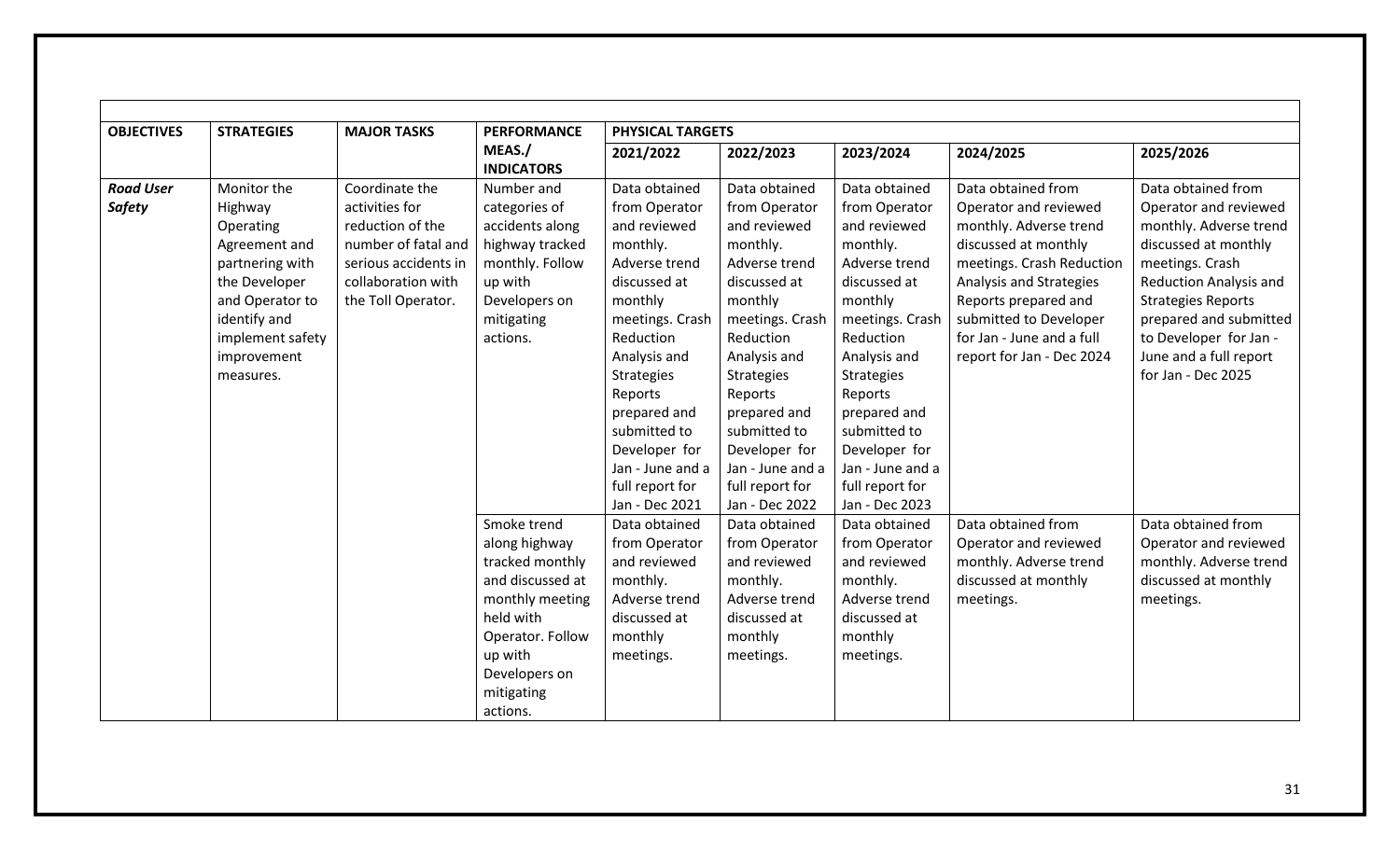|                      |                   |                       | Animal sightings   | Data obtained    | Data obtained    | Data obtained    | Data obtained from        | Data obtained from     |
|----------------------|-------------------|-----------------------|--------------------|------------------|------------------|------------------|---------------------------|------------------------|
|                      |                   |                       | along the          | from Operators   | from Operators   | from Operators   | Operators and reviewed    | Operators and reviewed |
|                      |                   |                       | Highways against   | and reviewed     | and reviewed     | and reviewed     | monthly. Adverse trends   | monthly. Adverse       |
|                      |                   |                       | fence theft and    | monthly.         | monthly.         | monthly.         | discussed at monthly      | trends discussed at    |
|                      |                   |                       | vandalism. Follow  | Adverse trends   | Adverse trends   | Adverse trends   | meetings along with       | monthly meetings along |
|                      |                   |                       | up with            | discussed at     | discussed at     | discussed at     | Police.                   | with Police.           |
|                      |                   |                       | Developers on      | monthly          | monthly          | monthly          | Comparison with fence     | Comparison with fence  |
|                      |                   |                       | mitigating         | meetings along   | meetings along   | meetings along   | theft done quarterly.     | theft done quarterly.  |
|                      |                   |                       | actions.           | with Police.     | with Police.     | with Police.     |                           |                        |
|                      |                   |                       |                    | Comparison       | Comparison       | Comparison       |                           |                        |
|                      |                   |                       |                    | with fence theft | with fence theft | with fence theft |                           |                        |
|                      |                   |                       |                    | done quarterly.  | done quarterly.  | done quarterly.  |                           |                        |
| <b>OBJECTIVES</b>    | <b>STRATEGIES</b> | <b>MAJOR TASKS</b>    | <b>PERFORMANCE</b> | PHYSICAL TARGETS |                  |                  |                           |                        |
|                      |                   |                       | MEAS./             | 2021/2022        | 2022/2023        | 2023/2024        | 2024/2025                 | 2025/2026              |
|                      |                   |                       | <b>INDICATORS</b>  |                  |                  |                  |                           |                        |
| <b>Environmental</b> | Monitor the       | Conduct               | Submittal of       | Monthly          | Monthly          | Monthly          | Monthly reports submitted | Monthly reports        |
| <b>Balance</b>       | Highway           | inspections of        | monthly report to  | reports          | reports          | reports          | by agreed time, issues    | submitted by agreed    |
|                      | Operating         | construction          | Developer and      | submitted by     | submitted by     | submitted by     | addressed at the monthly  | time, issues addressed |
|                      | Agreement with a  | activities for safety | other H2K          | agreed time,     | agreed time,     | agreed time,     | meetings                  | at the monthly         |
|                      | view to           | and environmental     | stakeholders and   | issues           | issues           | issues           |                           | meetings               |
|                      | minimizing the    | concerns              | issues raised      | addressed at     | addressed at     | addressed at     |                           |                        |
|                      | impact of the     |                       | discussed with     | the monthly      | the monthly      | the monthly      |                           |                        |
|                      | new construction  |                       | Developers         | meetings         | meetings         | meetings         |                           |                        |
|                      | on the            | Conduct               | Submittal of       | Monthly          | Monthly          | Monthly          | Monthly reports submitted | Monthly reports        |
|                      | surroundings in   | inspections of        | monthly report to  | reports          | reports          | reports          | by agreed time, issues    | submitted by agreed    |
|                      | compliance with   | general               | Grantor's Rep.     | submitted by     | submitted by     | submitted by     | addressed at the monthly  | time, issues addressed |
|                      | NEPA's and other  | construction          | and issues raised  | agreed time,     | agreed time,     | agreed time,     | meetings                  | at the monthly         |
|                      | legal/regulatory  | activities.           | discussed with     | issues           | issues           | <b>issues</b>    |                           | meetings               |
|                      | requirements.     |                       | Developers         | addressed at     | addressed at     | addressed at     |                           |                        |
|                      |                   |                       |                    | the monthly      | the monthly      | the monthly      |                           |                        |
|                      |                   |                       |                    | meetings         | meetings         | meetings         |                           |                        |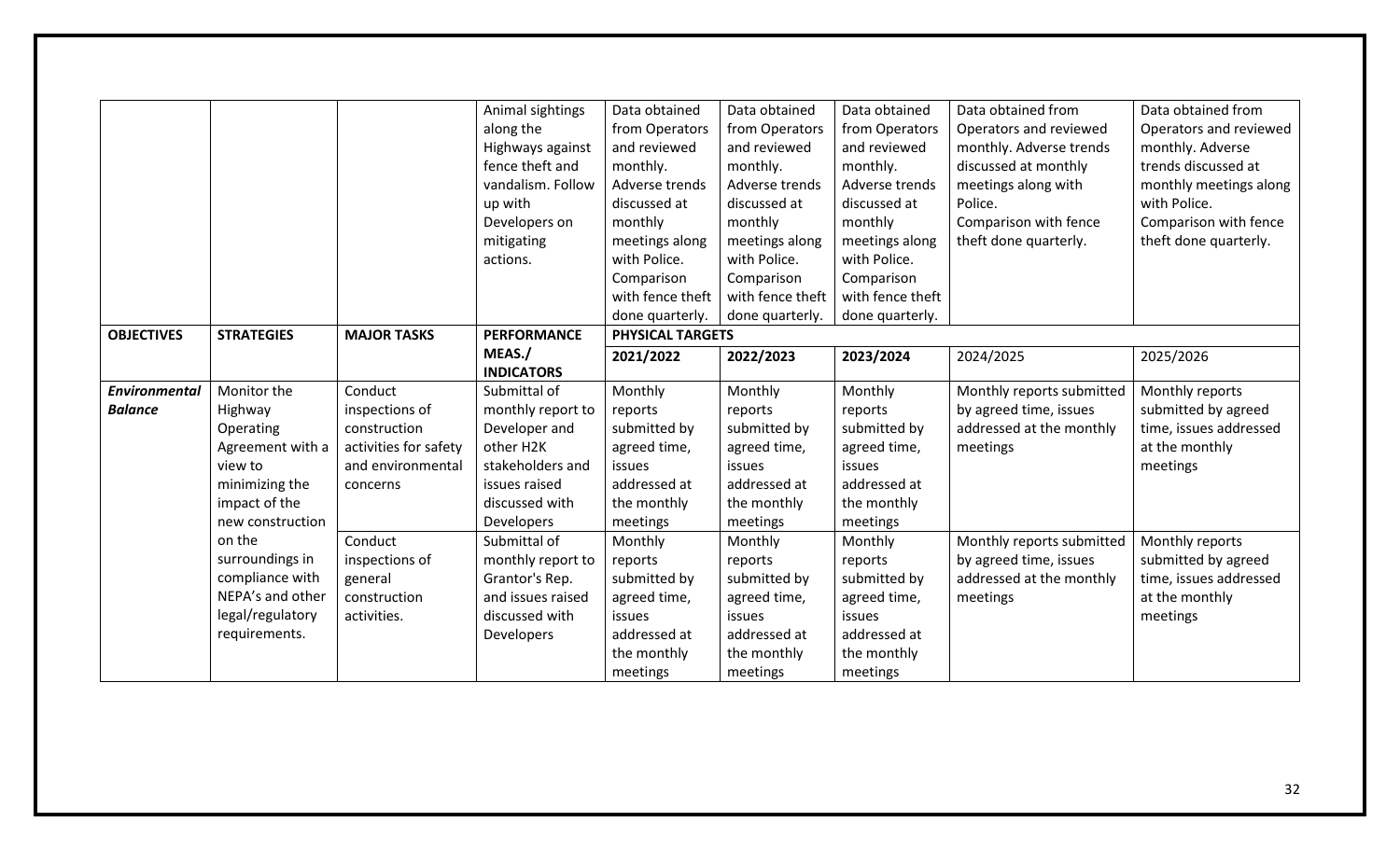|                   |                                           |                                                                                                                                                                              | MEAS./                                                                                                   | 2021/2022                                                                                               | 2022/2023                                                                                               | 2023/2024                                                                                                      | 2024/2025                                                                                   | 2025/2026                                                                                      |
|-------------------|-------------------------------------------|------------------------------------------------------------------------------------------------------------------------------------------------------------------------------|----------------------------------------------------------------------------------------------------------|---------------------------------------------------------------------------------------------------------|---------------------------------------------------------------------------------------------------------|----------------------------------------------------------------------------------------------------------------|---------------------------------------------------------------------------------------------|------------------------------------------------------------------------------------------------|
| <b>OBJECTIVES</b> | <b>STRATEGIES</b>                         | <b>MAJOR TASKS</b>                                                                                                                                                           | <b>PERFORMANCE</b>                                                                                       | <b>PHYSICAL TARGETS</b>                                                                                 |                                                                                                         |                                                                                                                |                                                                                             |                                                                                                |
|                   | practices within<br><b>NROCC</b>          | System (EMS) for<br><b>NROCC</b>                                                                                                                                             |                                                                                                          | Complete<br>Integration of<br>EMS & QMS                                                                 |                                                                                                         |                                                                                                                |                                                                                             |                                                                                                |
|                   | Improve<br>Environmental<br>Awareness and | Develop an<br>Environmental<br>Management                                                                                                                                    | Planned targets<br>achieved by<br>stated timelines                                                       | Finalize<br>implementation<br>of EMS                                                                    | Monitor<br>implementation<br>of IMS                                                                     | Monitor<br>implementation<br>of IMS                                                                            | Monitor implementation<br>of IMS                                                            | Monitor<br>implementation of IMS                                                               |
|                   |                                           | Conduct weekly<br>site inspections for<br><b>O&amp;M</b> requirements<br>on completed<br>Highways                                                                            | Submittal of<br>monthly report to<br>Grantor's Rep.<br>and issues raised<br>discussed with<br>Developers | Monthly<br>reports<br>submitted by<br>agreed time,<br>issues<br>addressed at<br>the monthly<br>meetings | Monthly<br>reports<br>submitted by<br>agreed time,<br>issues<br>addressed at<br>the monthly<br>meetings | Monthly<br>reports<br>submitted by<br>agreed time,<br>issues<br>addressed at<br>the monthly<br>meetings        | Monthly reports submitted<br>by agreed time, issues<br>addressed at the monthly<br>meetings | Monthly reports<br>submitted by agreed<br>time, issues addressed<br>at the monthly<br>meetings |
|                   |                                           | Conduct weekly<br>site inspections for<br>environmental and<br>safety compliance<br>for completed<br>Highways                                                                | Submittal of<br>monthly report to<br>Grantor's Rep.<br>and issues raised<br>discussed with<br>Developers | Monthly<br>reports<br>submitted by<br>agreed time,<br>issues<br>addressed at<br>the monthly<br>meetings | Monthly<br>reports<br>submitted by<br>agreed time,<br>issues<br>addressed at<br>the monthly<br>meetings | Monthly<br>reports<br>submitted by<br>agreed time,<br><b>issues</b><br>addressed at<br>the monthly<br>meetings | Monthly reports submitted<br>by agreed time, issues<br>addressed at the monthly<br>meetings | Monthly reports<br>submitted by agreed<br>time, issues addressed<br>at the monthly<br>meetings |
|                   |                                           | Liaise with<br>Developer, Toll<br>Authority and<br>MEGJC,<br>communities and<br>local authorities on<br>project related<br>activities, and other<br>relevant<br>stakeholders | # of meetings<br>held with named<br>groups                                                               | At least 2<br>meetings held<br>per quarter                                                              | At least 2<br>meetings held<br>per quarter                                                              | At least 2<br>meetings held<br>per quarter                                                                     | At least 2 meetings held<br>per quarter                                                     | At least 2 meetings held<br>per quarter                                                        |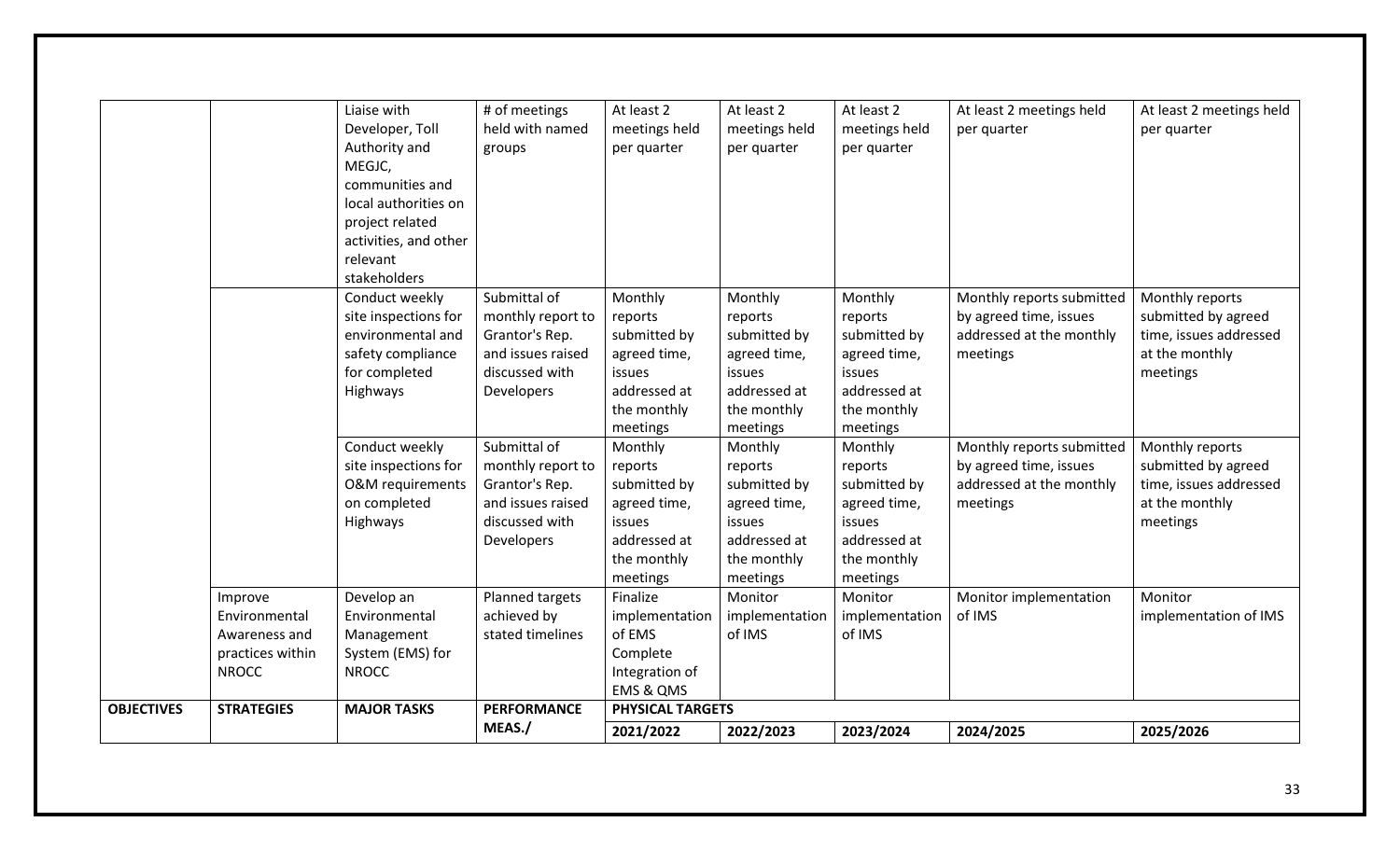|                    |                   |                         | <b>INDICATORS</b>        |                  |                  |                  |                              |                           |
|--------------------|-------------------|-------------------------|--------------------------|------------------|------------------|------------------|------------------------------|---------------------------|
| <b>Economic</b>    | Collaborate with  | Meet with               | <b>Traffic numbers</b>   | Monitor the      | Plan             | Monitor the      | Plan formulated to Grow      | Monitor the traffic       |
| <b>Development</b> | Developer to      | Developer to            | analyzed for             | traffic numbers  | formulated       | traffic numbers  | traffic by min. 2%           | numbers on the exiting    |
|                    | grow the traffic  | formulate plan to       | tends,                   | on the exiting   | with             | on the exiting   | combined average             | Highways. Discuss         |
|                    | numbers on H2K    | grow/improve            | recommendations          | Highways.        | Developers to    | Highways.        |                              | measures with             |
|                    | in keeping with   | traffic on H2K          | discussed with           | <b>Discuss</b>   | Grow traffic by  | <b>Discuss</b>   |                              | Developers plans to       |
|                    | the Government's  |                         | Developers               | measures with    | min. 2%          | measures with    |                              | increase traffic          |
|                    | policy objective  |                         |                          | Developers       | combined         | Developers       |                              |                           |
|                    |                   |                         |                          | plans to         | average          | plans to         |                              |                           |
|                    |                   |                         |                          | increase traffic |                  | increase traffic |                              |                           |
| <b>Customer</b>    | Assure            | <b>Audit Quality</b>    | <b>Quarterly Quality</b> | At least 4 sets  | At least 4 sets  | At least 4 sets  | At least 4 sets of audits of | At least 4 sets of audits |
| <b>Service</b>     | compliance of     | Management              | Management               | of audits of the | of audits of the | of audits of the | the Developers and           | of the Developers and     |
|                    | Developer,        | Systems of the          | compliance audits        | Developers and   | Developers and   | Developers and   | Operator conducted and       | Operator conducted        |
|                    | Contractor and    | Developer,              | conducted, and           | Operator         | Operator         | Operator         | reported. Follow up of       | and reported. Follow up   |
|                    | Operator with the | Contractor and          | issues raised            | conducted and    | conducted and    | conducted and    | non-compliance issues by     | of non-compliance         |
|                    | Highway           | Operator to             |                          | reported.        | reported.        | reported.        | following quarter            | issues by following       |
|                    | Concession        | ascertain level of      |                          | Follow up of     | Follow up of     | Follow up of     |                              | quarter                   |
|                    | Agreement         | compliance with         |                          | non-             | non-             | non-             |                              |                           |
|                    |                   | the Highway             |                          | compliance       | compliance       | compliance       |                              |                           |
|                    |                   | Concession              |                          | issues by        | issues by        | issues by        |                              |                           |
|                    |                   | Agreement               |                          | following        | following        | following        |                              |                           |
|                    |                   |                         |                          | quarter          | quarter          | quarter          |                              |                           |
|                    | Improve the       | Update of H2K           | Timely update of         | Website          | Website          | Website          | Website updated quarterly    | Website updated           |
|                    | ongoing           | website with            | H2K website              | updated          | updated          | updated          |                              | quarterly                 |
|                    | customer          | information             |                          | quarterly        | quarterly        | quarterly        |                              |                           |
|                    | communication     | relating to activities  |                          |                  |                  |                  |                              |                           |
|                    | and outreach      | taking place for        |                          |                  |                  |                  |                              |                           |
|                    |                   | H2K.                    |                          |                  |                  |                  |                              |                           |
|                    |                   | <b>Resolve Customer</b> | Percentage of            | 90%              | 90%              | 90%              | 90%                          | 90%                       |
|                    |                   | complaints within       | customer                 |                  |                  |                  |                              |                           |
|                    |                   | specified               | complaints               |                  |                  |                  |                              |                           |
|                    |                   | timeframe               | resolved within          |                  |                  |                  |                              |                           |
|                    |                   |                         | 90 days of receipt       |                  |                  |                  |                              |                           |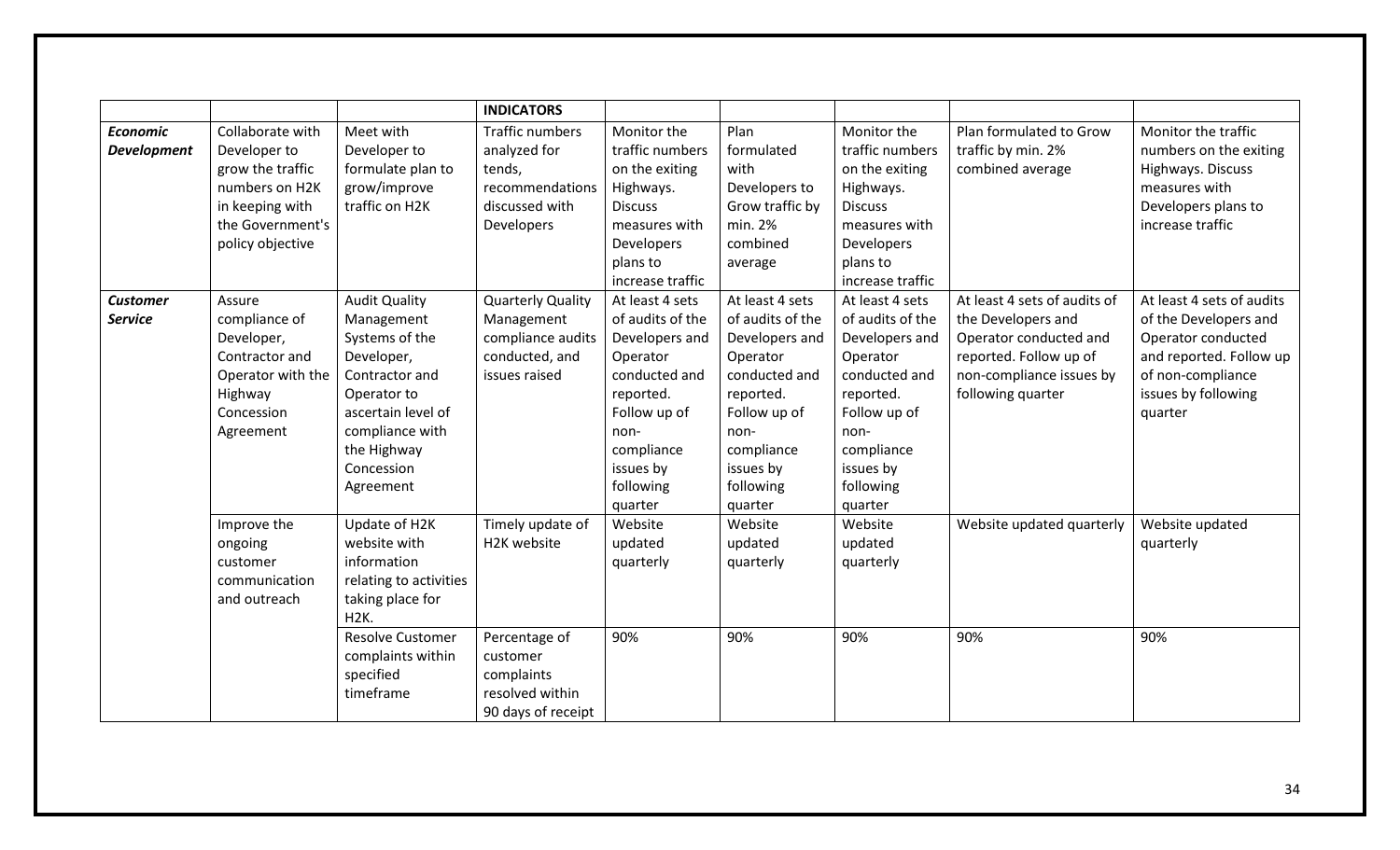| Monitor and         | <b>Issue Customer</b> | Survey                  | Overall            | Overall            | Overall            | Overall minimum rating of | Overall minimum rating   |
|---------------------|-----------------------|-------------------------|--------------------|--------------------|--------------------|---------------------------|--------------------------|
| Improve             | satisfaction Survey   | administered to         | minimum rating     | minimum rating     | minimum rating     | satisfied from minimum    | of satisfied from        |
| Customer            |                       | customers.              | of satisfied       | of satisfied       | of satisfied       | 70% of respondents.       | minimum 70% of           |
| Satisfaction levels |                       | Development and         | from minimum       | from minimum       | from minimum       | Develop action plan for   | respondents. Develop     |
|                     |                       | monitoring of           | 70% of             | 70% of             | 70% of             | issues raised. Monitor    | action plan for issues   |
|                     |                       | action plan to          | respondents.       | respondents.       | respondents.       | action plan quarterly     | raised. Monitor action   |
|                     |                       | address issues          | Develop action     | Develop action     | Develop action     |                           | plan quarterly           |
|                     |                       | raised                  | plan for issues    | plan for issues    | plan for issues    |                           |                          |
|                     |                       |                         | raised. Monitor    | raised. Monitor    | raised. Monitor    |                           |                          |
|                     |                       |                         | action plan        | action plan        | action plan        |                           |                          |
|                     |                       |                         | quarterly          | quarterly          | quarterly          |                           |                          |
|                     | Monitor Road User     | Data on customer        | Data and trends    | Data and trends    | Data and trends    | Data and trends analysed  | Data and trends          |
|                     | feedback              | complaints              | analysed to        | analysed to        | analysed to        | to monitor reasons        | analysed to monitor      |
|                     |                       | received from           | monitor            | monitor            | monitor            | complaints received.      | reasons complaints       |
|                     |                       | Developers              | reasons            | reasons            | reasons            | Discussions held monthly  | received. Discussions    |
|                     |                       | monthly                 | complaints         | complaints         | complaints         | with Developers for       | held monthly with        |
|                     |                       |                         | received.          | received.          | received.          | improving customer        | Developers for           |
|                     |                       |                         | <b>Discussions</b> | <b>Discussions</b> | <b>Discussions</b> | satisfaction.             | improving customer       |
|                     |                       |                         | held monthly       | held monthly       | held monthly       |                           | satisfaction.            |
|                     |                       |                         | with               | with               | with               |                           |                          |
|                     |                       |                         | Developers for     | Developers for     | Developers for     |                           |                          |
|                     |                       |                         | improving          | improving          | improving          |                           |                          |
|                     |                       |                         | customer           | customer           | customer           |                           |                          |
|                     |                       |                         | satisfaction.      | satisfaction.      | satisfaction.      |                           |                          |
| Compliance with     | Submit reports        | <b>Quarterly Report</b> | Submitted by       | Submitted by       | Submitted by       | Submitted by last day of  | Submitted by last day of |
| PBMA                | required by the       | submitted               | last day of        | last day of        | last day of        | month following end of    | month following end of   |
| Requirements        | PBMA to the           |                         | month              | month              | month              | quarter                   | quarter                  |
|                     | <b>MEGJC</b>          |                         | following end      | following end      | following end      |                           |                          |
|                     |                       |                         | of quarter         | of quarter         | of quarter         |                           |                          |
|                     |                       | Half yearly report      | Submitted by       | Submitted by       | Submitted by       | Submitted by last day of  | Submitted by last day of |
|                     |                       | submitted               | last day of 2nd    | last day of 2nd    | last day of 2nd    | 2nd month following end   | 2nd month following      |
|                     |                       |                         | month              | month              | month              | of 6 months period        | end of 6 months period   |
|                     |                       |                         | following end      | following end      | following end      |                           |                          |
|                     |                       |                         | of 6 months        | of 6 months        | of 6 months        |                           |                          |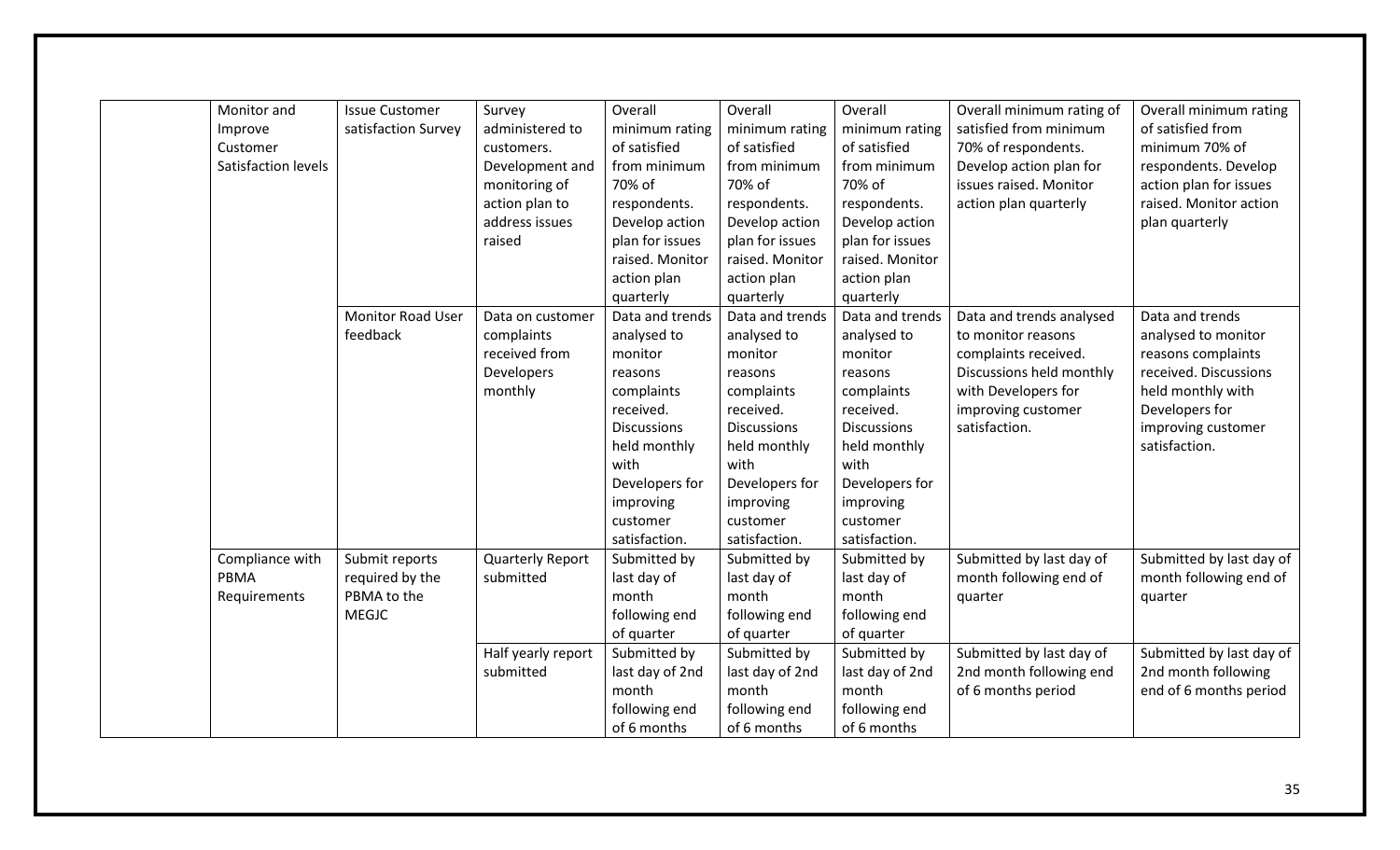|                                                                              |                                                             |                                                                             |                                                            | period                                                            | period                                                                | period                                                            |                                                                             |                                                                             |
|------------------------------------------------------------------------------|-------------------------------------------------------------|-----------------------------------------------------------------------------|------------------------------------------------------------|-------------------------------------------------------------------|-----------------------------------------------------------------------|-------------------------------------------------------------------|-----------------------------------------------------------------------------|-----------------------------------------------------------------------------|
|                                                                              |                                                             |                                                                             | Annual Report<br>submitted                                 | Submitted by<br>the end of the<br>4th month<br>following end      | Submitted by<br>the end of the<br>4th month<br>following end          | Submitted by<br>the end of the<br>4th month<br>following end      | Submitted by the end of<br>the 4th month following<br>end of financial year | Submitted by the end of<br>the 4th month following<br>end of financial year |
|                                                                              |                                                             |                                                                             | Corporate Plan<br>submitted                                | of financial year<br>Submitted by<br>last day of<br>calendar year | of financial year<br>Submitted by<br>last day of<br>calendar year     | of financial year<br>Submitted by<br>last day of<br>calendar year | Submitted by last day of<br>calendar year                                   | Submitted by last day of<br>calendar year                                   |
| <b>OBJECTIVES</b>                                                            | <b>STRATEGIES</b>                                           | <b>MAJOR TASKS</b>                                                          | <b>PERFORMANCE</b>                                         | <b>PHYSICAL TARGETS</b>                                           |                                                                       |                                                                   |                                                                             |                                                                             |
|                                                                              |                                                             |                                                                             | MEAS./<br><b>INDICATORS</b>                                | 2021/2022                                                         | 2022/2023                                                             | 2023/2024                                                         | 2024/2025                                                                   | 2025/2026                                                                   |
| Organizational<br><b>Development</b><br>and Efficiency<br><b>Improvement</b> | Improve NROCC's<br>Quality<br>Management<br>System (QMS)    | Maintain ISO 9001<br>QMS certification                                      | No Hold Point<br>during ISO 9001<br>Surveillance<br>Audits | <b>Maintain ISO</b><br>9001<br>Certification                      | Maintain ISO<br>9001<br>Certification                                 | Maintain ISO<br>9001<br>Certification                             | Maintain ISO 9001<br>Certification                                          | Maintain ISO 9001<br>Certification                                          |
|                                                                              |                                                             | Monitoring of risks<br>and opportunities                                    | <b>Risk Mitigating</b><br>actions addressed                | Actions<br>discussed at<br>Management<br><b>Review meeting</b>    | <b>Actions</b><br>discussed at<br>Management<br><b>Review meeting</b> | <b>Actions</b><br>discussed at<br>Management<br>Review meeting    | Actions discussed at<br><b>Management Review</b><br>meeting                 | Actions discussed at<br><b>Management Review</b><br>meeting                 |
|                                                                              | Staff<br>Development                                        | Development of<br>staff through<br>training                                 | # of job-related<br>training<br>programmes<br>conducted    | At least 4 per<br>year                                            | At least 4 per<br>year                                                | At least 4 per<br>year                                            | At least 4 per year                                                         | At least 4 per year                                                         |
|                                                                              | Reduction in<br>expenditure to<br>improve<br>organizational | Develop systems to<br>monitor and reduce<br>the consumption of<br>utilities | Phone minutes<br>not exceeding<br>previous year            | Phone minutes<br>not exceeding<br>previous year                   | Phone minutes<br>not exceeding<br>previous year                       | Phone minutes<br>not exceeding<br>previous year                   | Phone minutes not<br>exceeding previous year                                | Phone minutes not<br>exceeding previous year                                |
|                                                                              | efficiency                                                  | Develop systems to<br>monitor and reduce<br>paper consumption               | Usage not<br>exceeding<br>previous year                    | Usage not<br>exceeding<br>previous year                           | Usage not<br>exceeding<br>previous year                               | Usage not<br>exceeding<br>previous year                           | Usage not exceeding<br>previous year                                        | Usage not exceeding<br>previous year                                        |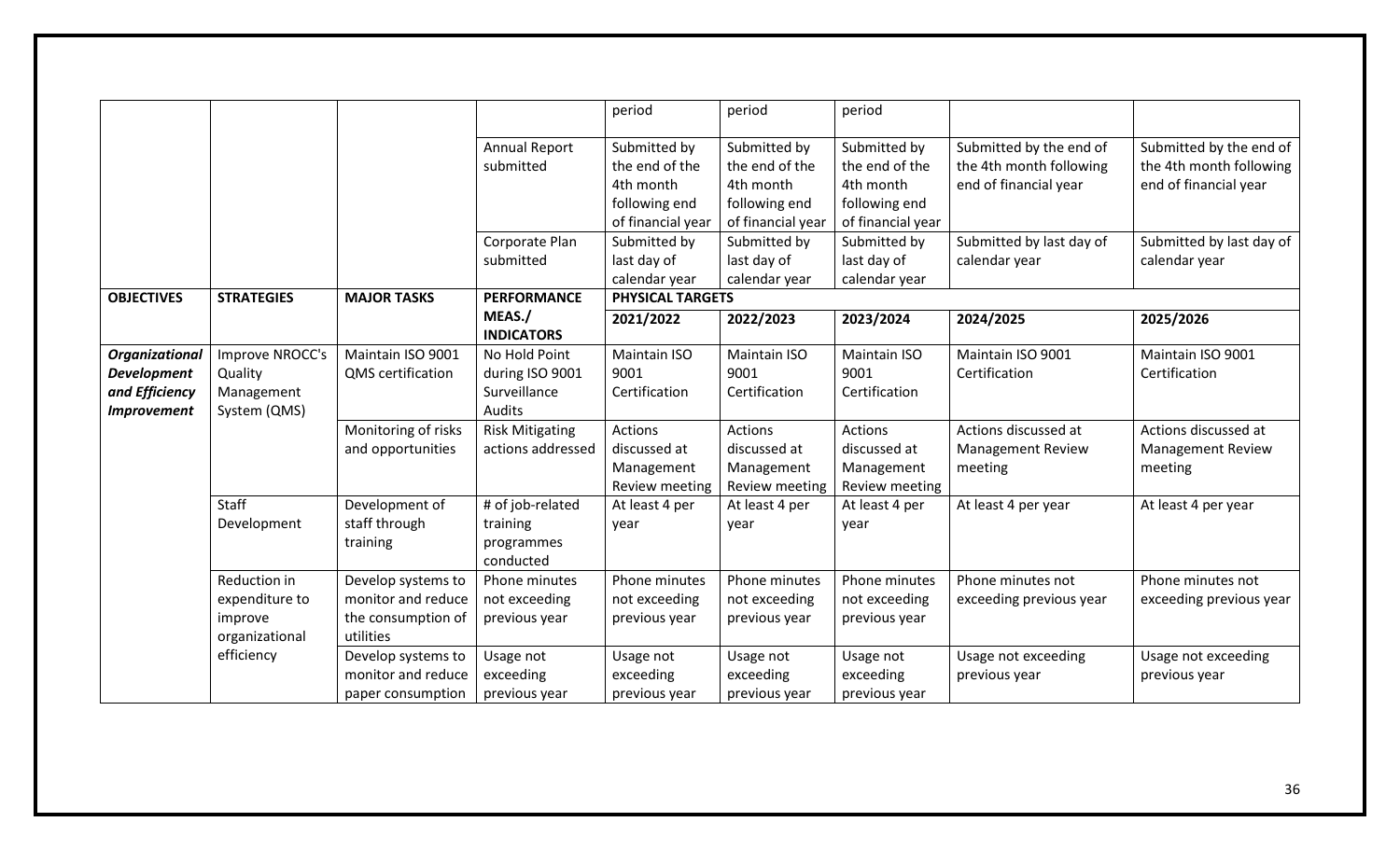# <span id="page-36-0"></span>6.4 Operational Plan 2021/2022

The tables below outline the detailed operational plan which will be undertaken by the Company for the 2021/2022 period. This plan will ensure that there is a close monitoring of the strategies and targets necessary for the fulfilment of the company's mission.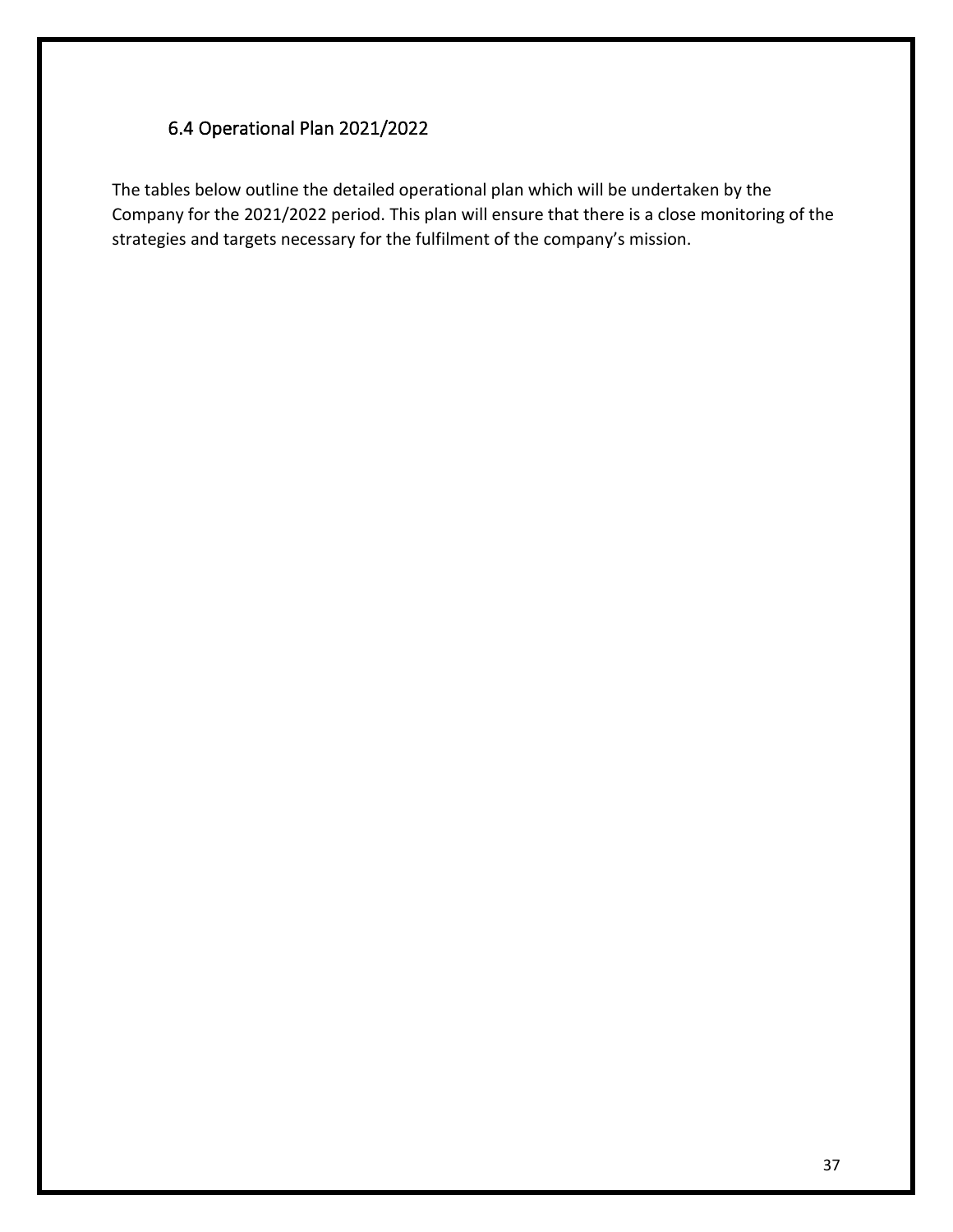# Table 5 (a-e) – Operational Plan 2021/2022

<span id="page-37-0"></span>

| <b>OBJECTIVES</b> | <b>STRATEGIES</b>                                                   | <b>MAJOR TASKS</b>                                                                                                                  | <b>PERFORMANCE</b>                                                  | PHYSICAL TARGETS                    |                                          |                                     |                                        |
|-------------------|---------------------------------------------------------------------|-------------------------------------------------------------------------------------------------------------------------------------|---------------------------------------------------------------------|-------------------------------------|------------------------------------------|-------------------------------------|----------------------------------------|
|                   |                                                                     |                                                                                                                                     | <b>MEASURE/</b><br><b>INDICATORS</b>                                | Q1                                  | Q <sub>2</sub>                           | Q <sub>3</sub>                      | Q4                                     |
|                   | Implement Phase 1C                                                  | <b>Review of Utilities</b><br><b>Variation Orders</b>                                                                               | Variation orders<br>reviewed with 30<br>days of submission          | Comments submitted<br>to Contractor | Comments submitted to<br>Contractor      | Comments submitted to<br>Contractor | Comments<br>submitted to<br>Contractor |
|                   |                                                                     | Progress of<br>construction                                                                                                         | Percentage of<br>construction<br>completed                          | <b>UP TO 25%</b>                    | <b>UP TO 35%</b>                         | <b>UP TO 40%</b>                    | up to 50%                              |
|                   |                                                                     | <b>Maintain Project</b><br><b>Environmental Permit</b><br>previously issued by<br><b>NEPA</b>                                       | Submit required<br>documentation to<br>maintain permit<br>from NEPA | <b>Maintain Permit</b>              | <b>Maintain Permit</b>                   | <b>Maintain Permit</b>              | <b>Maintain Permit</b>                 |
|                   |                                                                     | Evaluation of TJH<br>proposal for<br><b>Operations of Phase</b><br>1 <sup>C</sup>                                                   |                                                                     |                                     |                                          | Report submitted to BOD             |                                        |
|                   | Implement Montego<br><b>Bay Perimeter Road</b><br>- Montego Bay     | Review of Contractor's<br>Designs for Barnett<br>Street                                                                             | Design completed<br>and submitted for<br>review                     |                                     | Outline design<br>submitted and reviewed |                                     |                                        |
|                   | <b>Bypass</b><br>- West<br>Green/Barnett St                         | <b>Finalization of Main</b><br>Contract (subject to<br><b>Cabinet Approval</b> )                                                    | Contract signed                                                     | Sign Main Contract                  |                                          |                                     |                                        |
|                   | Road Improvement<br>- Long Hill Bypass<br>- Mobay Drainage<br>Study | Provide Physical<br><b>Access to Contractor</b><br>of lands for<br><b>Construction Long Hill</b><br>(Subject to signed<br>contract) | Km of roadway<br>with access for<br>construction                    |                                     |                                          | up to 2                             | up to 4                                |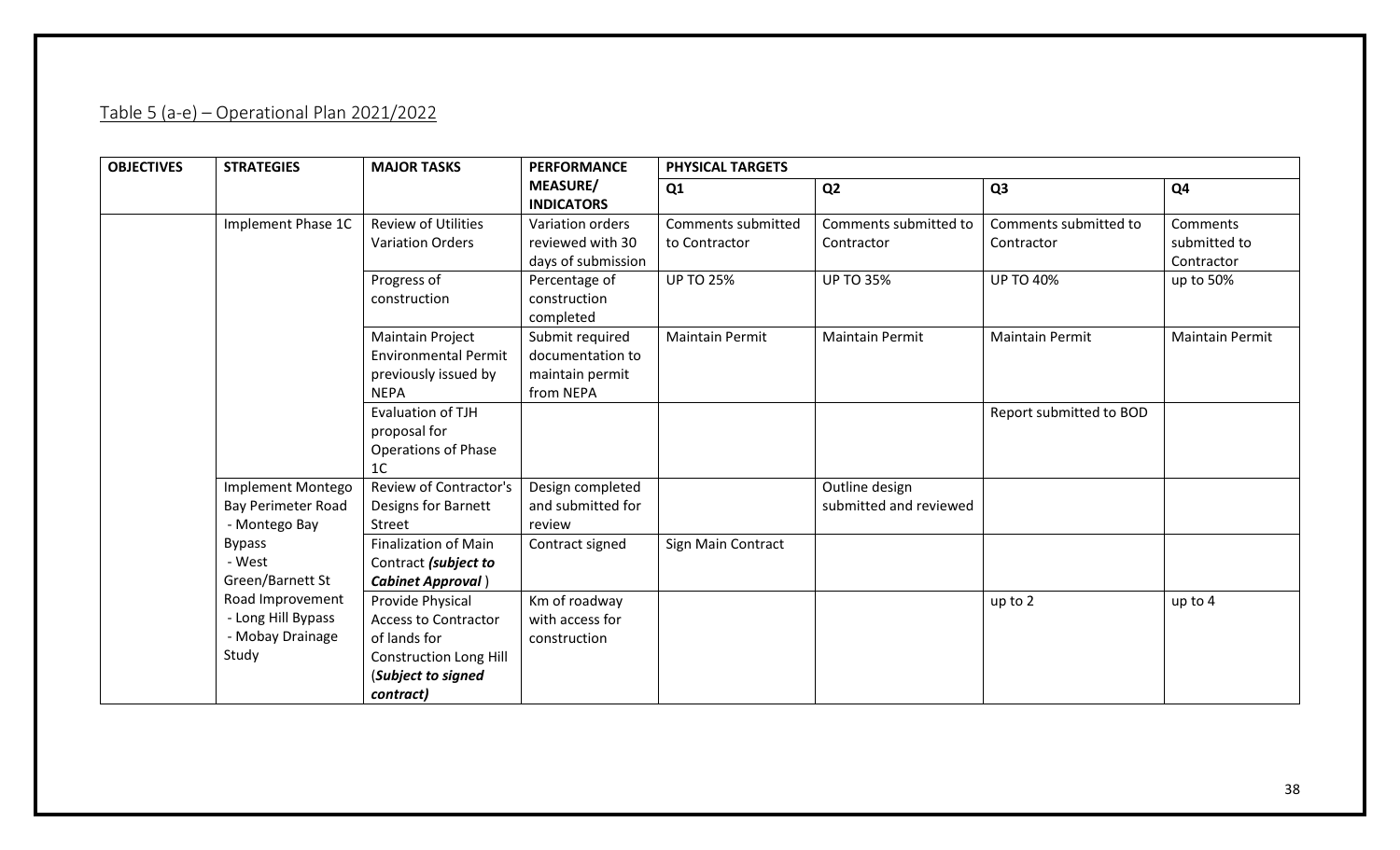|                                                                                                                                     | Provide Physical<br><b>Access to Contractor</b><br>of lands for<br>Construction of<br>Montego Bay<br>Perimeter Road<br>(Subject to signed<br>contract) | Km of roadway<br>with access for<br>construction                                         | up to 2                                                                  | up to 4                                                                                                                                      | up to 6                             | up to 8                                |
|-------------------------------------------------------------------------------------------------------------------------------------|--------------------------------------------------------------------------------------------------------------------------------------------------------|------------------------------------------------------------------------------------------|--------------------------------------------------------------------------|----------------------------------------------------------------------------------------------------------------------------------------------|-------------------------------------|----------------------------------------|
|                                                                                                                                     | <b>Maintain Project</b><br><b>Environmental Permit</b><br>previously issued by<br><b>NEPA</b>                                                          | Maintain<br>documentation                                                                | <b>Maintain Permit</b>                                                   | <b>Maintain Permit</b>                                                                                                                       | <b>Maintain Permit</b>              | <b>Maintain Permit</b>                 |
|                                                                                                                                     | <b>Review of Utilities</b><br><b>Variation Orders</b>                                                                                                  | <b>Review of Utilities</b><br><b>Variation Orders</b>                                    | Comments submitted<br>to Contractor                                      | Comments submitted to<br>Contractor                                                                                                          | Comments submitted to<br>Contractor | Comments<br>submitted to<br>Contractor |
| Continue studies for<br>new North Coast<br>projects;<br>- Seacastles to<br>Greenwood,<br>- Salem to Mammee<br>Bay<br>- Greenwood to | Development of<br><b>Feasibility for Priority</b><br>Projects                                                                                          | <b>Traffic Model</b><br>reviewed and<br>finalized                                        | <b>Traffic studies</b><br>completed (subject to<br>discussions with IFC) | Feasibility studies<br>completed for<br>- Seascastles to<br>Greenwood,<br>- Salem to Mammee<br>Bay<br>- Greenwood to<br><b>Discovery Bay</b> |                                     |                                        |
| <b>Discovery Bay</b>                                                                                                                | Agree with MEGJC the<br>way forward with<br>North Coast projects                                                                                       | Discussion held<br>with MEGJC and<br>agreement on the<br>scope of NROCC's<br>involvement | Agreement in place                                                       |                                                                                                                                              |                                     |                                        |
| Finalize Land<br>Acquisition<br>transactions                                                                                        | Complete transfer of<br>titles according to<br>schedule.                                                                                               | Number of titles<br>transferred                                                          | $\overline{4}$                                                           | $\overline{4}$                                                                                                                               | 4                                   | $\overline{4}$                         |
|                                                                                                                                     | Disposal of severed<br>properties                                                                                                                      | Number of<br>properties<br>disposed                                                      | $\overline{2}$                                                           | $\mathbf{1}$                                                                                                                                 | $\mathbf{1}$                        | $\overline{2}$                         |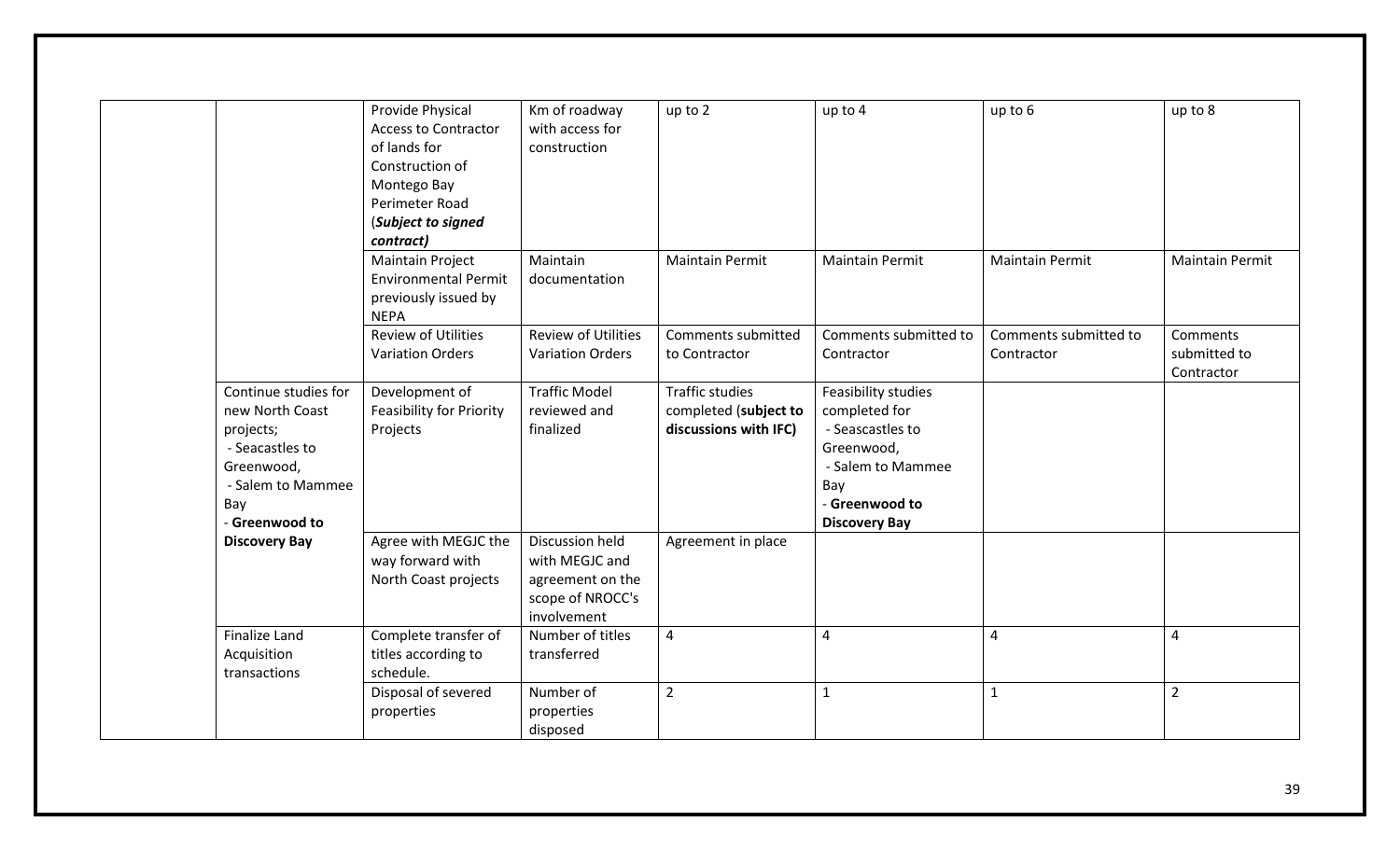|  |                        | (Sale/Lease              |  |  |
|--|------------------------|--------------------------|--|--|
|  |                        | agreements               |  |  |
|  |                        | signed)                  |  |  |
|  | Inspection of existing | <b>Quarterly Reports</b> |  |  |
|  | unused properties      | submitted                |  |  |

| <b>OBJECTIVES</b>                 | <b>STRATEGIES</b>                                                                                                | <b>MAJOR TASKS</b>                                                   | <b>PERFORMANCE</b>                                                                                                                                                      | PHYSICAL TARGETS                                                                                                                       |                                                                                                                                                                                                                                 |                                                                                                                                  |                                                                                                                                                                                                                                    |
|-----------------------------------|------------------------------------------------------------------------------------------------------------------|----------------------------------------------------------------------|-------------------------------------------------------------------------------------------------------------------------------------------------------------------------|----------------------------------------------------------------------------------------------------------------------------------------|---------------------------------------------------------------------------------------------------------------------------------------------------------------------------------------------------------------------------------|----------------------------------------------------------------------------------------------------------------------------------|------------------------------------------------------------------------------------------------------------------------------------------------------------------------------------------------------------------------------------|
|                                   |                                                                                                                  |                                                                      | <b>MEASURE/</b><br><b>INDICATORS</b>                                                                                                                                    | QTR.1                                                                                                                                  | QTR. 2                                                                                                                                                                                                                          | QTR.3                                                                                                                            | QTR.4                                                                                                                                                                                                                              |
| <b>Road User</b><br><b>Safety</b> | Monitor the Highway<br>Operating<br>Agreement and                                                                | Coordinate the<br>activities for reduction<br>of the number of fatal | Number and<br>categories of<br>accidents along                                                                                                                          | Monthly # and<br>categories of accidents<br>obtained from                                                                              | Monthly # and<br>categories of<br>accidents obtained                                                                                                                                                                            | Monthly # and categories<br>of accidents obtained from<br>Operators and reviewed.                                                | Monthly # and<br>categories of<br>accidents obtained                                                                                                                                                                               |
|                                   | partnering with the<br>Developer and<br>Operator to identify<br>and implement<br>safety improvement<br>measures. | and serious accidents<br>in collaboration with<br>the Toll Operator. | highway tracked<br>monthly. Follow up<br>with Developers on<br>mitigating actions.                                                                                      | Operators and<br>reviewed. Adverse<br>trends discussed at<br>monthly meeting.                                                          | from Operators and<br>reviewed. Adverse<br>trends discussed at<br>monthly meeting.<br><b>Crash Reduction</b><br>Analysis and<br><b>Strategies Reports</b><br>prepared and<br>submitted to<br>Developer (Jan -<br>June 2020) due | Adverse trends discussed at<br>monthly meeting.                                                                                  | from Operators and<br>reviewed. Adverse<br>trends discussed at<br>monthly meeting.<br><b>Crash Reduction</b><br>Analysis and<br><b>Strategies Reports</b><br>prepared and<br>submitted to<br>Developer (Jan -<br>Dec 2020) due Mar |
|                                   |                                                                                                                  |                                                                      | Smoke trend along<br>highway tracked<br>monthly and<br>discussed at<br>monthly meeting<br>held with Operator.<br>Follow up with<br>Developers on<br>mitigating actions. | Monthly # of fires<br>along highways<br>obtained from<br>Operators and<br>reviewed. Adverse<br>trends discussed at<br>monthly meeting. | Sept 30, 2020<br>Monthly # of fires<br>along highways<br>obtained from<br>Operators and<br>reviewed. Adverse<br>trends discussed at<br>monthly meeting.                                                                         | Monthly # of fires along<br>highways obtained from<br>Operators and reviewed.<br>Adverse trends discussed at<br>monthly meeting. | 31, 2021<br>Monthly # of fires<br>along highways<br>obtained from<br>Operators and<br>reviewed. Adverse<br>trends discussed at<br>monthly meeting.                                                                                 |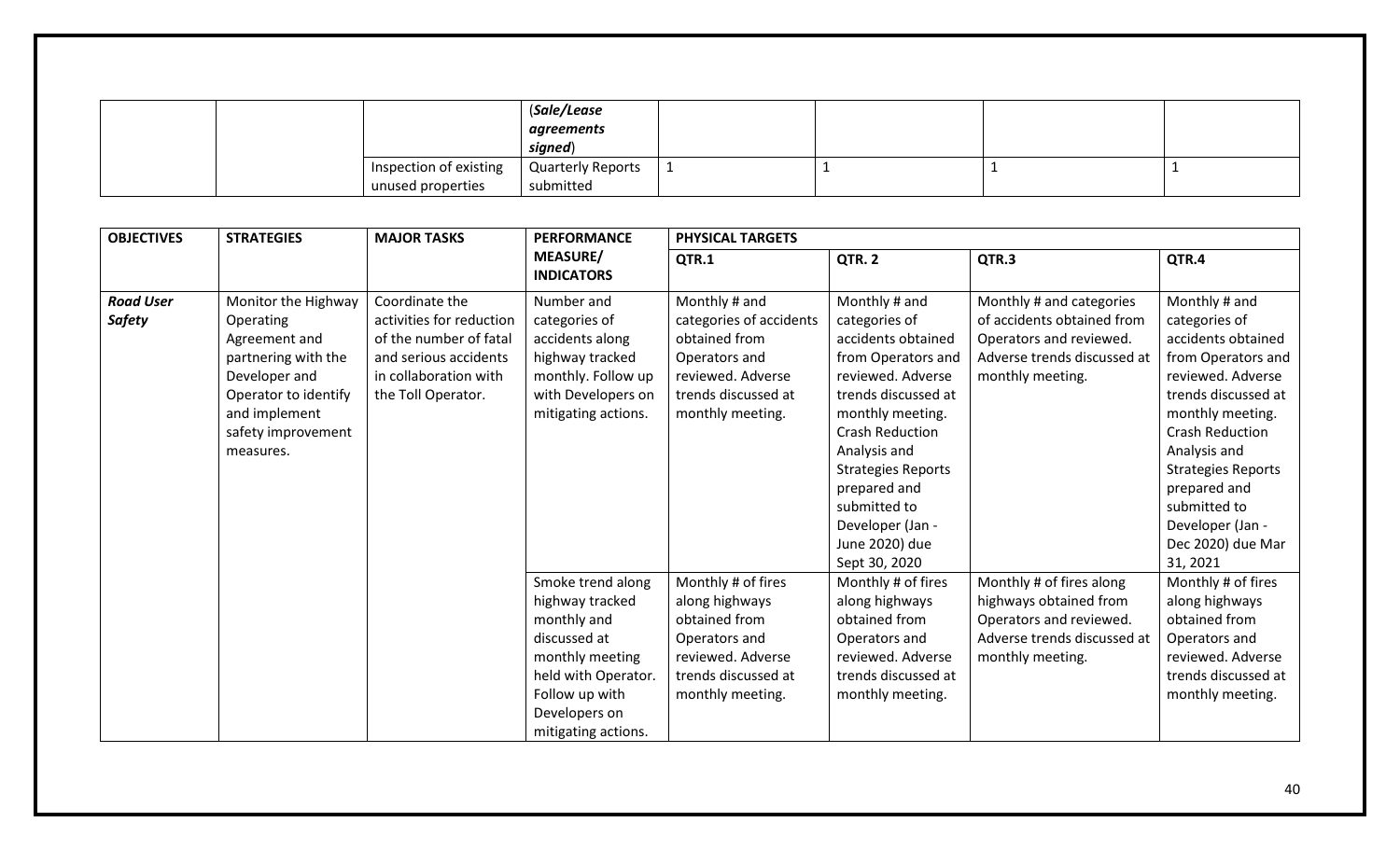|  | Animal sightings   | Data obtained from    | Data obtained from | Data obtained from          | Data obtained from |
|--|--------------------|-----------------------|--------------------|-----------------------------|--------------------|
|  | along the Highways | Operators and         | Operators and      | Operators and reviewed      | Operators and      |
|  | fence theft and    | reviewed monthly.     | reviewed monthly.  | monthly. Adverse trends     | reviewed monthly.  |
|  | vandalism.Follow   | Adverse trends        | Adverse trends     | discussed at monthly        | Adverse trends     |
|  | up with Developers | discussed at monthly  | discussed at       | meetings along with Police. | discussed at       |
|  | on mitigating      | meetings along with   | monthly meetings   | Comparion with fence theft  | monthly meetings   |
|  | actions.           | Police.               | along with Police. | done quarterly.             | along with Police. |
|  |                    | Comparion with fence  | Comparion with     |                             | Comparion with     |
|  |                    | theft done quarterly. | fence theft done   |                             | fence theft done   |
|  |                    |                       | quarterly.         |                             | quarterly.         |

| <b>OBJECTIVES</b>                      | <b>STRATEGIES</b>                                                                                                                                    | <b>MAJOR TASKS</b>                                                                                                                  | <b>PERFORMANCE</b>                                                                                                                        | <b>PHYSICAL TARGETS</b>                                                                  |                                                                                                |                                                                                          |                                                                                                |
|----------------------------------------|------------------------------------------------------------------------------------------------------------------------------------------------------|-------------------------------------------------------------------------------------------------------------------------------------|-------------------------------------------------------------------------------------------------------------------------------------------|------------------------------------------------------------------------------------------|------------------------------------------------------------------------------------------------|------------------------------------------------------------------------------------------|------------------------------------------------------------------------------------------------|
|                                        |                                                                                                                                                      |                                                                                                                                     | <b>MEASURE/</b><br><b>INDICATORS</b>                                                                                                      | QTR.1                                                                                    | QTR. 2                                                                                         | QTR.3                                                                                    | QTR.4                                                                                          |
| <b>Environmental</b><br><b>Balance</b> | Monitor the Highway<br><b>Operating Agreement</b><br>with a view to<br>minimizing the<br>impact of the new<br>construction on the<br>surroundings in | Conduct inspections of<br>construction activities<br>for safety and<br>environmental<br>concerns                                    | Submittal of<br>monthly report to<br><b>MD and Grantors</b><br>Representative and<br>issues raised<br>discussed with<br><b>Developers</b> | 3 reports submitted by<br>agreed time and issues<br>addressed at the<br>monthly meetings | 3 reports<br>submitted by<br>agreed time and<br>issues addressed at<br>the monthly<br>meetings | 3 reports submitted by<br>agreed time and issues<br>addressed at the monthly<br>meetings | 3 reports<br>submitted by<br>agreed time and<br>issues addressed at<br>the monthly<br>meetings |
|                                        | compliance with<br>NEPA's and other<br>legal/regulatory<br>requirements.                                                                             | Conduct inspections of<br>general construction<br>activities.                                                                       | Submittal of<br>monthly report to<br>Grantor's Rep. and<br>issues raised<br>discussed with<br>Developers                                  | 3 reports submitted by<br>agreed time and issues<br>addressed at the<br>monthly meetings | 3 reports<br>submitted by<br>agreed time and<br>issues addressed at<br>the monthly<br>meetings | 3 reports submitted by<br>agreed time and issues<br>addressed at the monthly<br>meetings | 3 reports<br>submitted by<br>agreed time and<br>issues addressed at<br>the monthly<br>meetings |
|                                        |                                                                                                                                                      | Liaise with Developer,<br>Toll Authority and<br>MEGJC, communities<br>and local authoritie<br>etc. on project related<br>activities | # of meetings held<br>with named groups                                                                                                   | $\overline{2}$                                                                           | $\overline{2}$                                                                                 |                                                                                          | $\overline{2}$                                                                                 |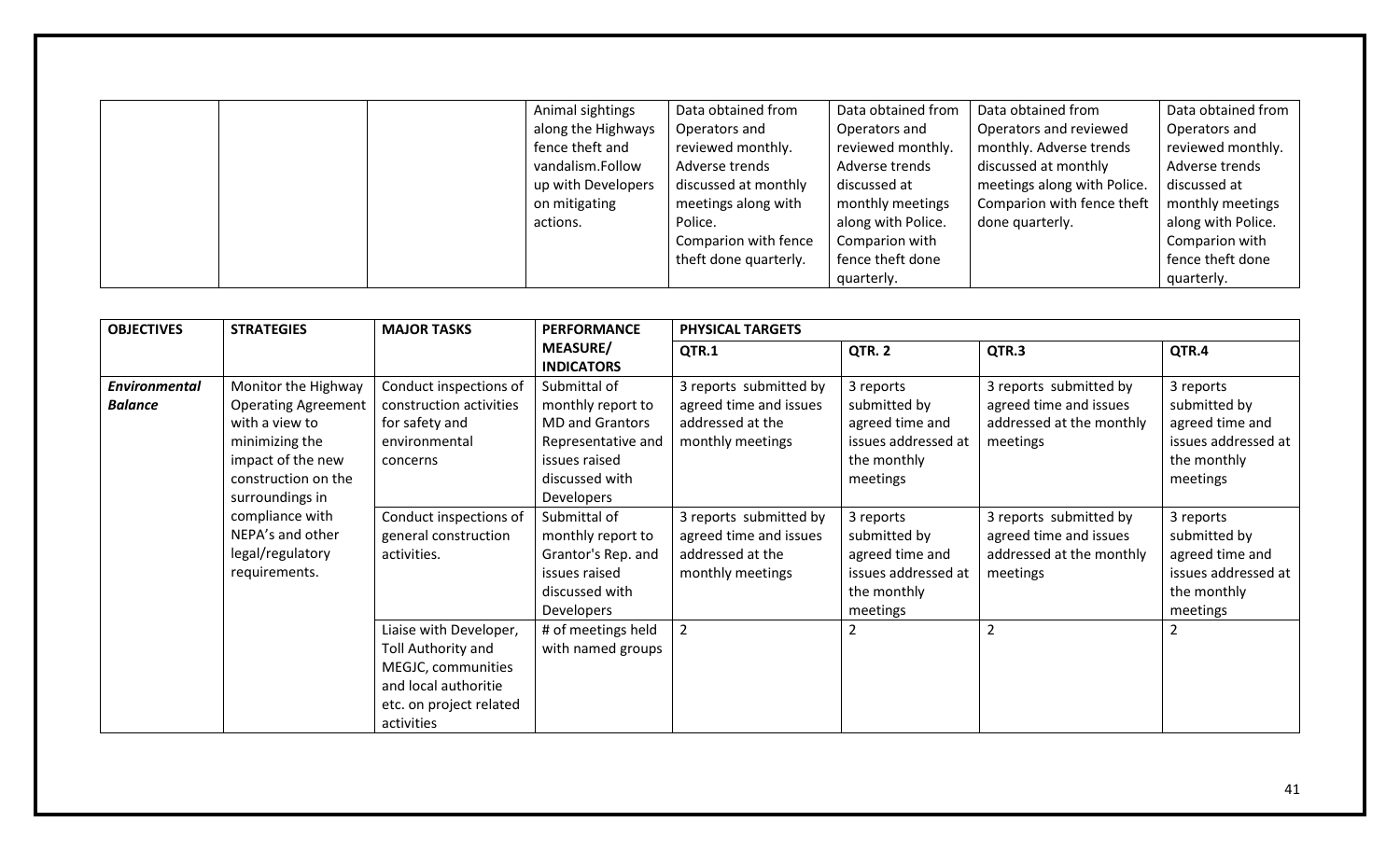| Monitor the project   | Conduct weekly site  | Submittal of        | 3 reports submitted by       | 3 reports           | 3 reports submitted by   | 3 reports            |
|-----------------------|----------------------|---------------------|------------------------------|---------------------|--------------------------|----------------------|
| compliance in         | inspections for      | monthly report to   | agreed time and issues       | submitted by        | agreed time and issues   | submitted by         |
| regards to safety,    | environmental and    | Grantor's Rep. and  | addressed at the             | agreed time and     | addressed at the monthly | agreed time and      |
| environmental and     | safety compliance    | issues raised       | monthly meetings             | issues addressed at | meetings                 | issues addressed at  |
| contractual standards | (Environmental       | discussed with      |                              | the monthly         |                          | the monthly          |
|                       | Report) on completed | Developers          |                              | meetings            |                          | meetings             |
|                       | Highways             |                     |                              |                     |                          |                      |
|                       | Conduct weekly site  | Submittal of        | 3 reports submitted by       | 3 reports           | 3 reports submitted by   | 3 reports            |
|                       | inspections for O&M  | monthly report to   | agreed time and issues       | submitted by        | agreed time and issues   | submitted by         |
|                       | requirements (Civil  | Grantor's Rep. and  | addressed at the             | agreed time and     | addressed at the monthly | agreed time and      |
|                       | Engineer Report) for | issues raised       | monthly meetings             | issues addressed at | meetings                 | issues addressed at  |
|                       | completed Highways   | discussed with      |                              | the monthly         |                          | the monthly          |
|                       |                      | <b>Developers</b>   |                              | meetings            |                          | meetings             |
| Improve               | Develop an           | Targets achieved    | <b>Implementation of EMS</b> | Monitoring of the   | Approve consultant for   | Finalize integration |
| Environmental         | Environmental        | by stated timelines | Development of               | <b>EMS</b>          | integration process and  | of EMS & QMS         |
| Awareness and         | Management System    |                     | Objectives &<br>Targets      | - Review of         | develop integration plan |                      |
| practices within      | (EMS) for NROCC      |                     |                              | Objectives &        |                          |                      |
| <b>NROCC</b>          |                      |                     |                              | Targets             |                          |                      |
|                       |                      |                     |                              | - Commence          |                          |                      |
|                       |                      |                     |                              | internal audit      |                          |                      |

| <b>OBJECTIVES</b>  | <b>STRATEGIES</b>   | <b>MAJOR TASKS</b>   | <b>PERFORMANCE</b>   | <b>PHYSICAL TARGETS</b> |                 |                                    |                 |  |  |  |
|--------------------|---------------------|----------------------|----------------------|-------------------------|-----------------|------------------------------------|-----------------|--|--|--|
|                    |                     |                      | <b>MEASURE/</b>      | QTR.1                   | QTR. 2          | QTR.3                              | QTR.4           |  |  |  |
|                    |                     |                      | <b>INDICATORS</b>    |                         |                 |                                    |                 |  |  |  |
| Economic           | Collaborate with    | Meet with Developer  | Traffic numbers      | Analyze traffic         | Analyze traffic | Analyze traffic numbers for trends | Analyze traffic |  |  |  |
| <b>Development</b> | Developer to grow   | to discuss plan to   | analyzed for trends, | numbers for trends      | numbers for     |                                    | numbers for     |  |  |  |
|                    | the traffic numbers | grow/improve traffic | recommendations      |                         | trends          |                                    | trends          |  |  |  |
|                    | on H2K in keeping   | on H <sub>2K</sub>   | discussed with       |                         |                 |                                    |                 |  |  |  |
|                    | with the            |                      | <b>Developers</b>    |                         |                 |                                    |                 |  |  |  |
|                    | Government's policy |                      |                      |                         |                 |                                    |                 |  |  |  |
|                    | objective           |                      |                      |                         |                 |                                    |                 |  |  |  |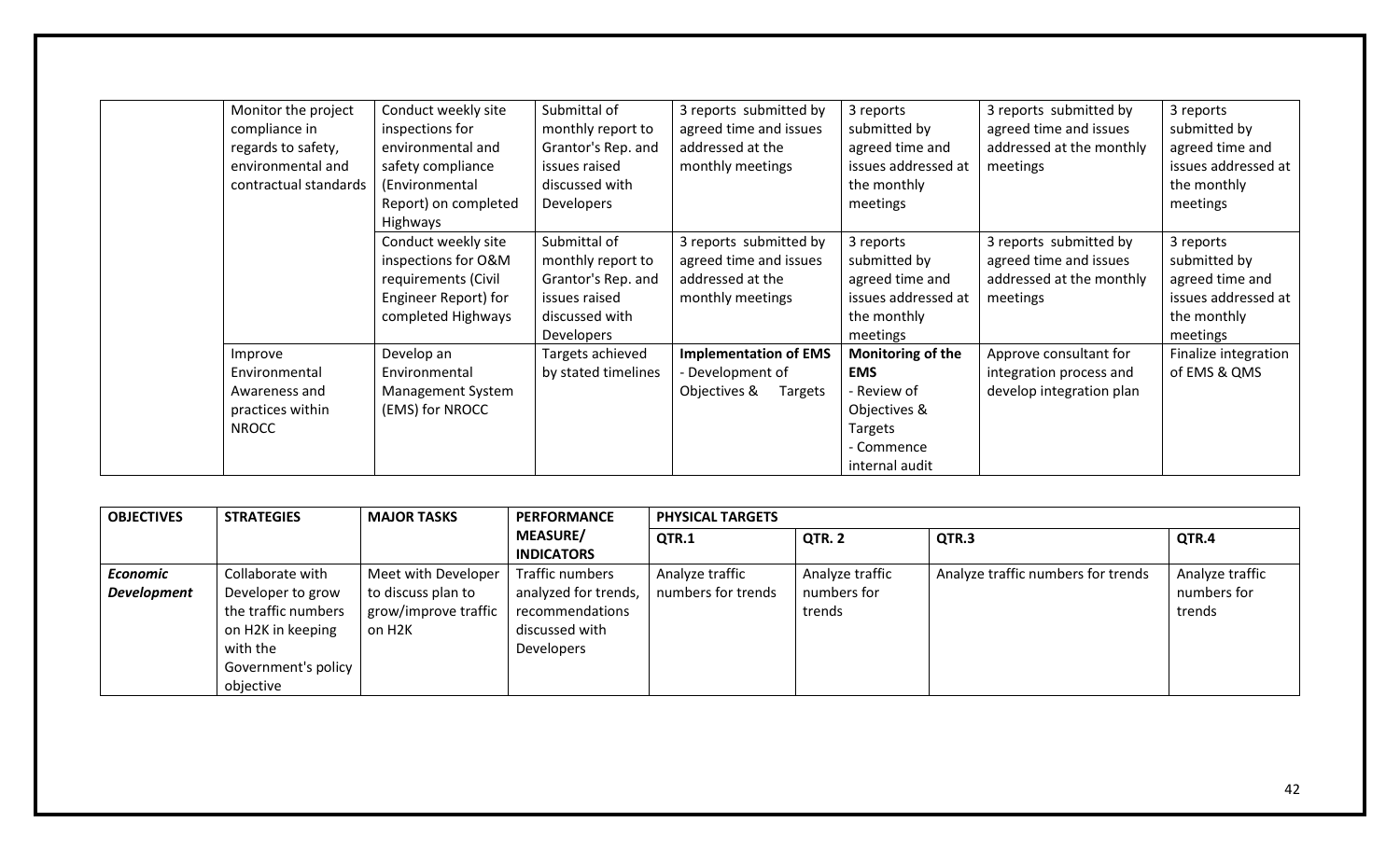| <b>Customer</b> | Assure compliance         | <b>Audit Quality</b>      | <b>Quarterly Quality</b> | 1 audit each of the  | 1 audit each of the | 1 audit each of the Developers and | 1 audit each of   |
|-----------------|---------------------------|---------------------------|--------------------------|----------------------|---------------------|------------------------------------|-------------------|
| <b>Service</b>  | of Developer,             | Management                | Management               | Developers and       | Developers and      | Operator conducted and reported.   | the Developers    |
|                 | Contractor and            | Systems of the            | compliance audits        | Operator conducted   | Operator            | Follow up of non-compliance issues | and Operator      |
|                 | Operator with the         | Developer,                | conducted and            | and reported. Follow | conducted and       | by following quarter               | conducted and     |
|                 | <b>Highway Concession</b> | Contractor and            | issues raised with       | up of non-           | reported. Follow    |                                    | reported. Follow  |
|                 | Agreement                 | Operator to               | <b>Developers</b>        | compliance issues by | up of non-          |                                    | up of non-        |
|                 |                           | ascertain level of        |                          | following quarter    | compliance issues   |                                    | compliance issues |
|                 |                           | compliance with the       |                          |                      | by following        |                                    | by following      |
|                 |                           | <b>Highway Concession</b> |                          |                      | quarter             |                                    | quarter           |
|                 |                           | Agreement                 |                          |                      |                     |                                    |                   |
|                 | Improve the               | Update of H2K             | Timely update of         | Website updated      | Website updated     | Website updated quarterly          | Website updated   |
|                 | ongoing customer          | website with              | H2K website              | quarterly            | quarterly           |                                    | quarterly         |
|                 | communication and         | information relating      |                          |                      |                     |                                    |                   |
|                 | outreach                  | to activities taking      |                          |                      |                     |                                    |                   |
|                 |                           | place for H2K.            |                          |                      |                     |                                    |                   |
|                 |                           | <b>Resolve Customer</b>   | Percentage of            | 90%                  | 90%                 | 90%                                | 90%               |
|                 |                           | complaints within         | customer                 |                      |                     |                                    |                   |
|                 |                           | specified timeframe       | complaints resolved      |                      |                     |                                    |                   |
|                 |                           |                           | within 90 days of        |                      |                     |                                    |                   |
|                 |                           |                           | receipt                  |                      |                     |                                    |                   |
|                 | Monitor and               | <b>Issue Customer</b>     | Survey                   | Surveys Issued to    | Overall minimum     |                                    |                   |
|                 | <b>Improve Customer</b>   | satisfaction Survey       | administered to          | primary and Internal | rating of satisfied |                                    |                   |
|                 | Satisfaction levels       |                           | customers.               | Customers            | obtained from       |                                    |                   |
|                 |                           |                           | Percentage of            |                      | minimum of 70%      |                                    |                   |
|                 |                           |                           | satisfied                |                      | of survey           |                                    |                   |
|                 |                           |                           | respondents.             |                      | respondents.        |                                    |                   |
|                 |                           |                           | Development of           |                      | Develop action      |                                    |                   |
|                 |                           |                           | action plan to           |                      | plan to address     |                                    |                   |
|                 |                           |                           | address issues           |                      | issues raised.      |                                    |                   |
|                 |                           |                           | raised.                  |                      |                     |                                    |                   |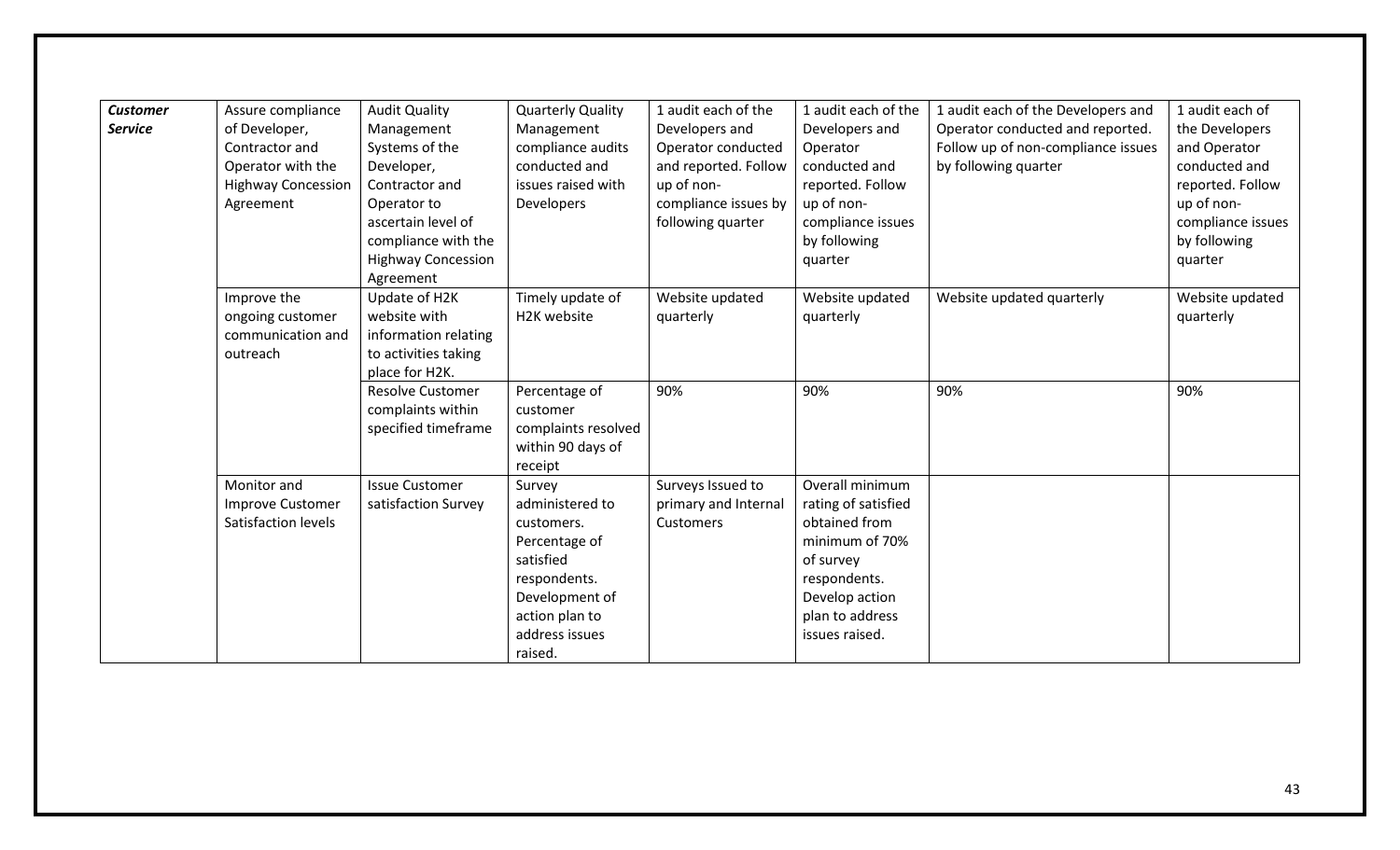|                 | <b>Monitor Road User</b> | Data on customer         | Data and trends       | Data and trends   | Data and trends analysed to         | Data and trends   |
|-----------------|--------------------------|--------------------------|-----------------------|-------------------|-------------------------------------|-------------------|
|                 | feedback                 |                          |                       |                   |                                     |                   |
|                 |                          | complaints received      | analysed to monitor   | analysed to       | monitor reasons complaints          | analysed to       |
|                 |                          | from Developers          | reasons complaints    | monitor reasons   | received. Discussions held monthly  | monitor reasons   |
|                 |                          | monthly                  | received. Discussions | complaints        | with Developers for improving       | complaints        |
|                 |                          |                          | held monthly with     | received.         | customer satisfaction.              | received.         |
|                 |                          |                          | Developers for        | Discussions held  |                                     | Discussions held  |
|                 |                          |                          | improving customer    | monthly with      |                                     | monthly with      |
|                 |                          |                          | satisfaction.         | Developers for    |                                     | Developers for    |
|                 |                          |                          |                       | improving         |                                     | improving         |
|                 |                          |                          |                       | customer          |                                     | customer          |
|                 |                          |                          |                       | satisfaction.     |                                     | satisfaction.     |
| Compliance with | Submit reports           | Quarterly Report         | last day of month     | last day of month | last day of month following quarter | last day of month |
| PBMA            | required by the          |                          | following quarter     | following quarter |                                     | following quarter |
| Requirements    | PBMA to the MEGJC        | Half-yearly Report       | 2 months following    |                   | 2 months following end of 6 months  |                   |
|                 |                          |                          | end of 6 months       |                   | period                              |                   |
|                 |                          |                          | period                |                   |                                     |                   |
|                 |                          | Annual Report            |                       | 4 months          |                                     |                   |
|                 |                          |                          |                       | following end of  |                                     |                   |
|                 |                          |                          |                       | financial year    |                                     |                   |
|                 |                          | Corporate &              |                       |                   | last day of calendar year           |                   |
|                 |                          | <b>Operational Plans</b> |                       |                   |                                     |                   |

| <b>OBJECTIVES</b>         | <b>STRATEGIES</b>         | <b>MAJOR TASKS</b>  | <b>PERFORMANCE</b>                   | <b>PHYSICAL TARGETS</b> |                |                    |                   |  |  |
|---------------------------|---------------------------|---------------------|--------------------------------------|-------------------------|----------------|--------------------|-------------------|--|--|
|                           |                           |                     | <b>MEASURE/</b><br><b>INDICATORS</b> | QTR.1                   | QTR. 2         | QTR.3              | QTR.4             |  |  |
| <b>Organization</b>       | Improve NROCC's           | Maintain ISO 9001   | No Hold Point                        |                         |                | No Hold point on   |                   |  |  |
| <b>Development</b>        | <b>Quality Management</b> | <b>QMS</b>          | during ISO 9001                      |                         |                | surveillance audit |                   |  |  |
| and Efficiency            | System (QMS)              |                     | <b>Transition Audit</b>              |                         |                |                    |                   |  |  |
| <i><b>Improvement</b></i> |                           | Monitoring of risks | Mitigating actions                   |                         | Discussed at   |                    | Discussed at      |  |  |
|                           |                           | and opportunities   | addressed                            |                         | Management     |                    | Management review |  |  |
|                           |                           |                     |                                      |                         | Review meeting |                    | meeting           |  |  |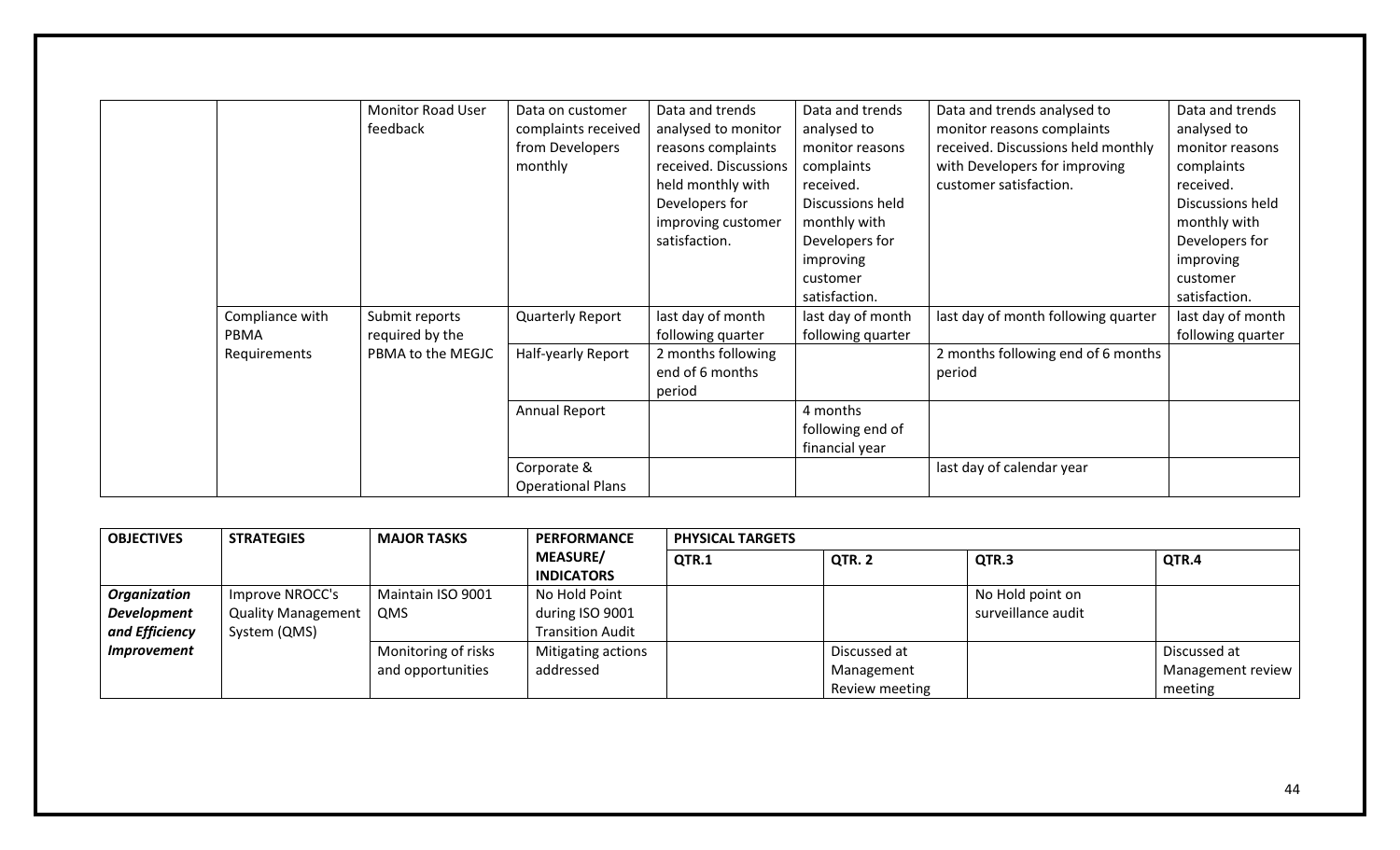| <b>Staff Development</b> | Development of staff  | # of staff members  |                       |                   |                       |                   |
|--------------------------|-----------------------|---------------------|-----------------------|-------------------|-----------------------|-------------------|
|                          | through training      | attending job-      |                       |                   |                       |                   |
|                          |                       | related training    |                       |                   |                       |                   |
|                          |                       | programmes          |                       |                   |                       |                   |
| Reduction in             | Developing systems to | Reduction in        | Phone minutes not     | Phone minutes not | Phone minutes not     | Phone minutes not |
| expenditure to           | monitor and reduce    | telephone talk time | exceeding 3% over the | exceeding 3% over | exceeding 3% over the | exceeding 3% over |
| improve                  | utilities consumption |                     | previous year         | the previous year | previous year         | the previous year |
| organizational           | Monitor and reduce    | Usage not           | 20                    | 20                |                       |                   |
| efficiency               | paper consumption     | exceeding previous  |                       |                   |                       |                   |
|                          |                       | year (percentage    |                       |                   |                       |                   |
|                          |                       | increase)           |                       |                   |                       |                   |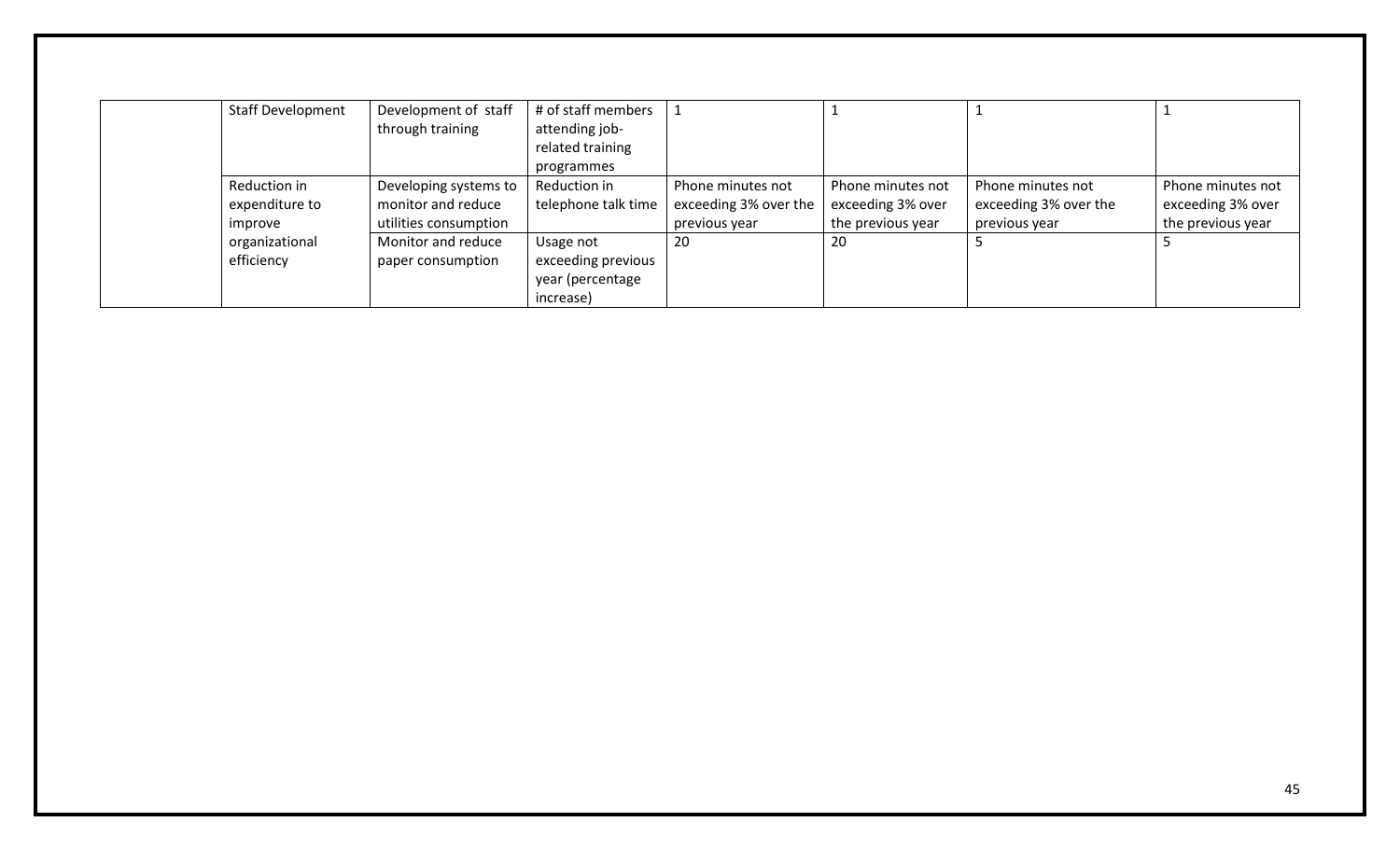# <span id="page-45-0"></span>7.0Corporate Governance and Accountability

The following is a list of the type of information to be submitted to the responsible Minister during the course of the financial year: -

- ❖ Annual Report and audited financial statements within four months after the end of the financial year
- ❖ A draft corporate plan by the thirty first day of December each year
- ❖ Approved corporate plan on or before the thirty-first day of January each year
- ❖ Half-yearly report within two months of the end of each half of the financial year
- ❖ Quarterly reports within one month of the end of each quarter.

Before NROCC subscribes for, purchases, or otherwise acquires shares in any company or other organization, the requirements of the Public Bodies Management and Accountability Act of 2001 - section 4 shall be followed.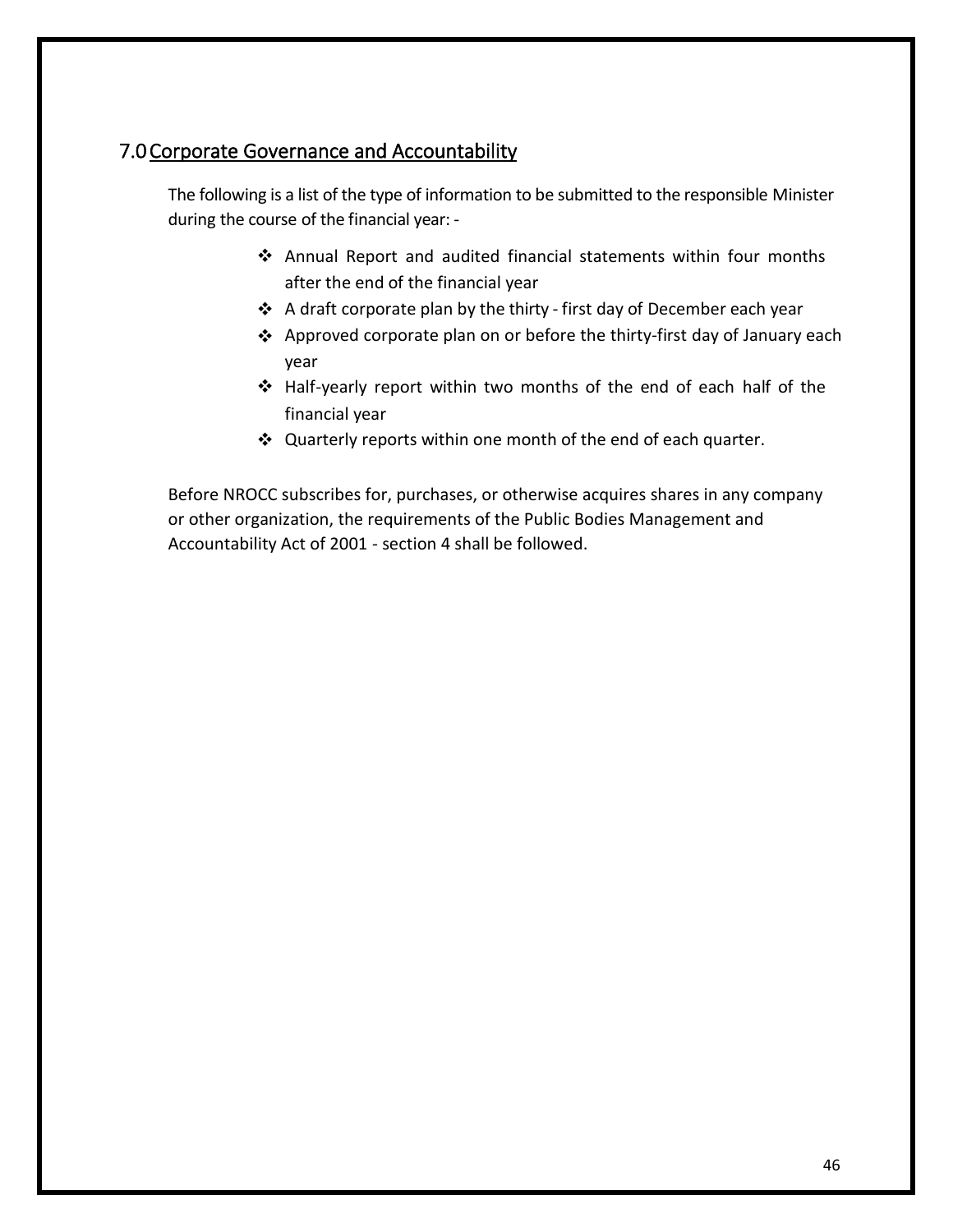# Appendix 1 – Procurement Plan 2021/2022

<span id="page-46-0"></span>

| <b>Item Description</b>            | <b>Month when</b> | Quantity | <b>From</b><br>Where to         | <b>Estimated</b> | <b>Procurement</b><br><b>Method</b>   | <b>Procurement Schedule</b> |                              |                                                            |                          |                 |  |
|------------------------------------|-------------------|----------|---------------------------------|------------------|---------------------------------------|-----------------------------|------------------------------|------------------------------------------------------------|--------------------------|-----------------|--|
|                                    | needed            |          | <b>Buy</b>                      | Cost(J\$)        |                                       | <b>Advertise</b>            | <b>Submission</b><br>of Bids | <b>Bid Evaluation</b><br>and<br>recommendation<br>approval | <b>Contract</b><br>Award | <b>Delivery</b> |  |
| Kitchenette Supply                 | Monthly           | Variable | Local<br>Supplier               | 25,000.00        | <b>Direct Contracting</b>             | N/A                         | N/A                          | N/A                                                        | N/A                      | N/A             |  |
| Toiletries*                        | Monthly           | Variable | Local<br>Supplier               | 25,000.00        | <b>Direct Contracting</b>             | N/A                         | N/A                          | N/A                                                        | N/A                      | N/A             |  |
| <b>Stationery Supplies</b>         | Monthly           | Variable | Local<br>Supplier               | 600,000          | <b>Direct Contracting</b>             | N/A                         | N/A                          | N/A                                                        | N/A                      | N/A             |  |
| Catering (Board Mtg.)              | Monthly           | Variable | Caterer                         | 327,000          | <b>Direct Contracting</b>             | N/A                         | N/A                          | N/A                                                        | N/A                      | N/A             |  |
| Uniforms for supp.<br>staff        | September 2021    | 3        | Local<br>Supplier               | 81,000.00        | <b>Direct Contracting</b>             | N/A                         | N/A                          | N/A                                                        | N/A                      | N/A             |  |
| <b>Fixed Assets</b>                | April 2021        | 3        | Dealership                      | 16,00,000        | <b>Limited Tender</b>                 | <b>TBD</b>                  | <b>TBD</b>                   | <b>TBD</b>                                                 | <b>TBD</b>               | <b>TBD</b>      |  |
| Other Assets**                     | April 2021        | Variable | Local<br>suppliers              | 5,000,000        | <b>Limited Tender</b>                 | <b>TBD</b>                  | <b>TBD</b>                   | <b>TBD</b>                                                 | <b>TBD</b>               | <b>TBD</b>      |  |
| Conference, Training<br>& Seminars | Quarterly         | Variable | Local &<br>Overseas<br>Entities | 2,500,000        | Variable                              | N/A                         | N/A                          | N/A                                                        | N/A                      | N/A             |  |
| <b>Internal Auditors</b>           |                   | 1        | Local<br>consultants            | 3,250,000        | <b>Limited Tender</b>                 | N/A                         | Yes                          | <b>TBD</b>                                                 | <b>TBD</b>               | <b>TBD</b>      |  |
| <b>External Auditors</b>           | April 2021        | 1        | Local<br>Consultants            | 5,000,000        | <b>National Competitive</b><br>Tender | <b>TBD</b>                  | <b>TBD</b>                   | <b>TBD</b>                                                 | N/A                      | N/A             |  |
| Server Upgrade                     | April 2021        |          | Local<br>consultants            | 1,350,000        | <b>Limited Tender</b>                 | N/A                         | <b>TBD</b>                   | <b>TBD</b>                                                 | <b>TBD</b>               | <b>TBD</b>      |  |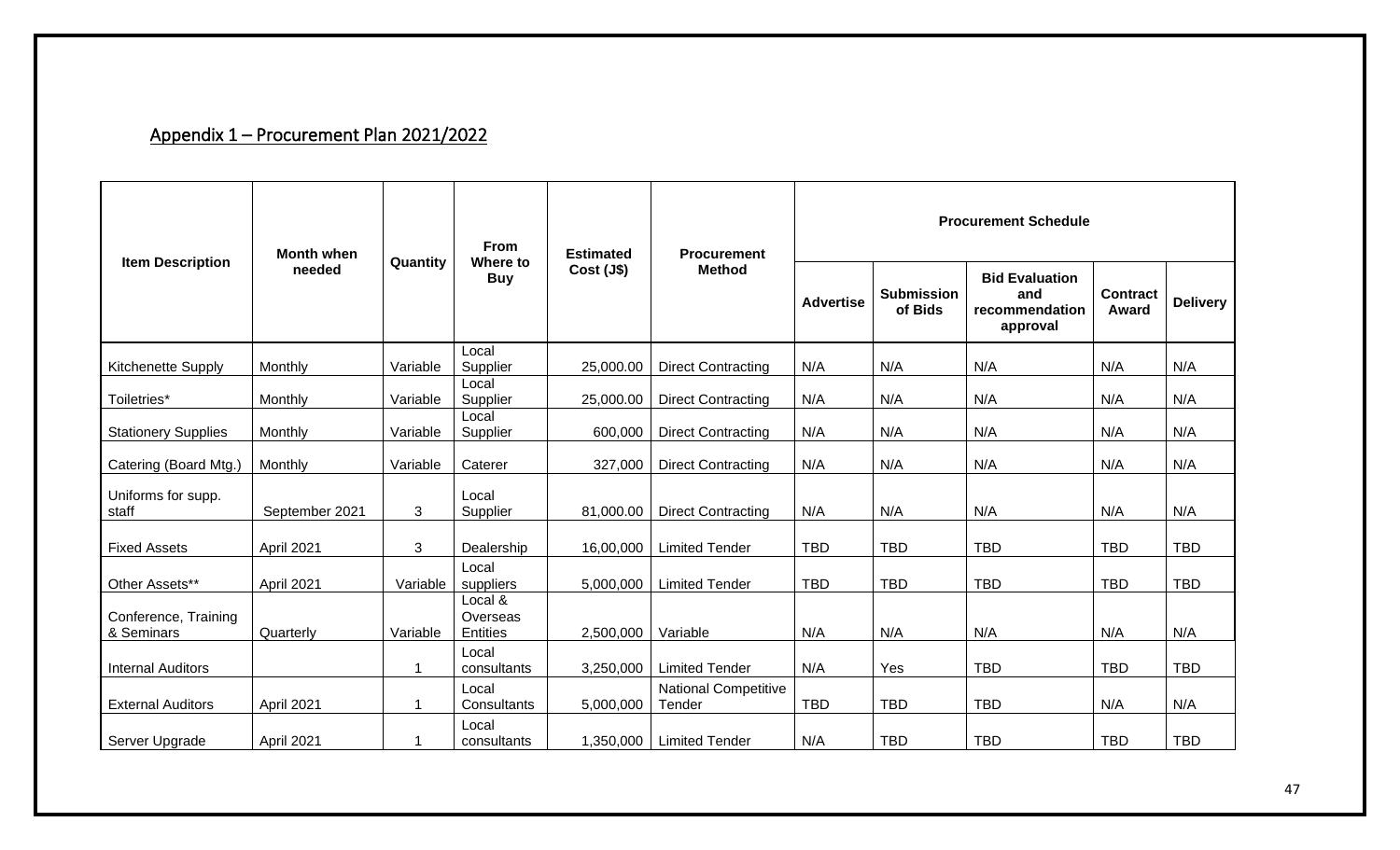| <b>IT Applications &amp;</b><br>Infrastructure | January 2021  |            | Local<br>consultants | 4,000,000   | <b>Limited Tender</b>                                         | N/A | <b>TBD</b> | <b>TBD</b> | <b>TBD</b> | <b>TBD</b> |
|------------------------------------------------|---------------|------------|----------------------|-------------|---------------------------------------------------------------|-----|------------|------------|------------|------------|
| <b>Website Technical</b><br>Support            | February 2021 |            | Local<br>consultants | 550,000     | <b>Limited Tender</b>                                         | N/A | TBD        | <b>TBD</b> | <b>TBD</b> | <b>TBD</b> |
| <b>Utility Relocation for</b>                  |               |            |                      |             | Direct Contracting -<br>JPS, NWC, FLOW<br>Limited Tender/LCB- |     |            |            |            |            |
| H <sub>2</sub> K                               | Varied        | <b>TBD</b> | <b>TBD</b>           | 200,000,000 | <b>Other Companies</b>                                        |     |            | Ongoing    |            |            |

\*Covid-19 supplies have been considered.

\*\* Computers, office furniture, refurbishment, etc.